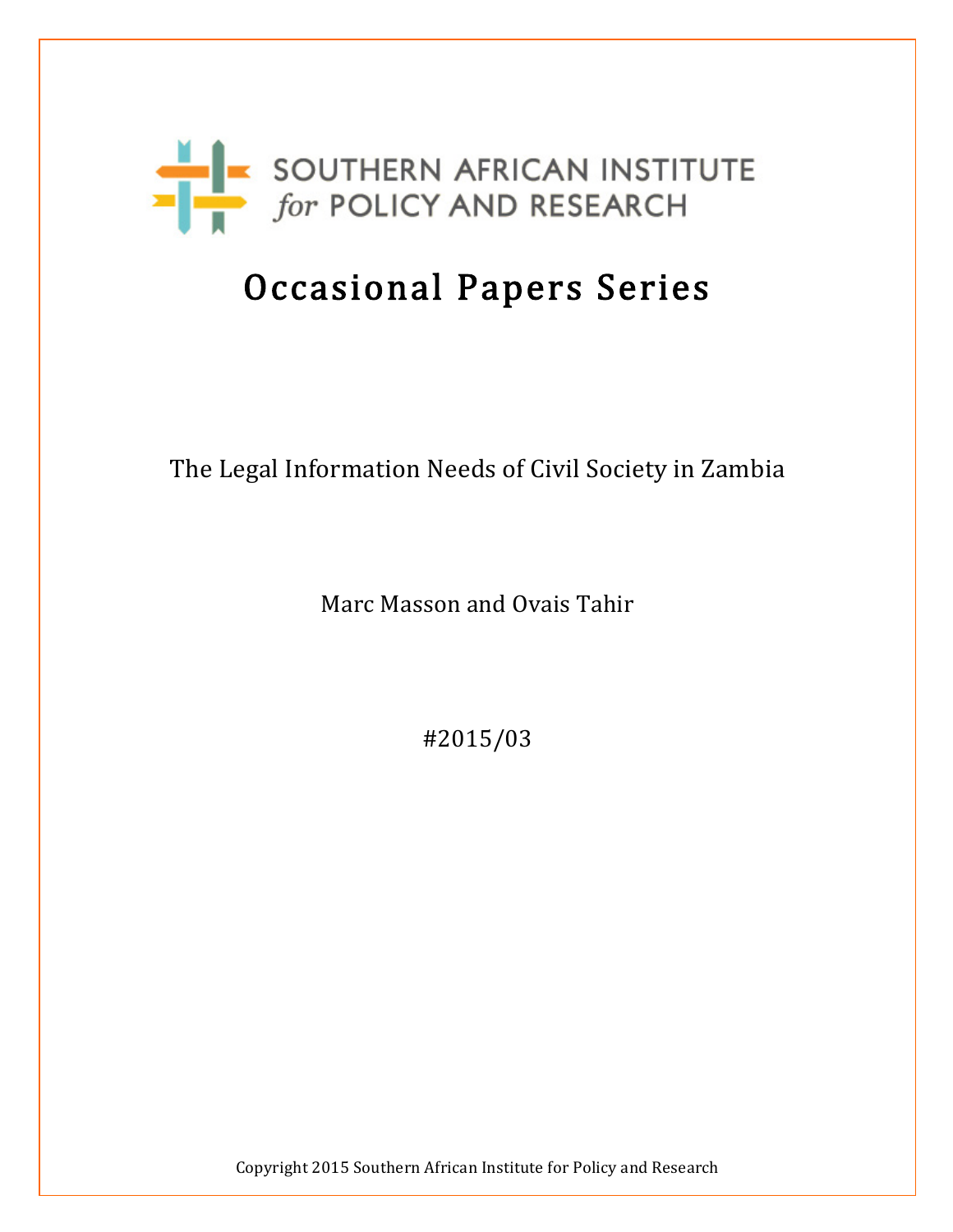### **Abstract**

For a government to ensure access to justice, it is imperative that it first ensure open access to legal information. This research seeks to assess the legal information needs of Zambian civil society. We first determined the major ways in which civil society actors in Zambia, specifically civil society organisations, labour unions, and legal practitioners, access legal information. Secondly, we surveyed the limitations and barriers associated with these paths to accessing legal information. We found that the provision of open access to legal information relies on two factors; the ease of access to information and the capacity of civil society to interpret and understand it. Major limitations to accessing legal information through the government were found to be bureaucracy, financial costs, and the lack of computerisation and internet access. Major limitations to accessing legal information through independent sources included awareness and legal capacity to use that information. Lastly, the major factors influencing the ability of civil society to interpret legal information were found to be donor funding, capacity building services, and the use of paralegals.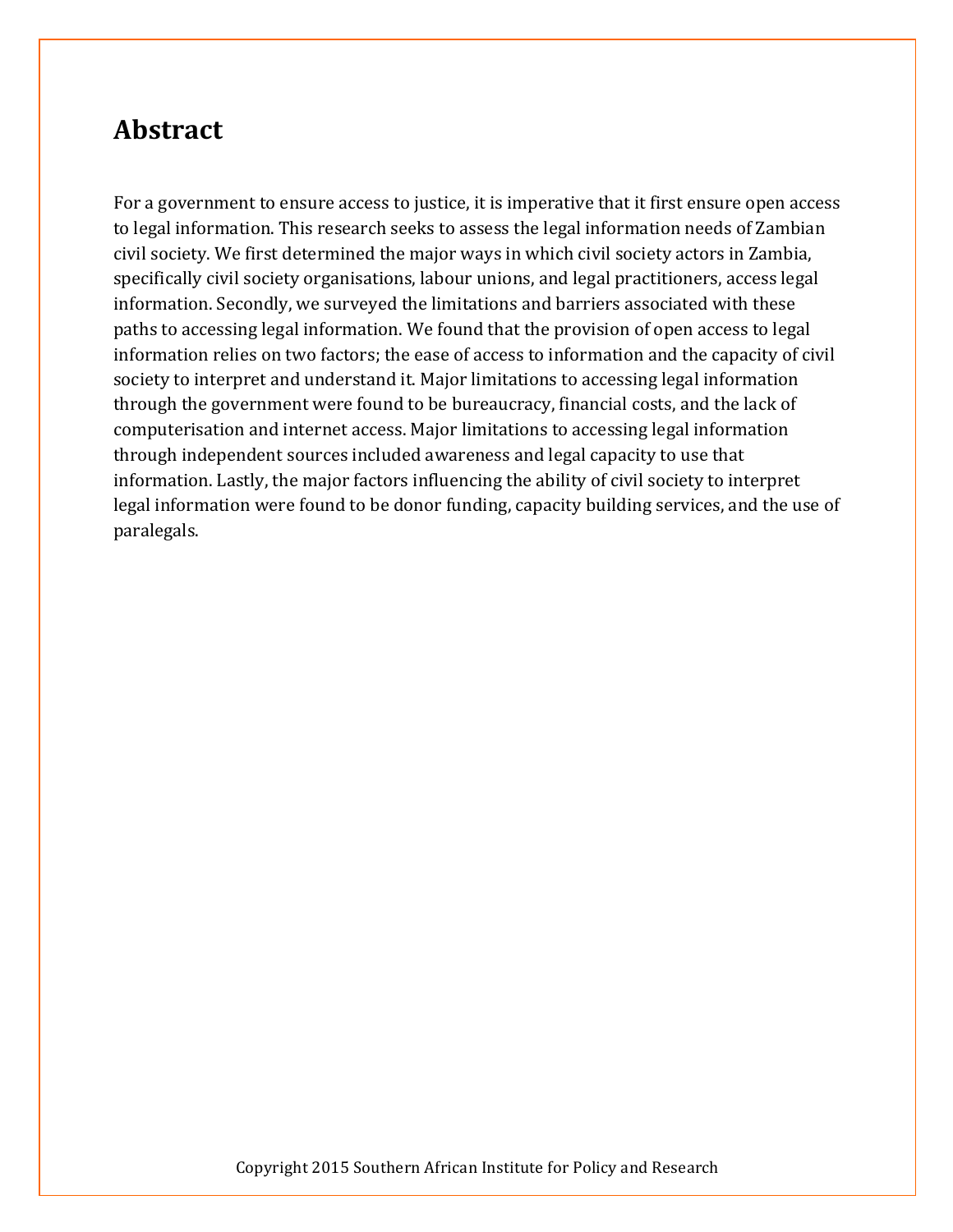# **Acronyms**

| AtoJ                                       | <b>Access to Justice Program</b>                                |  |
|--------------------------------------------|-----------------------------------------------------------------|--|
| <b>CSO</b>                                 | Civil Society Organization                                      |  |
| <b>FFTUZ</b>                               | Federation of Free Trade Unions of Zambia                       |  |
| GIZ                                        | Deutsche Gesellschaft für Internationale Zusammenarbeit (German |  |
| Corporation for International Cooperation) |                                                                 |  |
| <b>GLM</b>                                 | <b>Green Living Movement</b>                                    |  |
| IL <sub>0</sub>                            | International Labour Organisation                               |  |
| <b>JCTR</b>                                | Jesuit Centre for Theological Reflection                        |  |
| <b>KAS Law</b>                             | KAS Electronic Legal Library                                    |  |
| LAZ                                        | Law Association of Zambia                                       |  |
| <b>LDC</b>                                 | Zambia Law Development Commission                               |  |
| LII                                        | Legal Information Institute                                     |  |
| <b>NIPA</b>                                | National Institute of Public Administration                     |  |
| <b>PAN</b>                                 | Paralegal Alliance Network                                      |  |
| PAS                                        | Paralegal Advisory Service                                      |  |
| <b>PLEED</b>                               | Programme for Legal Empowerment and Enhanced Justice Delivery   |  |
| <b>PRISCCA</b>                             | Prison Care and Counselling Association                         |  |
|                                            |                                                                 |  |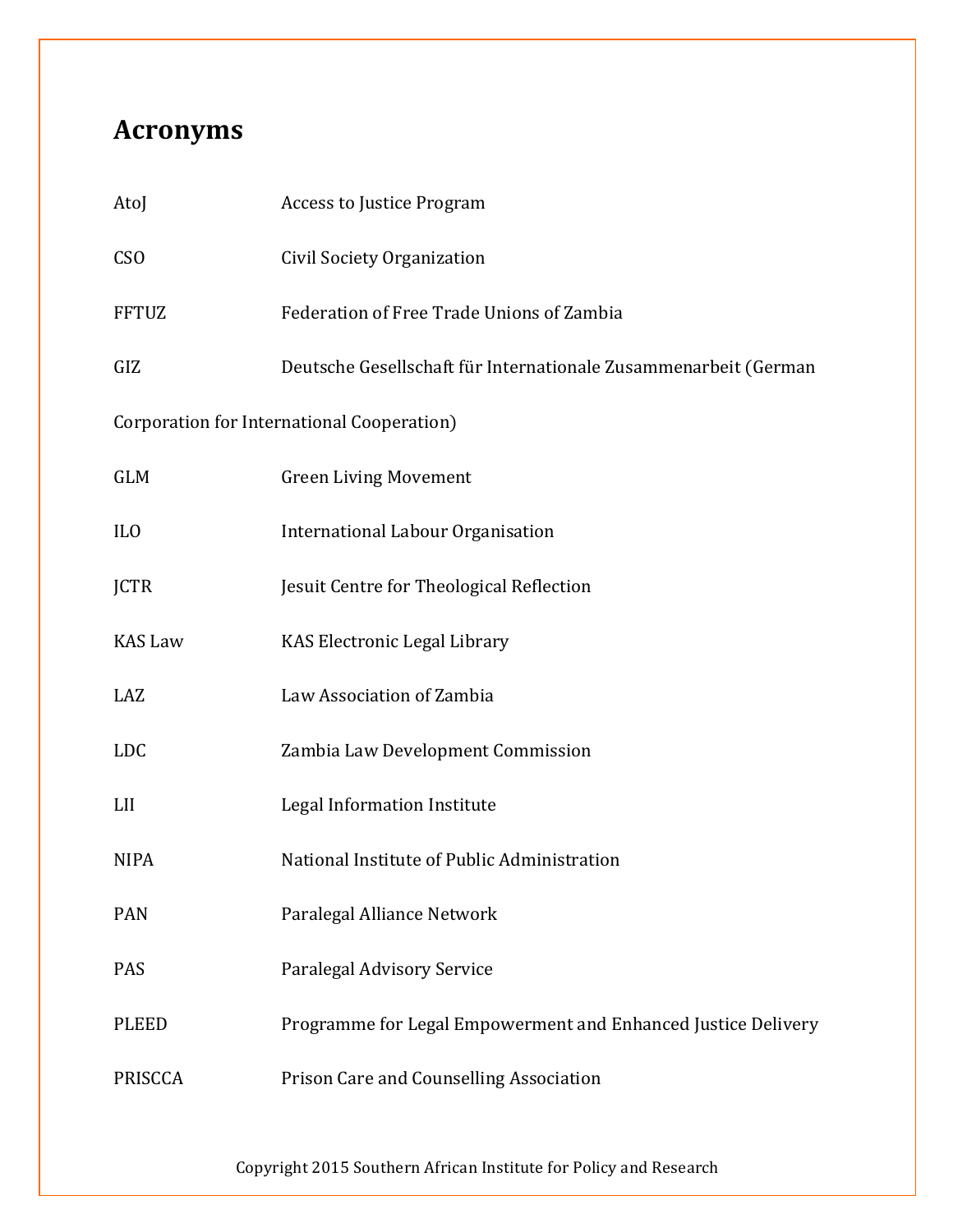| <b>SAIPAR</b> | Southern African Institute for Policy and Research |
|---------------|----------------------------------------------------|
| UNZA          | University of Zambia                               |
| We Effect     | formerly the Swedish Cooperative Centre            |
| WLSA          | Women and Law in Southern Africa                   |
| ZCEA          | Zambia Civil Education Association                 |
| ZCTU          | Zambia Congress of Trade Unions                    |
|               | Zambia Land Alliance                               |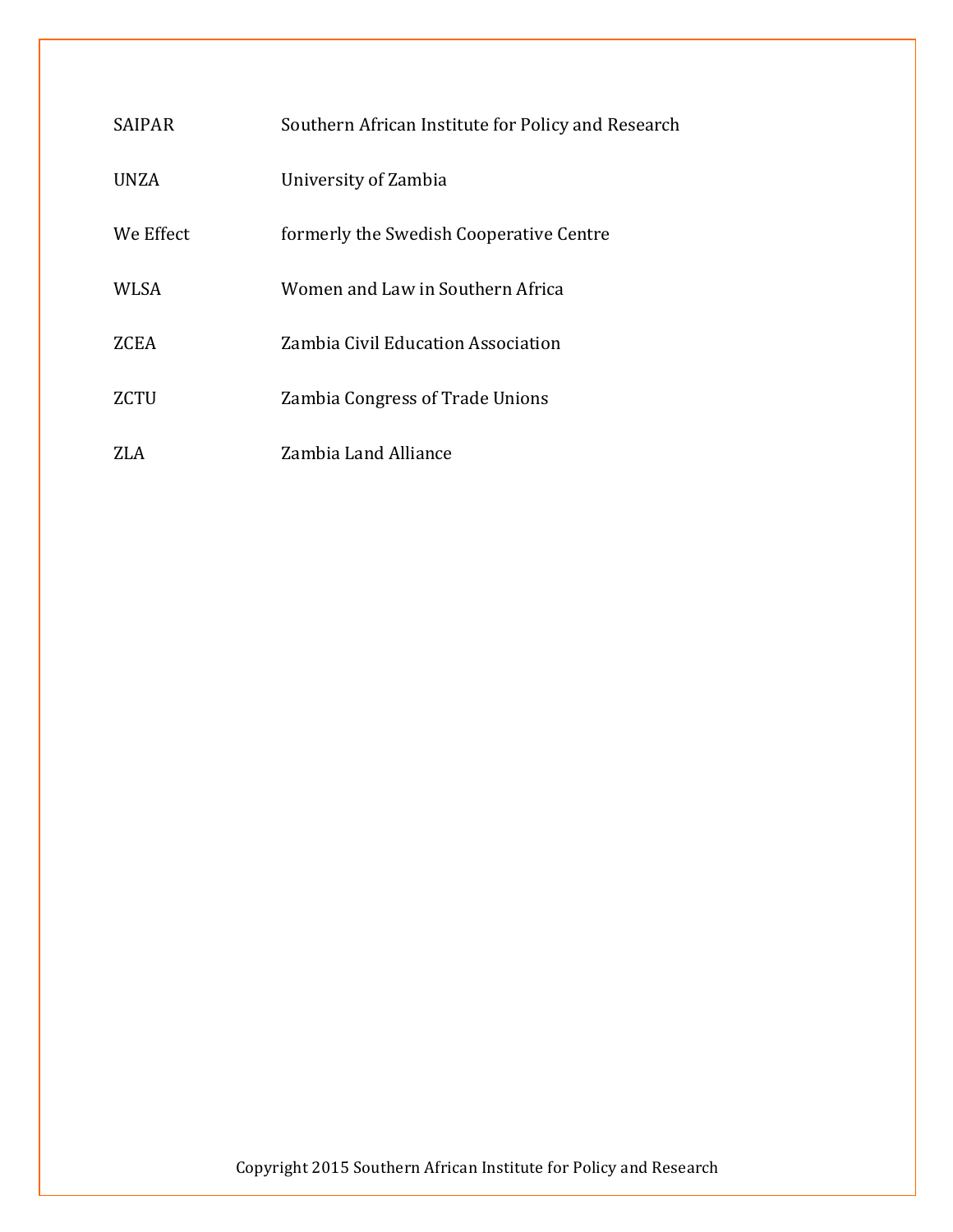# **Introduction**

Without the ability to access or effectively use the laws that apply to them, civil society organisations (CSOs) cannot benefit from the legal tools at their disposal to advocate for their constituencies. Without reliable and easy access to legal information, even legal practitioners will have difficulty remaining knowledgeable on the evolving provisions of the law. The objective of our research was to survey the legal information needs of both CSOs and legal practitioners in Zambia, and draw insight into how these needs could be better served going forward.

In our results, we analyse how legal information is currently provided by government institutions and compared them to the experiences of CSOs and lawyers in accessing that information. We also look at other sources of legal information available to CSOs, such as private legal databases and networks, and how well those services are filling the gaps in the Zambian government's provision of legal information. As a special category of CSO, we also investigate the legal information needs of unions in Zambia. We look at the issues of donor funding for CSO capacity development, as well as the implications of capacity building services and paralegals as potential avenues for improving legal capacity. Finally, we review the many suggestions that we received for how the current situation in Zambia for access to legal information could be improved in order to reach a wider audience.

After compiling our interviews and identifying trends, we discover that two main factors influence the ability of CSOs and lawyers to access legal information: Firstly, the accessibility of comprehensive and up-to-date legal information; and, secondly, the organisational capacity of civil society to comprehend and understand the available information. Accessibility of legal information was seen to be best facilitated by the use of free and reliable online resources, while the capacity of civil society organisations to interpret legal information was found to depend heavily on donor funding, participation in capacity building services, and the utilisation of paralegals. We conclude that any strategy to improve access to justice through the provision of legal information in Zambia should keep into account these two forces, as well as the local technological capacities and reading culture. It is important to clarify that the policy response that can be implemented will surely vary depending on the country where it is implemented.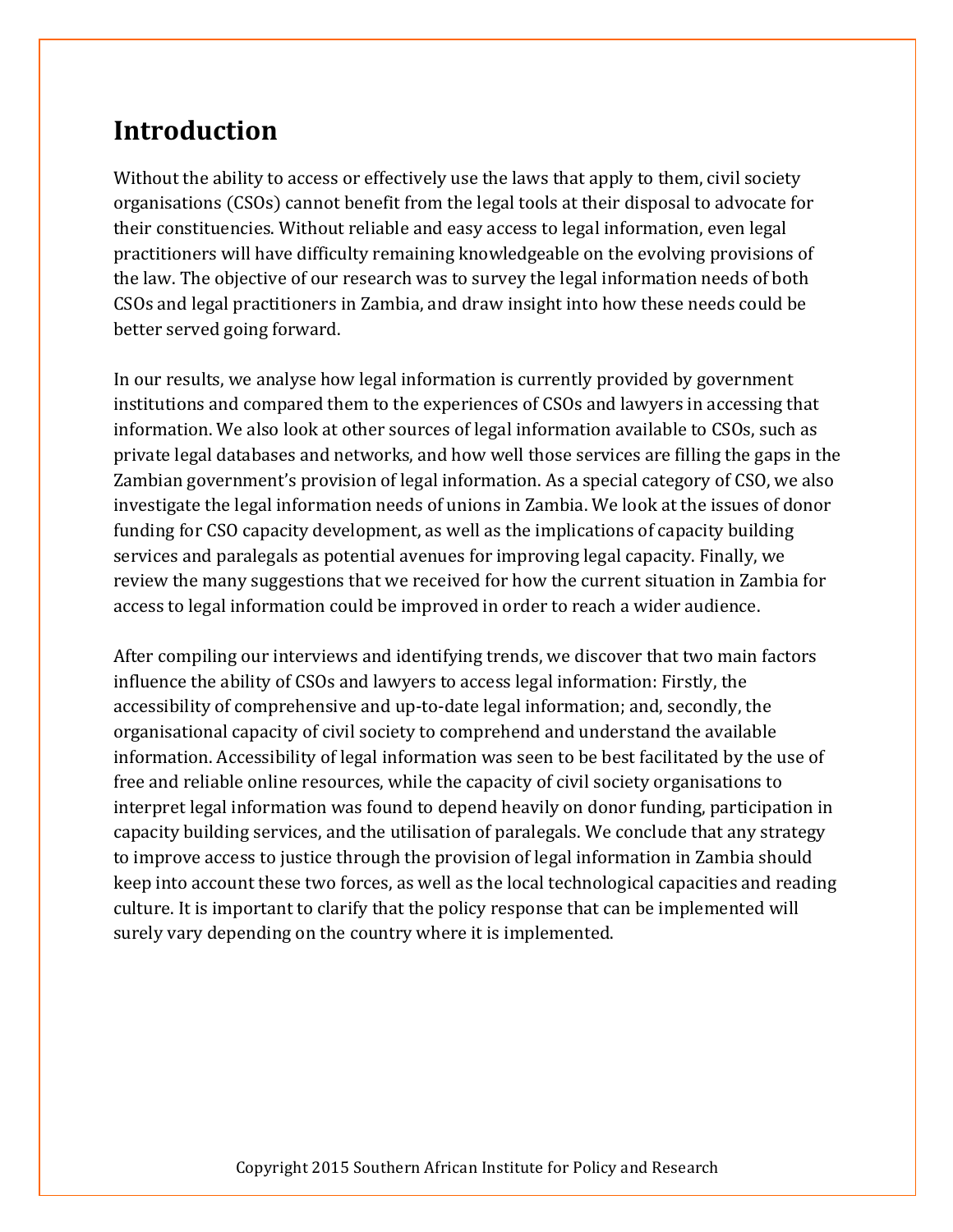# **Literature Review**

### **Access to Justice in Zambia**

Improving access to justice in developing countries has been seen by the international development community as the ideal way of improving a country's human rights climate, business efficiency, and governance, among other factors. With an informed and involved civil society, nations would be far less likely to succumb to issues of corruption and citizens are far less likely to be exploited. One of the primary conduits for access to justice is 'legal empowerment', referring to the building of individuals' capacities to access their legal rights. Dr. Sheldrick, from the Center for International Sustainable Development Law, describes the defining factor of this type of access to justice initiative as a focus on individuals 'recognizing and understanding their legal entitlements' and 'having realistic access to some institutional setting for the adjudication and remedying of disputes over those entitlements' (Shedrick, 2012, p.5). According to him, the international development community has in recent years embraced these standards for access to justice, focusing on overcoming barriers for individuals to accessing lawyers and courts. These concerns often lead to initiatives aimed at training legal practitioners, improving the functioning of the judiciary, and the provision of more legal aid to indigent parties.

In the case of Zambia, recent research has focused on the need for this sort of 'legal empowerment' programmes. In a 2012 review by the Danish Institute for Human Rights, the authors point to the Zambian Legal Aid Board and its need for increased staff and related funding in order for it to serve its role of providing legal aid to those in Zambian society who cannot otherwise afford it (Kerrigan, 2012, p.106). They also promote the adoption of 'national legal aid policy', as other developmental organisations have, in order to encourage the recognition of alternative means of accessing justice, including paralegals and legal services provider cooperation (p. 107-108). The DIHR recognized that there needed to be significant improvements made in the strategies for the provision of legal information in order to improve access to justice in Zambia.

In a 2013 review for the Open Society Initiative for Southern Africa, Shezongo-Macmillan pointed to 'low levels of knowledge of rights and the justice system, physical and financial challenges and unreasonable delays in case-handling' as the major impediments to access to justice in Zambia (Shezongo-Macmillan, 2013, p. 14). The situation is particularly dire for Zambians living in rural areas, which constitute the majority of the population and who struggle with high illiteracy rates. Financial constraints are also an important factor preventing the poor from accessing a lawyer and, through that, justice through the formal legal system. Compounding this problem, Shezongo-Macmillan found that the poor also have limited knowledge on the availability of legal aid and their legal rights (p. 15).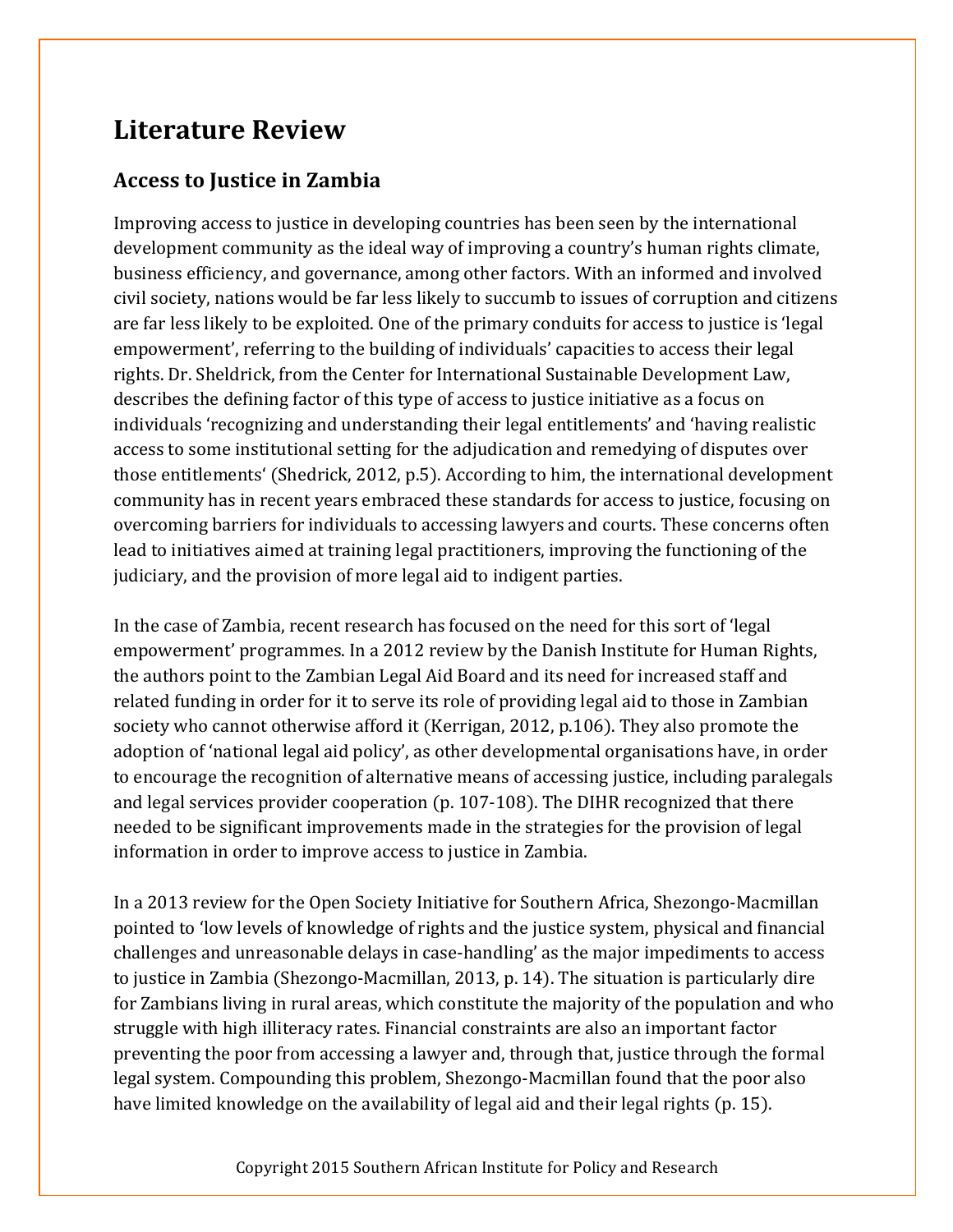Another concern is the limited access to 'primary legal materials such as statutes and law reports', coupled with the fact that not all amendments or changes to the laws of Zambia are distributed to the courts and justice institutions (p. 10). This affects both the lawyers and judges who should logically have the best grasp on legal information and its meaning, as well further disadvantages those who cannot access to justice without contracting an expensive lawyer in the absence of easily accessible, cheap alternatives.

These are concrete policy concerns; however the question is how to implement these in a holistic and change-making manner, and referring back to Sheldrick gives pause to any policy maker who would jump to implement access to justice programmes. Sheldrick is critical of the hopes placed in these programmes. According to him, 'access to justice' programmes have 'generally failed to significantly improve the penetration of formal institutions of judicial decision-making or to increase the willingness and/or ability of individuals to access those institutions'. Sheldrick attributes this failure to the 'host of social, economic, and political processes' that permeate the implementation of the law (Sheldrick, 2012, p. 8-9). In other words, access to justice programmes do not operate in a vacuum and rely on a variety of actors, not just qualified lawyers and judges, to be effective. Sheldrick believes that the flaw in the 'western understanding' of access has been that is has the term has been understood as 'a bundle of rights', rather than a 'bundle of powers'. Gifting people with powers rather than rights would more effectively empower civil society by giving them the ability to actualize their claimed rights. As such, he calls on researchers to focus 'less on operationalizing access to justice in an idealized 'rule of law' context, and more on the potentialities represented by alternative approaches that are genuinely local, community driven, and tied to real development objectives through more concrete and diverse practices' (p.13). This is a broad mandate, but one that emphasizes the need for new, innovative, community-based solutions rather than solutions based solely on bolstering failing institutions in developing countries.

#### **Online Access to Legal Information**

According to some academics, the possibility for cheap and widespread dissemination of legal information made available by the internet help one, bridge the gap between the poorer segments of society and the information they need; and two, reduce the costs related to implementing a legal information development programme. In 1999, Professor Martin of Cornell Law School commented on the possibilities that could be opened by 'digital law'. He envisioned that this form of legal access could bring 'more direct and more effective communication of law to those directly affected; greater potential for direct government/citizen interaction; [and] more direct and more effective communication of essential data and options to official law implementers', among other benefits (Martin,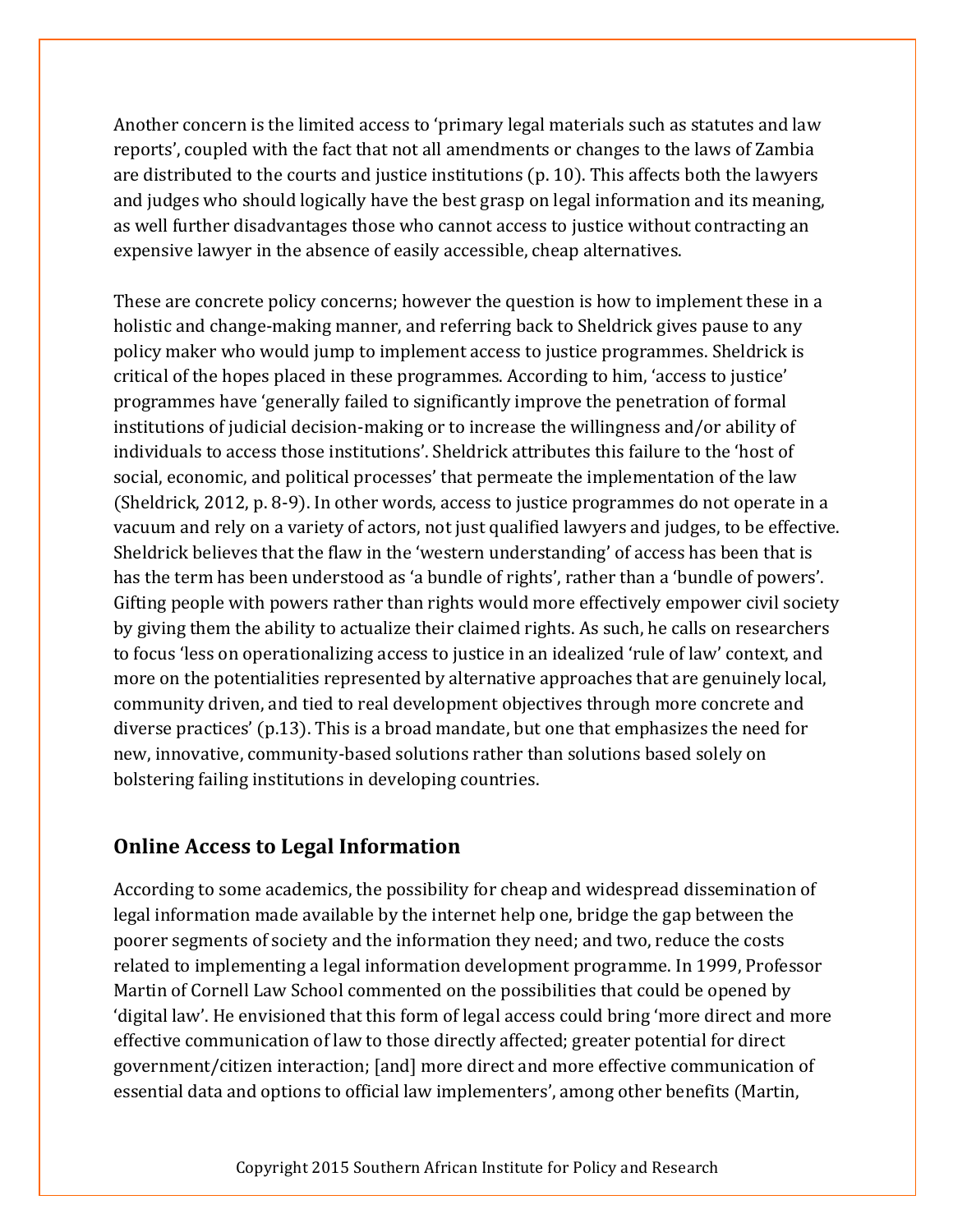1999, p. 202). However, one of the most important goals of offering free legal information online was to help resolve the disparity he identified between 'those lawyers, law teachers and students who have ready access to comprehensive law libraries or costly commercial on-line systems' and those who 'must operate under far less favourable terms and conditions' (p.194). This second category rely on the most easily available and inexpensive alternatives to the legal resources employed by those with the capacity to afford them, and so putting the law at their fingertips for free, online, would be an equalizing boon to their work. As a result, in 1992, Martin and his colleague Thomas R. Bruce founded the Legal Information Institute (LII) at Cornell University, which later launched a world movement of legal information institutes located around the world. In 1996, Martin helped to create one of the first African LIIs, the Zambian Legal Information Institute (ZamLII). However, according to Martin, the most important aspect of this experiment in the provision free online legal information was the impact it could potentially have on the 'quality of legal decision-making and dispute resolution in the country' (Martin, 1996, p. 10). Zambia was, and still is, in a very different place both economically and technologically than the United States. The free online access approach to the provision of legal information had not yet been tested in developing countries, and its potential benefits were uncertain.

Unfortunately, the promise offered by this new way of accessing legal information in Zambia never truly materialized. According to Dr. Hinfelaar, Director of Research and Programmes at the Southern African Institute for Policy and Research (SAIPAR), the ZamLII project halted with the death of one of the main drivers of the project, Dr. Chanda of the University of Zambia Law School (Hinfelaar, 2013). However, since August 2012 and with the technical support of AfricanLII, SAIPAR has resumed the operation of the ZamLII online legal database under a new name: ZambiaLII. Because of its break in operation, ZambiaLII is still a relatively recent development in Zambia and, according to its sponsors, still has a ways to go before reaching its full potential.

In a 2004 article, Daniel Poulin identifies the potential of free online access to law in developing countries. In many countries in the developing world, the availability of legal information is restricted either by their cost, the secrecy of that information, or both. As a result, 'a citizen with little means, subject to a legal proceeding, could neither alone, nor with a lawyer, bring up appropriate legal arguments relevant to a case. A wealthier party, however, could have access to better information sources, whether such sources are commercial or personal' (Poulin, 2004, p. 3). Poulin writes that 'the possibility of immediately knowing applicable laws simultaneously constitutes one of the basic tenets of a state governed by the rule of law and is an essential element of legal security' (p. 2). According to him, the path to take to bridge this legal information gap is the online open access to legal information as the cheapest means of publishing and distributing this information, even in situations where electricity is unreliable and internet use is expensive.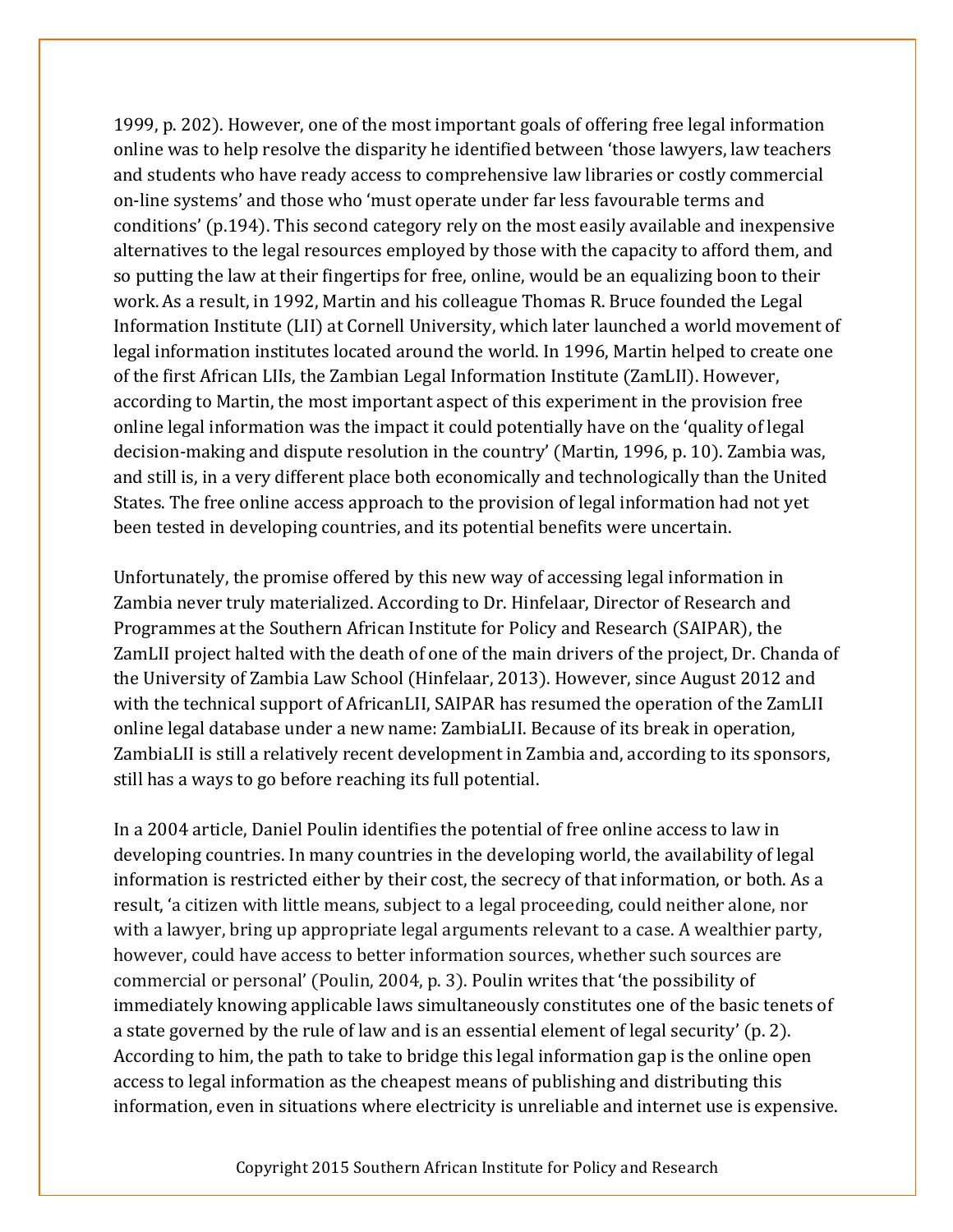For those with no access to the internet, the information of an online legal database 'could also be burned on CD–ROMs which can contain over 100,000 pages of information at a reproduction cost of only US\$1 per CD', making the online barrier to accessing legal information not as wide as it seems for the many who live in rural areas in the developing world or have limited internet access (p. 4).

A 2015 report by Jessica Kerr of the Seychelles Legal Information Institute (SeyLII) identified the key obstacles to the implementation of the provision of free online access to information in the Seychelles, along with its emerging benefits. The 'eGrey Book' project launched by SeyLII first faced the problem of collecting the relevant laws and statutes in order to publish them online. According to Kerr, the last consolidation of the laws of the Seychelles was published in 1991 and revised in 1996, meaning that there had been no official compilation of new legislation and amendments into a single text since that date (Kerr, 2015, p. 3). This made the tracking of the disparate pieces of legislation particularly difficult; however this is not much different to the situation of other developing countries, including Zambia. However, once donor-funded consolidation was performed by lawyer, it was possible to collect 'core pieces of legislation in a single, convenient volume', and even skip the process of printing the resulting book and instead publish it as an 'eGrey Book' available on the SeyLII website (p. 5). Though online publication offers many benefits, namely its low cost and broad accessibility to anyone with an internet connection, the following concern is getting that information into the hands of people who need it. The people of the Seychelles, like in many other developing countries, don't always have access to the internet, and if they do it is likely to be either slow, unreliable, or both. The solution that SeyLII had to this problem was to make that information available for free download and use while offline (p. 5). With the support of the Seychelles judiciary, they were even able to have the eBook loaded on the official tablets of the country's judges. Though not all judiciaries in developing countries have the financial capacity to gift their judges with tablets, Kerr also points out that the country's bar association reported that 'almost all attorneys who use tablets or smart-phones have downloaded the whole Book, and many use it on a daily basis' (p. 10). She closes her report by stating that 'everyone in Seychelles is now able to access and monitor the key laws which apply to them, without cost and with relative confidence, wherever they happen to be' (p.12).

Although the Legal Information Institute has pioneered open access to legal information, a developing initiative in Uganda has demonstrated particular success in providing open access to legal information. Barefoot Law can attribute this success to its unique utilisation of social media, mobile applications, and virtual counsel services to distribute legal information, in addition to other platforms such as the radio, printed documents, and its website. As with the advantageous use of mobile platforms such as tablets and smartphones by SeyLII's 'eGrey Book', Barefoot Law takes advantage of the growing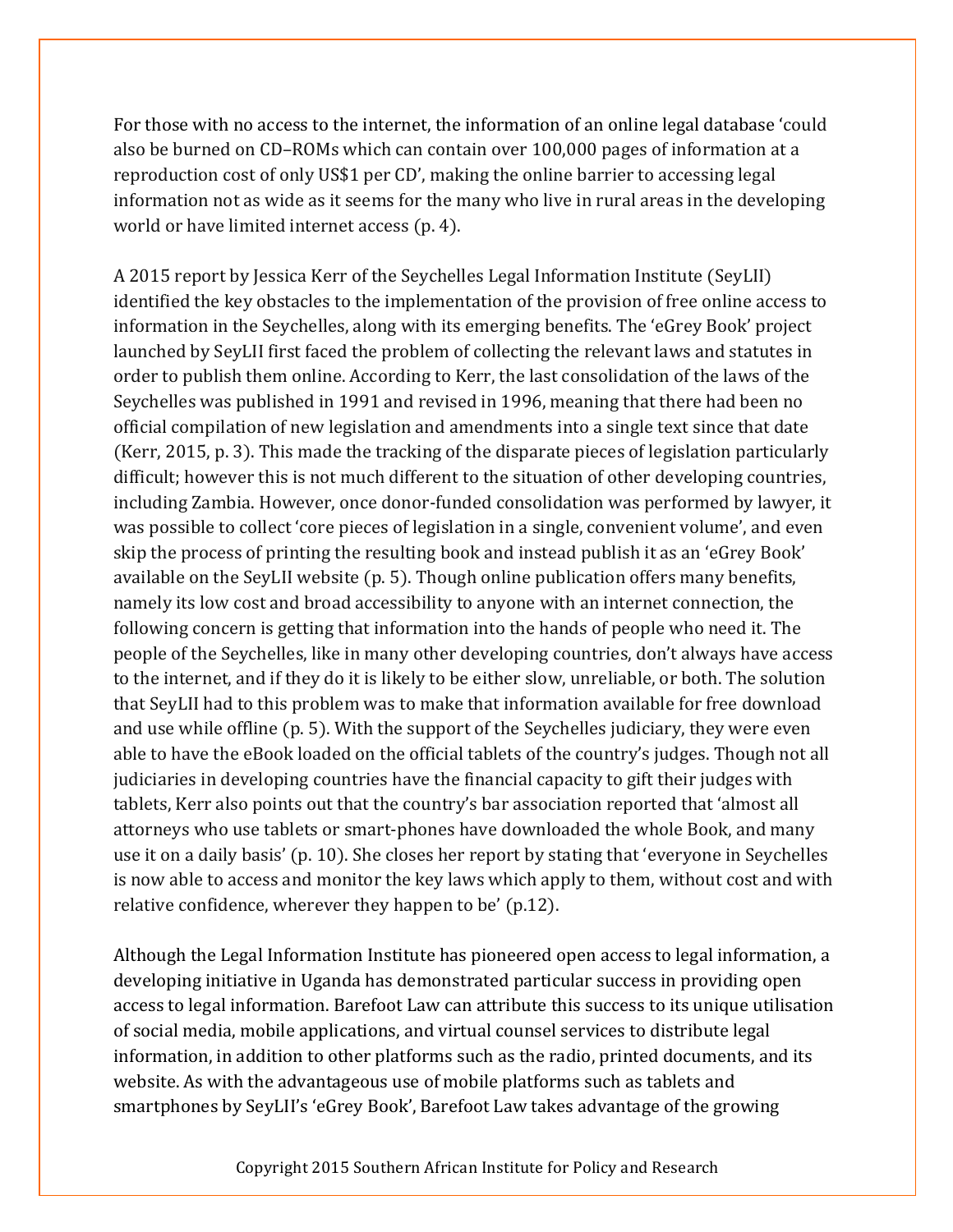accessibility of mobile phones in Uganda. Exploiting the connectivity offered by smartphones through social media, or SMS, barefoot law staffs approximately 10 lawyers that provide pro-bono legal counselling and advisory services to any individual. Little literature exists on the success and breadth of coverage offered by Barefoot Law but according to a digital news agency *takepart*, the civil society organisation has experienced growing success aiding approximately 300,000 people a month and hopes to expand to neighbouring East African nations such as Kenya and Somalia (Fallon, 2015).

While this is undoubtedly a sign of progress for both the Seychelles and Uganda, the question that emerges is whether or not individual citizens themselves are using and directly benefiting from this online legal database. If they are not, it is questionable that the open access to law approach is truly making the law available to the people and not just the few who are in an already privileged position to access it, mainly judges and lawyers. Daniel Poulin is careful to mention in his article the other barrier to accessing legal information, which is the uncertain ability for its users to use that information in addition to accessing it (Poulin, 2004, p. 5). This correlates with a 2014 survey undertaken by the Cornell Legal Information Institute (LII) and the Australian National University, in which over 43,000 individuals assessed the readability of American legal documents available on the LII website (Curtotti, 2015). These individuals were sorted by demographic group, either legal professionals (incl. students), non-lawyers engaged in compliance, members of the public seeking information on their rights, individuals engaged in law reform, and others. Two major findings of this study are relevant to our research: One, the majority of LII website users who responded to the survey were not legally trained. This suggests that the non-legally trained are a substantial audience for legal information. Two, legal professionals by far performed the best in readability tests on pieces of American legislation, as could be expected; however, individuals engaged in law reform had the worst performance among all groups. This means that law reformers, those most involved in the democratic process, have the most difficulty understanding legal information even if it is presented to them in an easily assessable online format. If access to legal information is to be presented as a cure to unresponsive and unaccountable democratic governments, its proponents need to also keep in mind that that the public, and especially individuals engaged in law reform, have difficulties understanding legal information.

Responding to this concern, Poulin highlights the importance of an 'intermediary presence', such as a legal practitioner or civil society organisation, in compiling and interpreting documents for those who need them (Poulin, 2004, p. 5).If a citizen cannot understand or use the legal information they are provided, then it is of little of use to them. This prompts the question of what are the needs of an 'intermediary presence' in the provision and dissemination of legal information. Civil society organisations in particular have legal information needs, as well as constituencies composed of individuals that they serve, which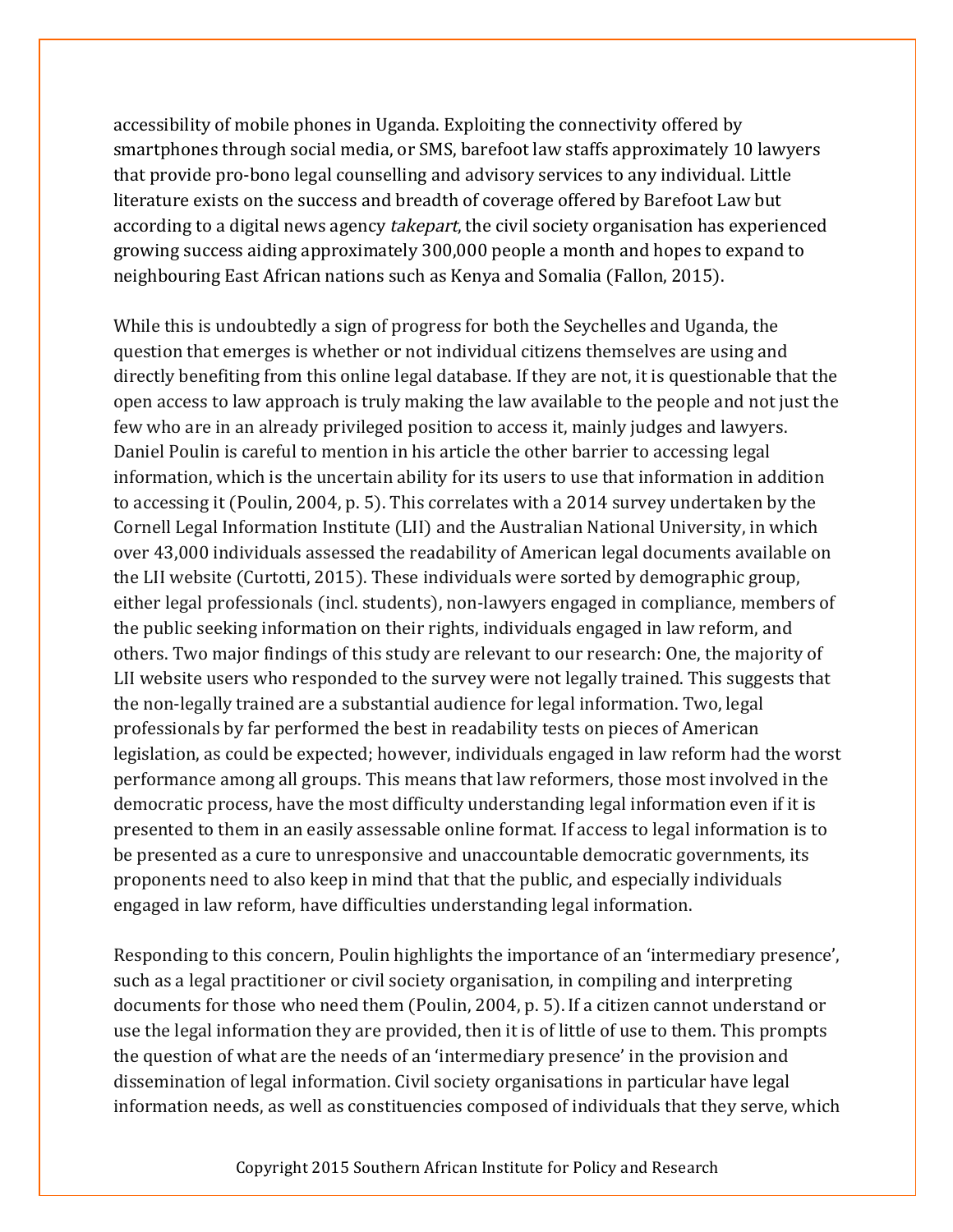make them ideal points of further research in the field of access to justice and legal information.

### **The Role of Civil Society Organisations**

The meaning behind the term 'civil society' has continuously evolved over time, and no single consensus exists as to its definition. Having been used initially as a basis to distinguish a political society from other kinds of society, over time 'civil society' became distinguished from the state as well as the market economy. According to Kaldor, in its contemporary definition, the term 'civil society' may encompass three differing usages. These usages include the activist version, which sees civil society as a means of changing the relationship between state and society through 'self-organized institutions, independent of the state that could challenge the reach of the state'; the neoliberal version, which emphasises the minimised role of the state in providing, for example, social services, that can be substituted by NGOs, NPOs or voluntary organisations seen as more flexible and innovative than the state; and the post-modern version, which seeks to recognise traditional organisations based on kinship or religion that provide alternative sites for power (Kaldor, 2003, p. 8). However, in each usage of the term 'civil society', the common theme is of a people whose voice influences the state, or in other words non-state actors that impact their governing institutions.

Kaldor proposes four categories to encompass civil society actors: social movements, nongovernmental organisations (NGOs), social organisations, and nationalist or religious groups. Although each type of civil society actor presents its own influence on broader society, civil society organisations (CSOs) most resemble NGOs in the way that they are voluntary, purposeful, value-driven organisations (p. 14). These organisations may 'provide a social safety net without extending the role of the government. They can provide training in democracy and citizenship. They can check abuses of the state and poor governmental practises' (p. 16). In essence, CSOs can provide advocacy and service to fill the gaps in the state's provision of public services or even provide consultation on specific policy areas where they have built up expert knowledge. Labour unions, professional associations, community-based organisations, and independent research institutes, as well as NGOs, are among the many different kinds of organisations that fall under the broad definition of a CSO.

In Zambia, civil society organisations' advocacy and service provision play an important role to fill the gaps left by the public services of the government. The Ministry of Foreign Affairs in Denmark (MOFAD) in their 2006-2011 evaluation of the Access to Justice Programme in Zambia noted a total of eleven lessons learned from the evaluation. One of the lessons was 'to accept that the CSOs have an important role as both 'gap fillers' and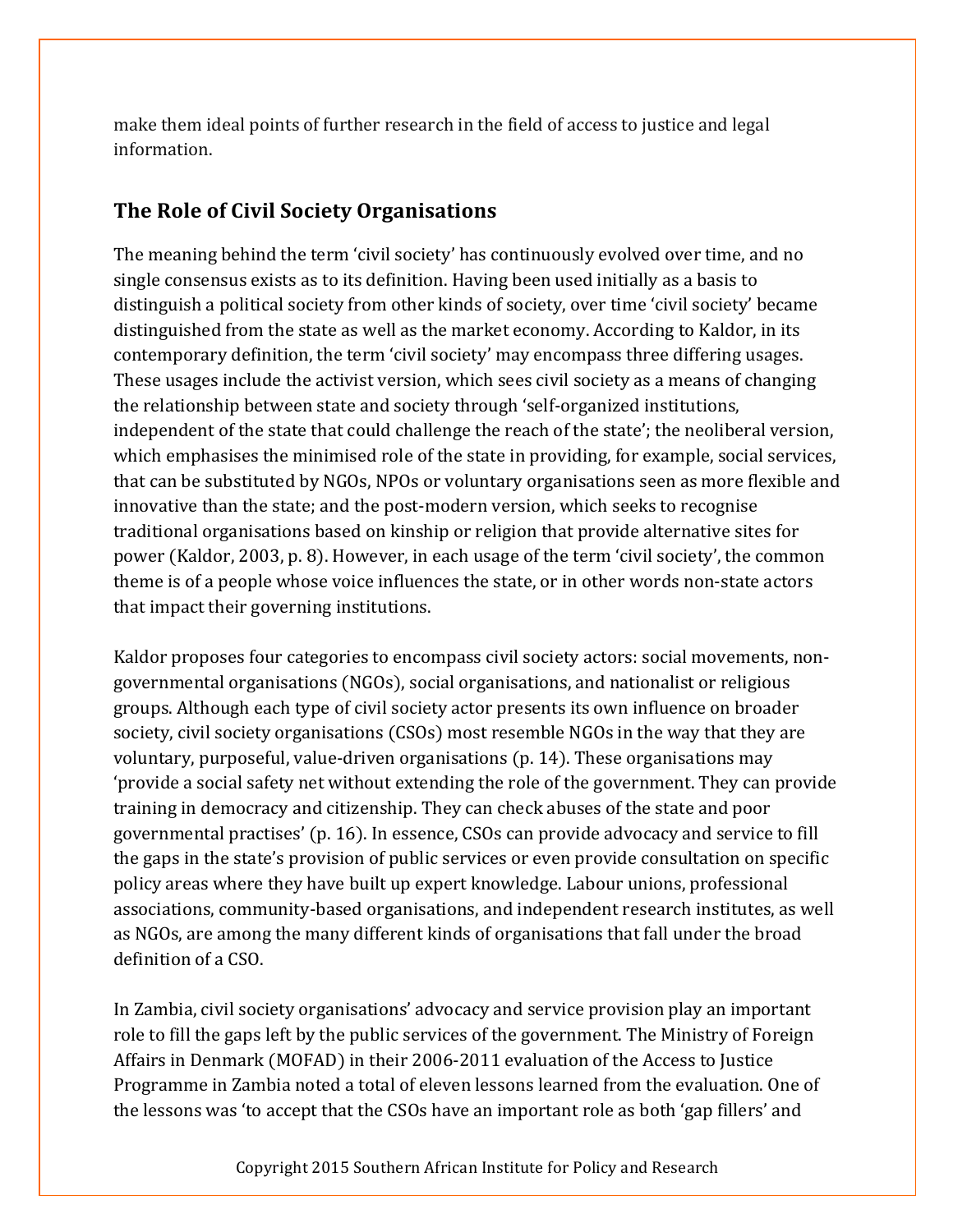'bridge makers'' in Zambian society. They can act to provide resources and capacities to reach out to the whole population as well as bridge the gap between communities and justice institutions (Dolan, 2014, p. 55).

One particular sector that has seen service provision from numerous civil society organisations in Zambia is legal aid. In a 2014 report on the  $11<sup>th</sup>$  European Development Fund Programme 'Legal Empowerment and Enhanced Justice Delivery in Zambia' (PLEED) the International Consulting Expertise (ICE) notes that non-state actors in particular have been led to provide legal services in an ad hoc and unregulated manner due to the absence of a comprehensive national legal aid policy in Zambia (Dolan, p. 23). Some of these main legal providers, as noted by the ICE, include the National Legal Aid Clinic for Women, CARITAS Zambia, Paralegal Alliance Network, Young Christian Women Association and Plan International. Yet, this initiative by local stakeholders is not necessarily a negative. Poulin highlights that 'open access to law efforts must also rely on the initiative and the talent of local legal communities' for sustainability (2004, p. 12).

#### **The Government's Provision of Legal Services**

Transparency and accountability are the foundations of the development of democracy in any government. If the rule of law governing a State is not subject to scrutiny from its citizens, the State loses its democratic value. Therefore, a government's provision of open access to justice and law provides leverage to the governed to be able to question the actions of and defend their rights against the State (Poulin, 2004, p. 2). However, the creation of a well-informed public relies not only on the availability of justice and law, but also the civic education and empowerment of the population. According to an analyst at the Zambian Ministry of Justice's Access to Justice Program, people cannot have access to justice if they have no knowledge of the law<sup>1</sup>. In Zambia, various government agencies are mandated to enforce the open access to justice and subsequently the laws with minimal barriers. Some of these departments include, but are not limited to, the Government Printer, the Legal Aid Board, the Law Development Commission, the Judiciary, and the Ministry of Justice. The National Assembly also provides legal information by uploading the laws onto its website as they are enacted, but according to a representative from the assembly, it is not its mandate to ensure that the laws it enacts are communicated to the public2.

<sup>1</sup> Access to Justice Program Analyst at Ministry of Justice, July 2015

<sup>2</sup> Legal Assistant Principle Clerk at National Assembly of Zambia, July 2015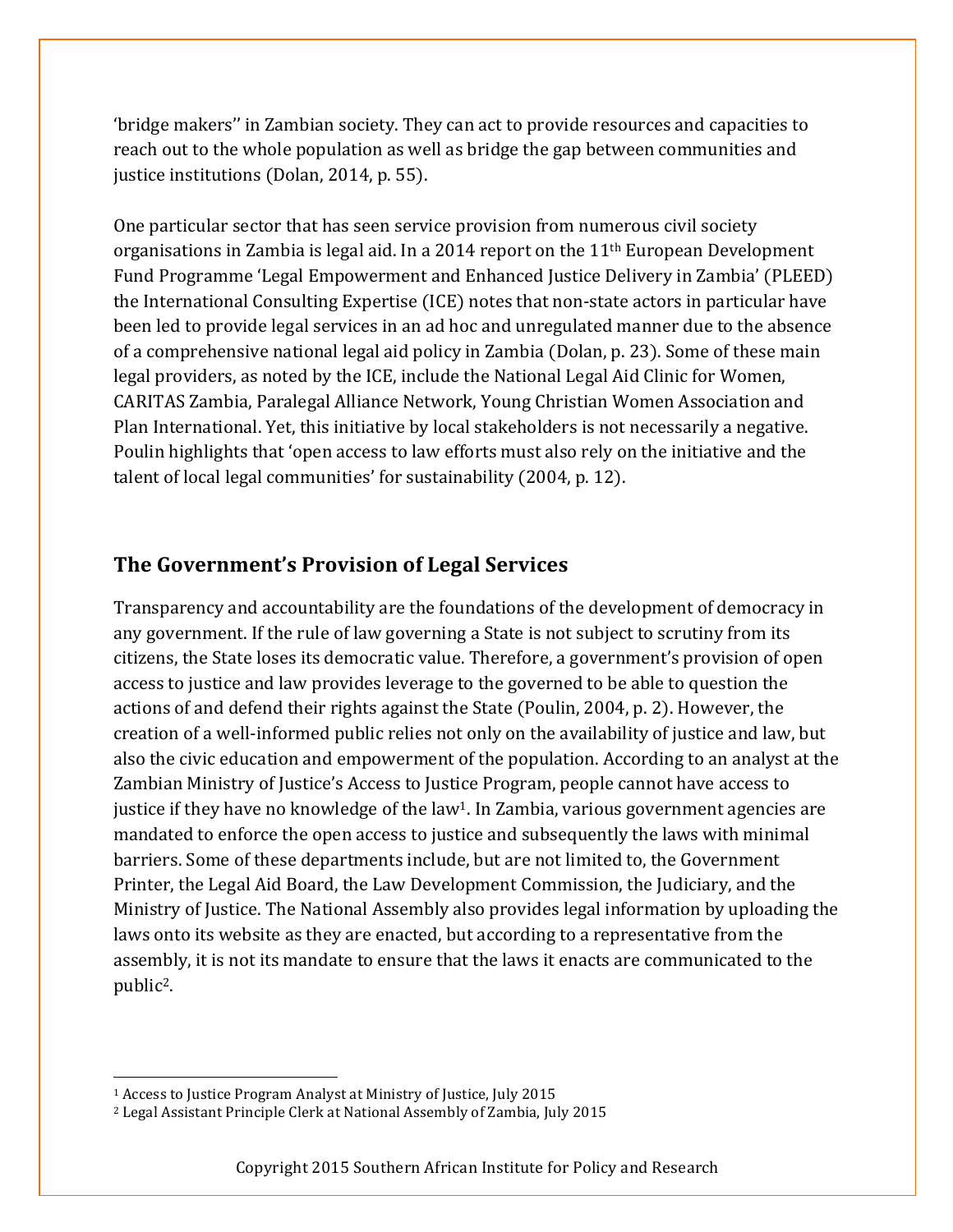The Government Printer is mandated by the Republic of Zambia to publish every Act of Parliament that has been signed by the President in addition to the regular production of a Gazette that includes updated statutory instruments. Gazettes are published weekly by the printer and accessible at a manageable cost, while access to legislation, including the Acts of Parliament, is dependent on the material cost of printing the Act3.

The last time the laws of the Republic of Zambia were effectively revised and consolidated was 1996-1997. The consolidation of the laws of Zambia was outsourced and managed by a printer in the United Kingdom prior to 1997, which provided hard copies as well as CD-ROMS of the laws. The Ministry of Justice mandates a revision every 10 years and the British printer had provided this service for a majority of Zambia's past. However, a number of years ago the Ministry of Justice internalised the process of consolidation to ensure national production. The Printer was also appointed to print the consolidated laws as a means of reducing costs. But since 1997, according to the Assistant Commissioner for the Legislative Drafting & Law Revision Departments at the Ministry of Justice, the consolidated laws have failed to be effectively distributed due to the Government Printer's obsolete machinery and lack of financial, technical and staffing capacity. Although in 2007, CD-ROMS with the revised consolidated versions of the laws of Zambia were made available in limited quantity at a cost of approximately 5000KR or US\$6854.

Another government agency in Zambia, the Legal Aid Board was instituted by the Legal Aid Act to provide legal services to individuals unable to access representation in the courts by a private legal practitioner. A legal aid counsel at the Legal Aid Board noted that when applying for legal aid services a client must demonstrate financial need by stating their income and assets<sup>5</sup>. In an analysis by the Danish Institute for Human Rights of the *Access to* Justice in the Republic of Zambia the scope of services encompassed by the Legal Aid Board under the Legal Aid Act 'does not include legal information, education, advice, or assistance where there is no suggestion of a dispute.' However, in practice, the Legal Aid Board nevertheless surpasses its mandate by also providing pro-bono advice to clients, even without the presence of a dispute.<sup>6</sup>

Despite the provision of such services, the Legal Aid Board faces a great shortage of professional staff to represent those who cannot afford legal services. As of July 2015, there are only five legal assistants and eight qualified lawyers on staff, from which three were on leave at the time of the interview, to serve the entirety of Lusaka. Furthermore, the Legal Aid Board offices outside of Lusaka also face under-staffing issues with an average of two

<u> Andreas Andreas Andreas Andreas Andreas Andreas Andreas Andreas Andreas Andreas Andreas Andreas Andreas Andreas</u>

<sup>4</sup> Assistant Commissioner for the Legislative Drafting and Law Revision Dept. at Ministry of Justice, July 2015

- <sup>5</sup> Legal Aid Counsel at Legal Aid Board, July 2015
- <sup>6</sup> Ibid.

<sup>3</sup> The Government Printer, Lusaka, July 2015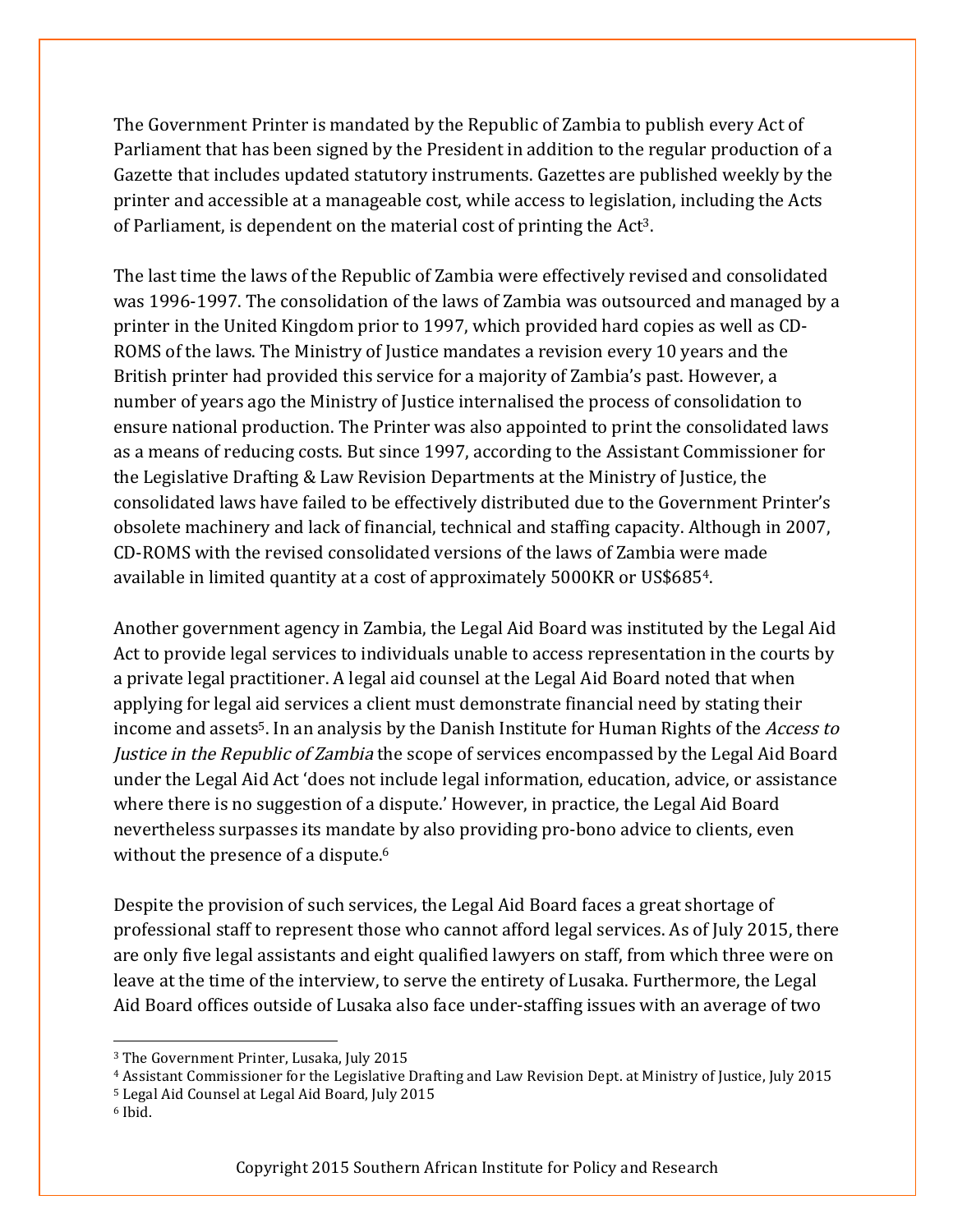lawyers seated to represent an entire province<sup>7</sup>. The assistant commissioner of the law revision and legislative drafting departments in the Ministry of Justice noted that the Legal Aid Board dissociated from the Ministry of Justice to stand independently as an underfunded government entity<sup>8</sup>. These financial constraints subsequently hinder the Legal Aid Board's efforts to improve upon its staff capacity.

Another legal agency established by the government of Zambia is the Law Development Commission. The Zambia Law Development Commission Act (1996) mandates this organization to 'make recommendations on, the socio-political values of the Zambian people that should be incorporated into legislation [and] new areas of the law that should be developed which are responsive to the changing needs of Zambian society'. In addition to providing research and advisory services for the government, the Zambia Law Development Commission also functions to aid the public in its mandate to 'hold seminars and conferences on legal issues', as well as 'translate any piece of legislation into local languages'.

The Judiciary of Zambia also plays a major role in bridging the information gap between the government and the governed. The Supreme and High Court have a database accessible by the public for Supreme Court judgements and select High Court judgements to be searched at a minimal fee. The database provides access to the majority of court cases in hard copy. Recently, however, the Judiciary has funded an E-Filing program in the court to create an electronic database and filing system for court cases in addition to keeping hard copies. According to the Deputy Director of the High Court of Zambia, the program consists of 3 phases, the modernisation of the courtroom, the creation of an E-Database, and the creation of an E-Filing system, to expedite the court process and make the judiciary simpler. Although the E-Filing system has yet to be implemented and aims to limit service to users of the court in speeding up judicial proceedings, the E-Database has been active since 2007 to serve the needs of civil society and the wider public<sup>9</sup>.

However, various barriers still exist to accessing court judgements from the E-Database. Although the judiciary provides an electronically searchable database, people would still have to physically visit the court, pay a search fee of approximately 30KR, know the title of a specific judgement and then email it to themselves. Furthermore, any court judgement prior to 2007 has not been computerised and would be even more difficult to access if archived. Despite these limitations, the High Court of Zambia believes that this program is an initial step towards expanding their services to a wider public<sup>10</sup>.

<u> Andreas Andreas Andreas Andreas Andreas Andreas Andreas Andreas Andreas Andreas Andreas Andreas Andreas Andreas</u>

<sup>7</sup> Ibid.

<sup>8</sup> Assistant Commissioner for the Legislative Drafting and Law Revision Dept. at Ministry of Justice, July 2015

<sup>9</sup> Deputy Director at High Court of Zambia, July 2015

<sup>10</sup> Ibid.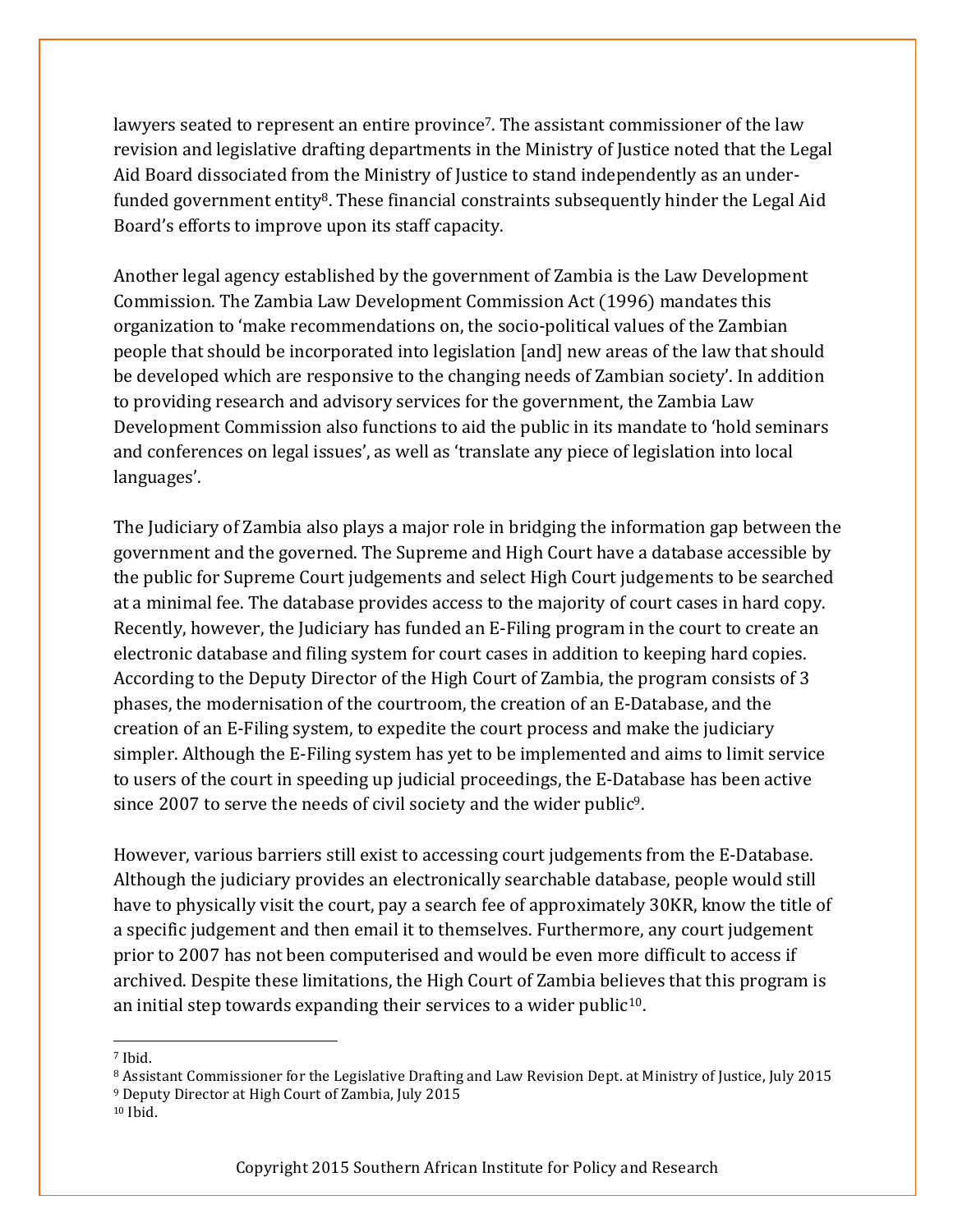The Ministry of Justice is one of the biggest actors in the service provision of legal services for Zambian citizens. One initiative under the Ministry of Justice was titled the Access to Justice Programme. Having received support by the Danish government, the European Union and GIZ, the programme aimed to facilitate enhanced interaction among justice institutions for improved service delivery (Kerrigan, 2012 p. 136). According to an analyst at the Access to Justice Program (AtoJ) in the Ministry of Justice, the programme ran for approximately 4 years ending in December 2014 and concentrated mostly on criminal law. Initiatives under the AtoJ programme included community sensitisation to the services provided by government agencies through the annual National Commercial Show and International Trade Fair, and the broadcasting of radio and phone-in programmes<sup>11</sup>. The success of such initiatives was determined under the Monitoring and Evaluation (M&E) section of the Governance department. However, according to a 2014 International Consulting Expertise report on Support to Justice Delivery, the M&E section suffered from a lack of understanding in the justice institutions and poor collection of data, amongst other problems (Dolan, 2014, p. 39).

After the end of the AtoJ programme, a new initiative under the Ministry of Justice titled the Programme for Legal Empowerment and Enhanced Justice Delivery (PLEED) is set to begin in August 2015. As a successor to the AtoJ programme, the PLEED programme seeks to expand services incorporating civil law as well as criminal law while emphasising the role of civil society organisations in the service provision of legal aid. This stronger emphasis on CSOs is demonstrated in the Communication, Cooperation and Coordination Initiative of the Ministry of Justice to involve non-state actors including PAN, CARITAS and PRISCCA to ensure access to justice at the community and grassroots level<sup>12</sup>.

 

<sup>11</sup> Access to Justice Program Analyst at Ministry of Justice, July 2015 <sup>12</sup> Ibid.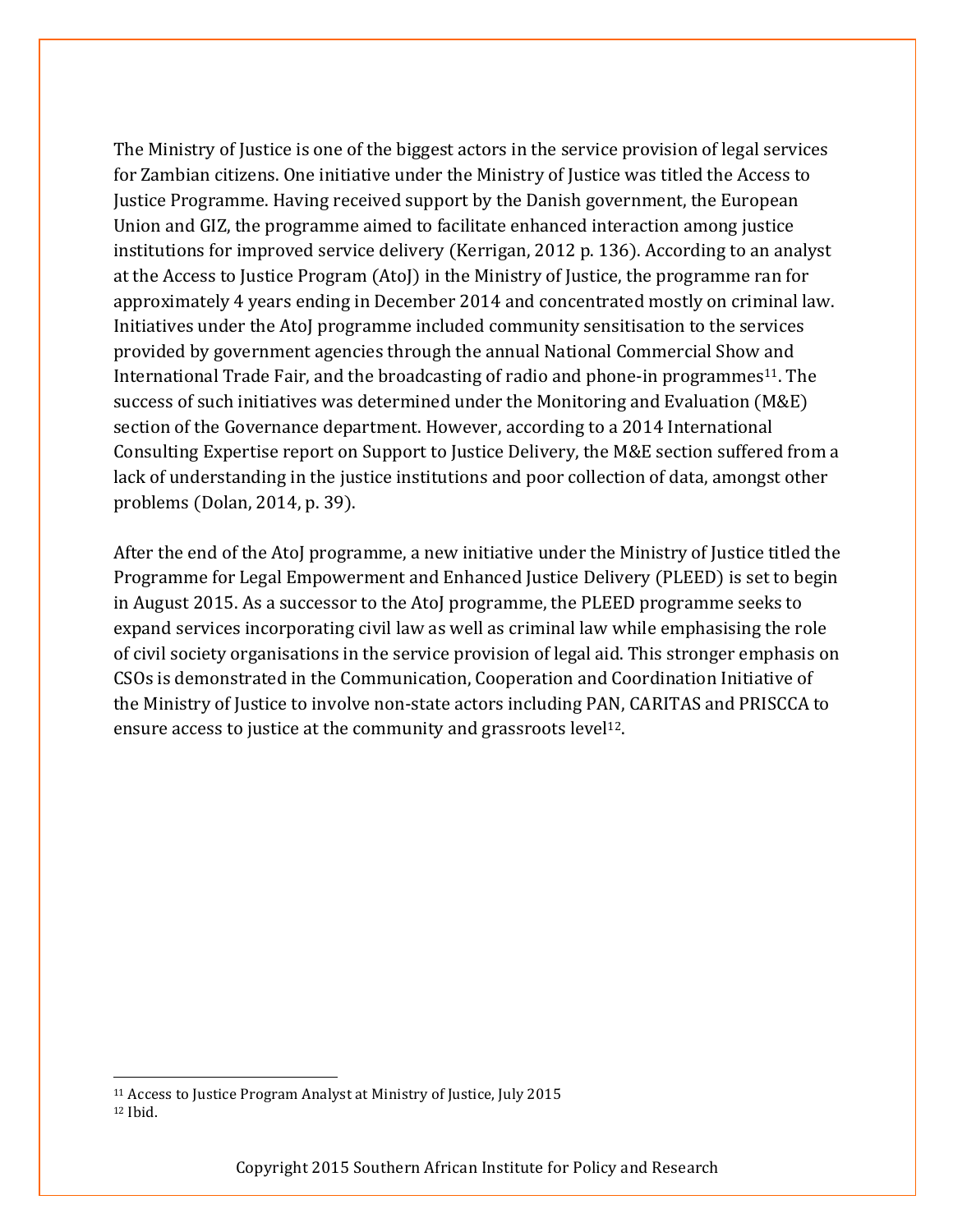# **Methodology**

We began our research by looking at how civil society organisations (CSOs) are able to access the written laws and related legal information of Zambia. Specifically, we started by studying the development and reach of a free, online legal database known as ZambiaLII (formerly ZamLII). The Zambia Legal Information Institute (ZambiaLII), an international affiliate of AfricanLII, offers consolidated online versions of the laws and statutory instruments of Zambia and court judgements, as well as legal commentary and handbooks. It is currently one of the only legal databases in Zambia freely available to the public, without any errors in the documents it provides. The advantage of launching our project from this platform was the ability to investigate the challenges civil society organisations face in accessing legal information and then consider the impact that free online access to legal information has had (if they used ZambiaLII) or, in the contrary, could potentially have on the way they fulfil their respective missions. This allowed us to develop an insight on the other numerous sources of legal information used by civil society in Zambia, including government entities and private organizations. We were also able to study the perceptions of Zambian government officials and that of various development agencies of the benefits and potential of open online access to law in Zambia.

This research was largely qualitative, relying on semi-structured interviews with a total of 35 civil society organisations, labour unions, professional associations, legal practitioners, government representatives, development agencies, international organisations, and academics. Questions were open-ended and were constructed to allow interviewees to confirm or contradict conclusions made from other interviews, as well as reveal new methods that civil society organisations use to access legal information. The Law Association of Zambia (LAZ) in particular provided important assistance in terms of contacts, interview subjects, and insight. The testimonies of the interviewees was then reviewed to identify trends that brought our research closer to defining the major barriers preventing civil society organisations from accessing the legal information they need. We also compared the status of access to legal information in Zambia to that in two other developing countries, the Seychelles and Uganda, both of which have recently implemented access to legal information programmes with differing levels of success. Finally, we analysed how well ZambiaLII, as a major legal information provider in Zambia, was satisfying the needs of its target users, drawing on interviews as well as quantitative surveys.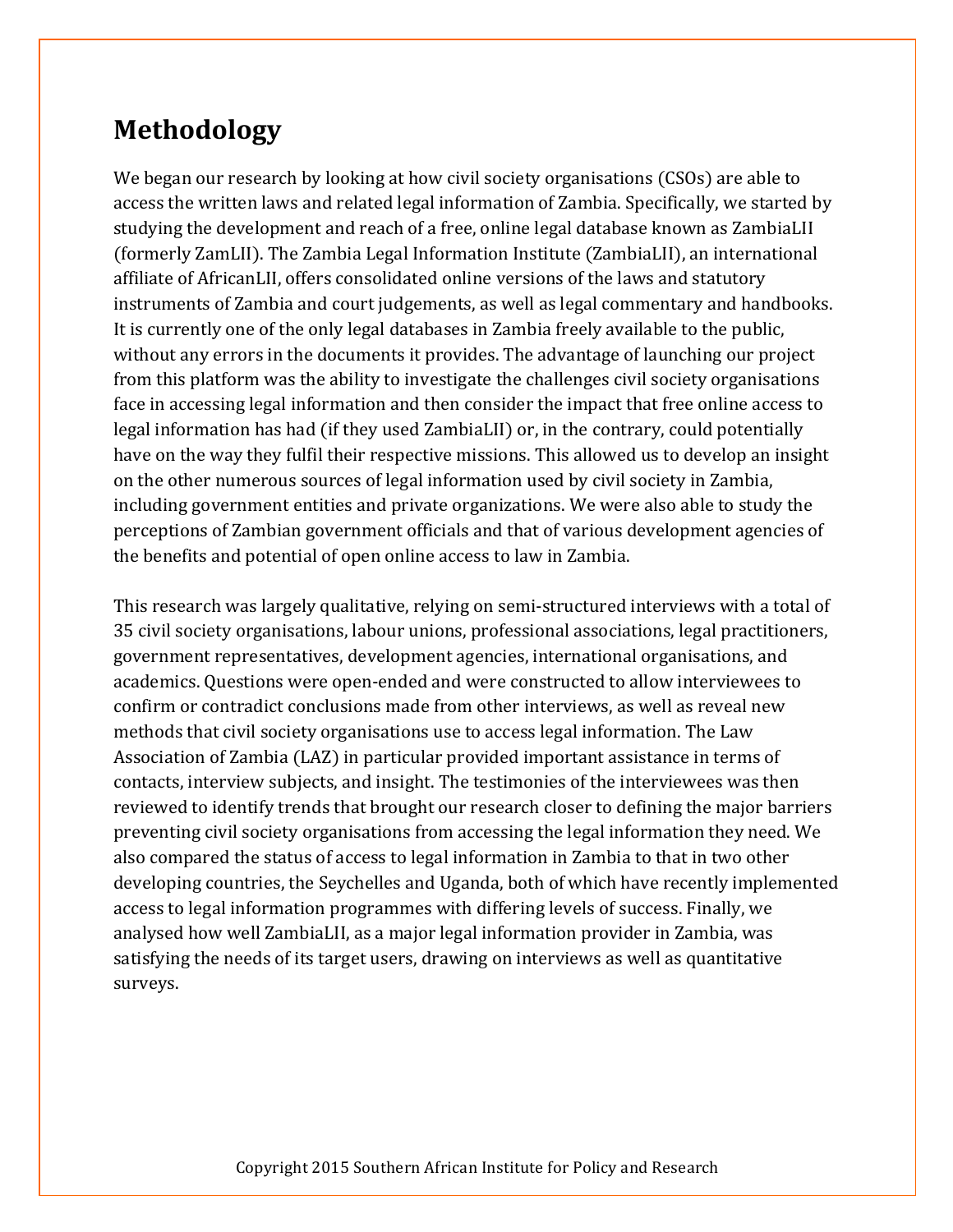# **Results**

### Legal Information Needs of Civil Society Organisations

#### *Access through Government*

Among the representatives of civil society organisations that we interviewed, many expressed difficulties accessing legal information through government agencies. Although these agencies were instituted to ensure public access to legal information, many actors described barriers to accessibility. The Government Printer, the Courts and the National Assembly are some of the resources described as having administrative, financial or technical barriers.

The gazettes provided by the Government Printer, containing statutory instruments and other modifications to legislation, were found to be a source of legal information for many civil society organisations. According to the Programmes Manager at the Young Women Christian Association, the government gazettes offer one of the best sources of legal information for civil society<sup>13</sup>. The National Executive Secretary at the Federation of Free Trade Unions of Zambia (FFTUZ) furthered this view in stating that the gazettes are one of his main sources of legal information, accessible at a reasonable price. Any union affiliated with FFTUZ is also directed to the Government Printer for legal information that the federation cannot readily provide14.

Other civil society actors, however, expressed that there is room for improvement for the Government Printer. According to the Social and Economic Justice Officer at Zambia Land Alliance, access to the government printer is limited, as many individuals may not know about its existence15. Furthermore, the cost of an annual subscription or single copy of a gazette, although reasonable for some people, may provide a financial barrier for others. The Assistant Labour Commissioner at the Ministry of Labour expressed that publishing legislation and government gazettes online may resolve the many issues of accessibility16. However, according to the Government Printer, the agency cannot distribute soft-copies nor can the laws be published online as a measure to improve accessibility due to its limited mandate. Only an Act passed through the National Assembly and signed by the President would allow the agency to make the information available online17.

<sup>13</sup> Programmes Manager at Young Women Christian Association, July 2015

<sup>&</sup>lt;sup>14</sup> National Executive Secretary at Federation of Free Trade Unions of Zambia (FFTUZ), July 2015

<sup>15</sup> Social and Economic Justice Officer at Zambia Land Alliance, July 2015

<sup>16</sup> Assistant Labour Commissioner (Legal) at Ministry of Labour, July 2015

<sup>17</sup> The Government Printer, July 2015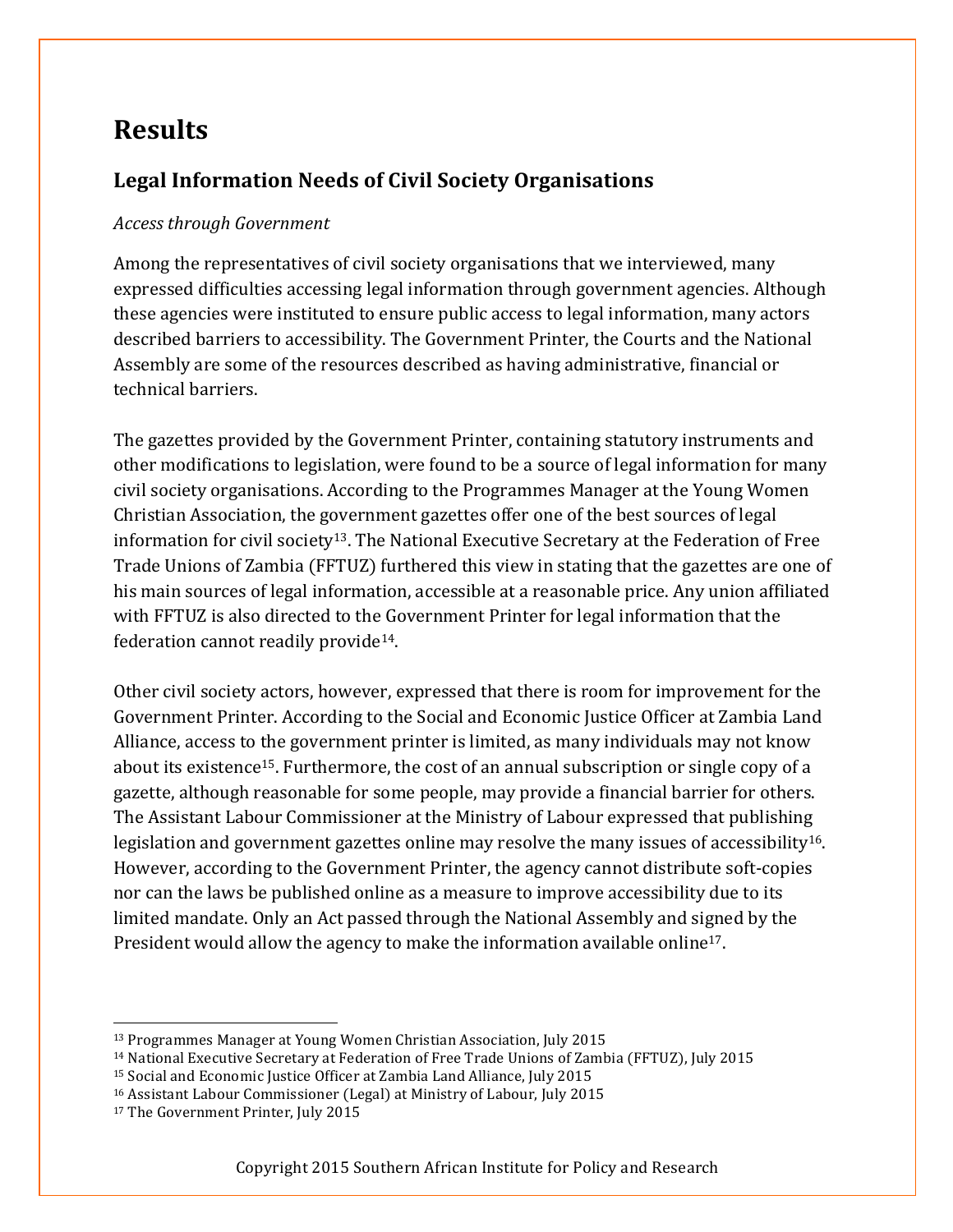Another source of legal information often quoted by members of civil society was the Parliament website. Managed by National Assembly of Zambia, the website publishes copies of the Acts of Parliament online. Many CSOs and lawyers mentioned the parliament' website as a good resource for legal information, and for some it was their exclusive source of information. However, the Human Rights Advisor at GIZ stated that though many CSOs use the Parliament website to access legal information, it is often not updated. Furthermore, due to the lack of a search option, the website falls short in terms of userfriendliness18. Responding to these concerns, the Legal Assistant Principle Clerk at the National Assembly described that efforts were being made to make the site more userfriendly in providing searchable documents19.

One particular source of legal information, often quoted for its limited accessibility, is the Supreme and High Courts. In general, getting access to court judgements was described by different members of civil society as being particularly difficult if going through the Courts. According to the Deputy Director of the Zambia Law Development Commission, people are forced to hunt for information instead of it being provided to them. For the deputy director, finding court judgements is difficult online and resorting to physical methods is time consuming and expensive20. A national programme coordinator at the International Labour Organisation (ILO) furthered this point by describing his attempts to collect various court judgements in order to compile and use them. According to him, it is a time consuming and tedious process in which he had to first collect hard copies of relevant cases and then retype them to compile and computerise the information<sup>21</sup>. A lawyer from the Zambia Civic Education Association (ZCEA) also voiced his concerns for acquiring information from the courts as being unnecessarily bureaucratic. In addition, the cost to photocopy a court judgement is expensive and is seen as a major barrier for many members of civil society<sup>22</sup>. The lawyers that we interviewed at CSOs such as Women and Law in Southern Africa (WLSA) and ZCEA shared that they were able to manage the costs, but demonstrated concern for the ability of non-lawyer members of civil society to afford the photocopying costs of approximately 11KR per page, seeing it as a major barrier to accessibility.

Additionally, before even being able to tackle the bureaucratic and financial barriers of the Courts, a number of individuals described additional difficulties faced by an individual lacking legal training. In one case, the Executive Director of ZCEA gave an account of her attempt to access a court judgement in which the staff member at the registry denied her request to locate a court judgement despite the public availability of the records. However

<sup>18</sup> Human Rights Advisor at Deutsche Gesellschaft für Internationale Zusammenarbeit (GIZ), June 2015

<sup>19</sup> Legal Assistant Principle Clerk at National Assembly of Zambia, July 2015

<sup>20</sup> Deputy Director of Zambia Law Development Commission, June 2015

<sup>21</sup> National Programme Coordinator (Zambia Green Jobs) at ILO, July 2015

<sup>&</sup>lt;sup>22</sup> Project Officer for the CFC Legal Advice Desks Project at Zambia Civic Education Association, July 2015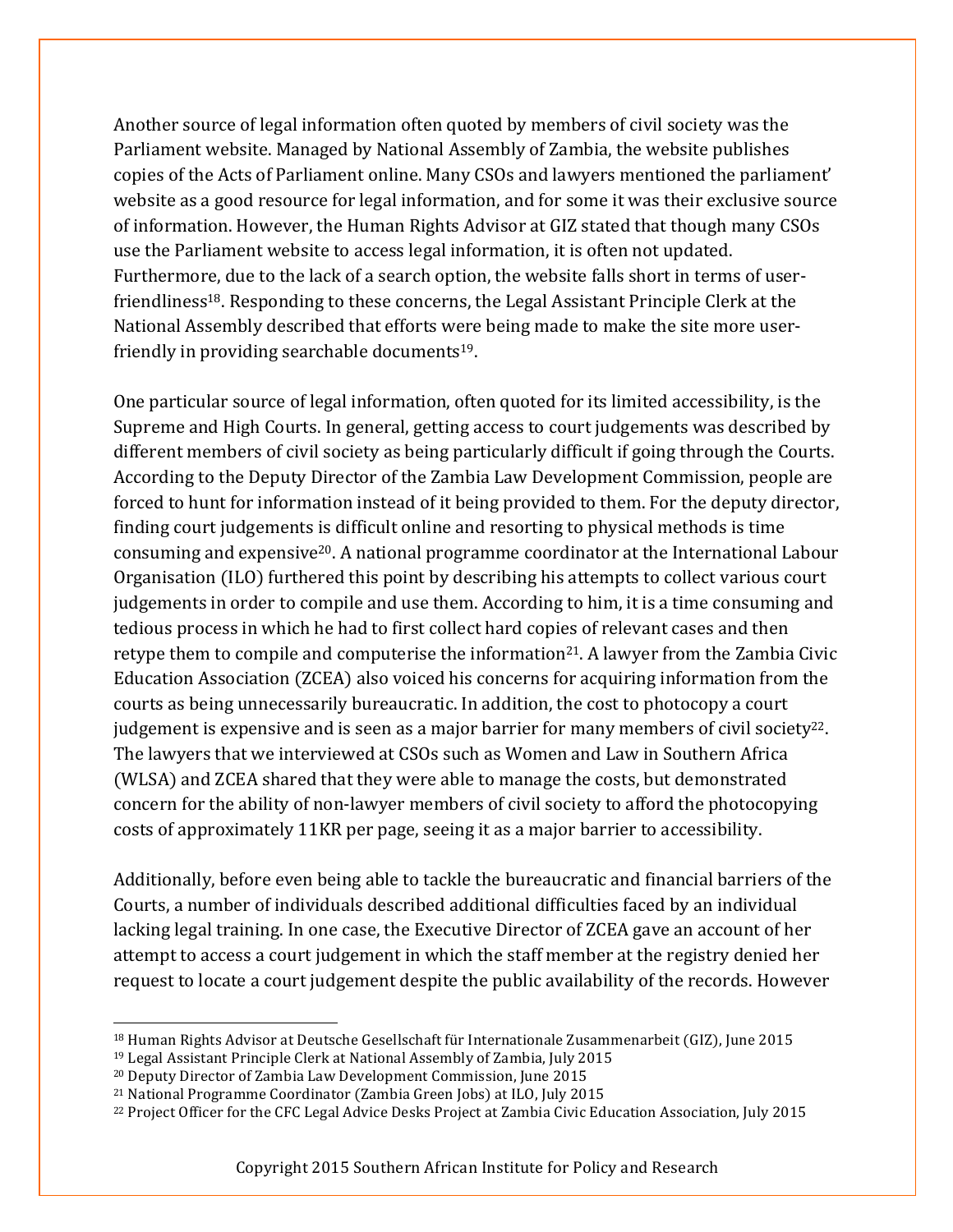according to her, if a lawyer from ZCEA had done the same, he would not have faced any difficulties due to his status as a legal practitioner<sup>23</sup>. A lawyer that we subsequently interviewed stated that in her experience she has little difficulty using the courts to access judgements24. This point was affirmed by another lawyer, the National Coordinator at WLSA, who stated that a legal practitioner may not face as many hurdles due to their knowledge of the proper name of a legal document<sup>25</sup>. Multiple lawyers from both corporate law firms and CSOs recognized that there were many unnecessary administrative barriers for both lawyers and non-lawyers to accessing judgements from the courts.

Lastly, various individuals also described the court system as lacking technical capacity to ensure efficient functionality and accessibility. A number of lawyers noted that the current court reporting system is slow and published judgements are often incomplete. The Executive Director at Prison Care and Counselling Association (PRISCCA) described that due to the lack of computerisation of the court system, individuals have to rely on old manuals, which creates disorganisation and often results in cases being lost. According to him, a digital system would reduce the backlog of cases by speeding up the appeal process26. The National Coordinator at WLSA furthered this point by arguing that the digitisation of court cases, among other pieces of legislation, would benefit organisation and the provision of the same law everywhere<sup>27</sup>. The Deputy Director at the Law Development Commission noted that due to the current court filing system and lack of digitisation, the judiciary even lacks access to their own court cases<sup>28</sup>. A National Programme Coordinator at the ILO furthered this point by mentioning that the judiciary's failure to widely publish Supreme Court judgements has resulted in a lack of accountability among the courts<sup>29</sup>. According to a 2010 working paper by the World Bank Institute titled 'Access to Information and Transparency in the Judiciary', civil society's participation was determined to be imperative in judicial proceedings to serve as an oversight mechanism to ensure transparency in the courts. The paper states that 'Supreme courts have to lead in promoting transparency and citizen participation…to make available to the public, information related to the circulation of case files' (Herrero & Lopez, p. 26).

<u> Andreas Andreas Andreas Andreas Andreas Andreas Andreas Andreas Andreas Andreas Andreas Andreas Andreas Andreas</u>

<sup>23</sup> Executive Director at Zambia Civic Education Association, July 2015

<sup>24</sup> Former Advocate at Legal Resources Foundation, July 2015

<sup>25</sup> National Coordinator at Women and Law in Southern Africa, July 2015

<sup>26</sup> Executive Director at Prison Care and Counselling Association, July 2015

<sup>27</sup> National Coordinator at Women and Law in Southern Africa, July 2015

<sup>28</sup> Deputy Director at Zambia Law Development Commission, June 2015

<sup>29</sup> National Project Coordinator at ILO, July 2015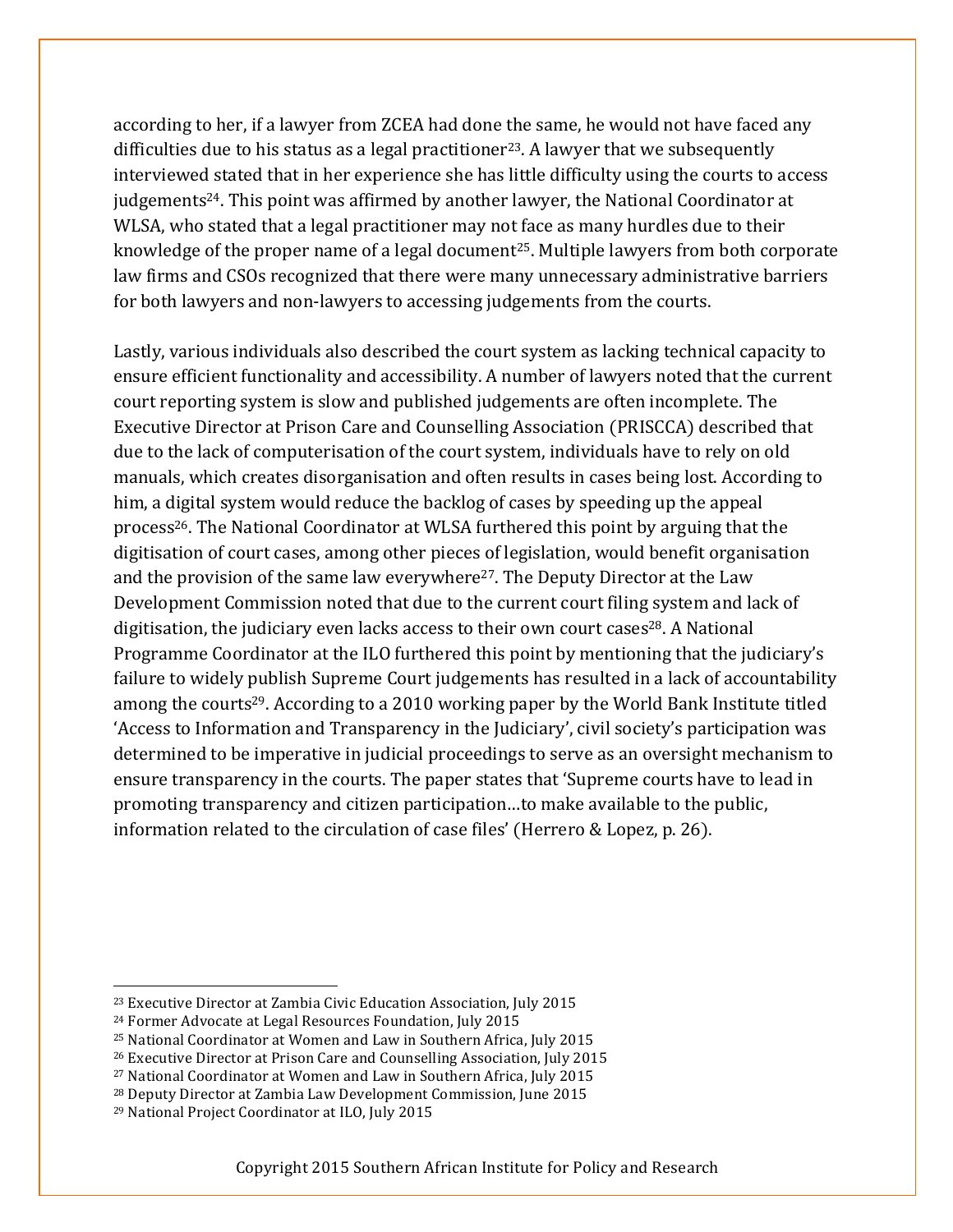### **Access through Independent Sources**

Government institutions are not the only source of legal information for civil society organisations. While each CSO had its own way of accessing legal information, mostly using government institutions and/or their websites, some trends emerged among alternative sources of legal information. CSOs interviewed mentioned presentations by law professors and network resources or independent electronic legal databases as sources of their legal information. Rarely did someone mention using one of these resources exclusively or without referral to any of the government-issued legal information.

For two organisations, CARITAS and YWCA, the most important source of legal information were shared personally by law professors invited to speak or through networks of CSOs with more legal information. According to the Head of Programmes at CARITAS Zambia, the catholic justice and advocacy organisation relied on the presentations and PowerPoints of law professors who came to train their organisation's paralegals.<sup>30</sup> This is their primary source of access to legal information, and their trained paralegals now allow CARITAS to remain up to date with new developments in the law. The Young Women Christian Association (YWCA) follows a similar route to access legal information, drawing primarily on their partner CSOs in the Paralegal Alliance Network (PAN) of which CARITAS is a founding member. According to the Programmes Manager at YWCA, the organisation itself is able to satisfy most of its legal information needs through its CSO network, complementing the information it receives with occasional google searches and references to Wikipedia.<sup>31</sup>

For other organisations, most used some form of electronic legal database. This database was either the KAS Electronic Legal Library or the ZambiaLII online database. KAS was not a common source of legal information among those CSOs we interviewed, being used by the Paralegal Alliance Network and the Legal Resources Foundation but only mentioned in passing by others.32 Interestingly, KAS was only used in organisations with lawyers on their staff, even though it's the primary legal resource for most lawyers in Zambia. It's very high purchasing price suggests that these lawyers most likely purchased the expensive database for themselves, rather than drawing on already cash strapped finances of their CSOs.

ZambiaLII was mentioned in very few interviews as a source of legal information, partly because they ignored its existence or were only aware of the older and outdated ZamLII. However, a few described the free online legal database as their primary source of legal information with a high level of enthusiasm. The Executive Director of the Labour Institute

<sup>30</sup> Head of Programmes at CARITAS Zambia, June 2015

<sup>31</sup> Programmes Manager at Young Women's Christian Association, July 2015

<sup>32</sup> Assistant Coordinator at Paralegal Alliance Network, July 2015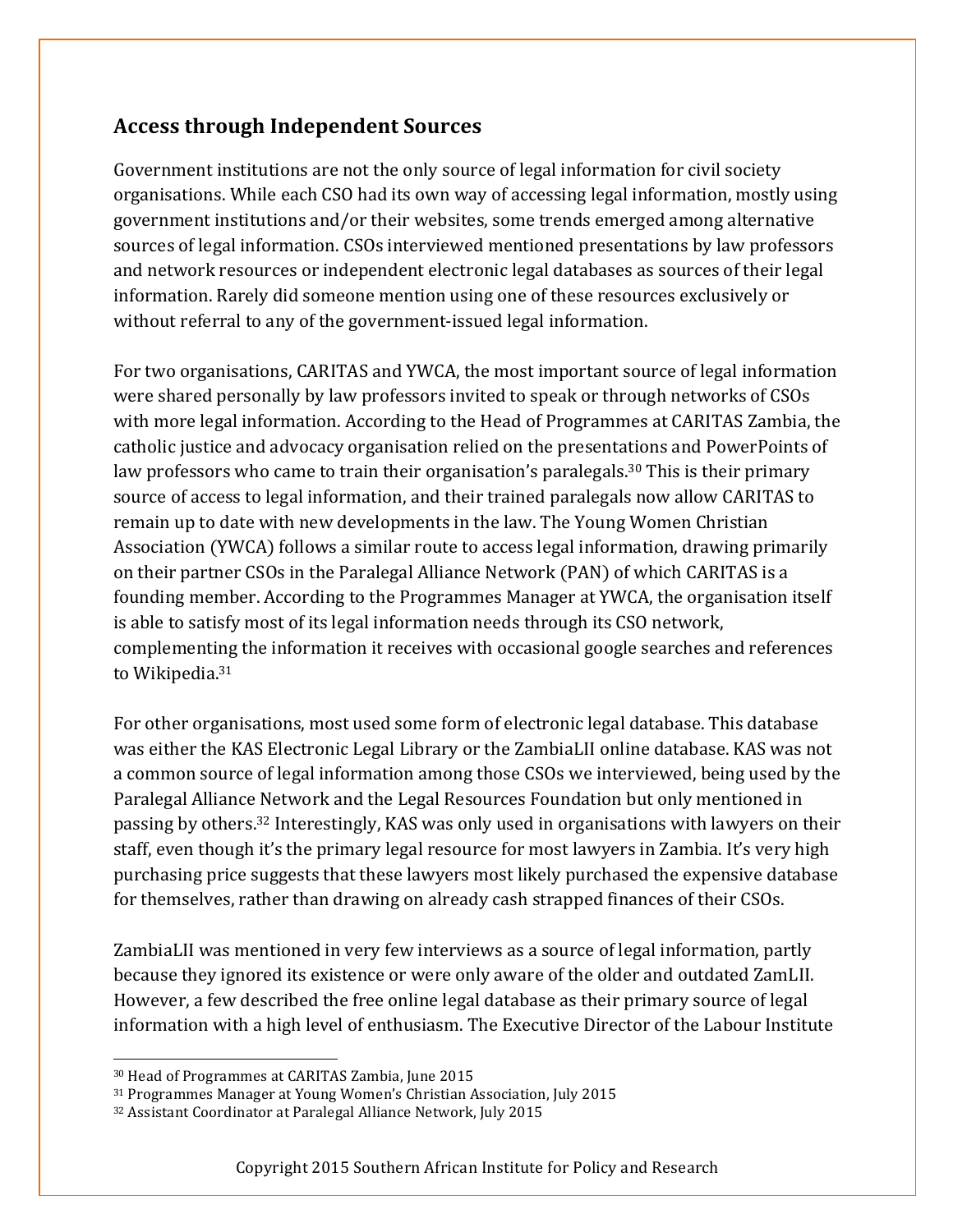of Zambia shared that it was the legal resource of choice for his organisation and its legal staff.33 A Project Officer at the Zambian Civic Education Association also described regularly using ZambiaLII along with the similar Southern African Legal Information Institute (SAFLII) website.34 However, both these individuals had a legal background. Those with organisations without lawyers or paralegals on staff were for the most part unaware of ZambiaLII's existence. However, when asked about the idea for a free online legal database being made available to everyone, they were highly supportive of the idea. A Programme Officer at the Jesuit Centre for Theological Reflection (JCTR) thought that such a website with up-to-date and accurate information would be of use to JCTR to keep government and political leaders accountable.35 The Head of Programmes at CARITAS Zambia also shared a great interest in using such a service, citing the benefits of being able to provide access to free legal information to its paralegal offices in all 10 provinces of Zambia, as long as they were connected to the internet.<sup>36</sup>

This observation suggests that ZambiaLII could become the legal resource of choice for CSOs given more publicity and knowledge of its availability. However, many interview subjects were quick to point out flaws in ZambiaLII that limits its usage by CSOs. The first is the database's exclusively online access. A veteran advocate, who in the past worked at three different Zambian CSOs, explained that there are few computers in rural communities, and little access to the internet. <sup>37</sup> CSOs working in rural areas of Zambia would at least need an offline version of ZambiaLII to be able to take advantage of the service on a mobile computer or tablet. Even those CSOs with access to the internet would appreciate an offline version of ZambiaLII, as internet speeds are often slow.38

The second flaw is that the site mainly offers unedited versions of the laws of Zambia, and not much simplified legal information besides a recently published Handbook on Juvenile Law. The Deputy Director at the Law Development Commission emphasized the need for laws to be simplified so that people who have not gone through legal training will be able to understand it.39 For CSOs without a legally educated person on staff, the legal language employed in laws, statutory instruments, and other legal documents is a severe barrier to their understanding of a documents meaning and applicability. The Social and Economic Justice Officer at the Zambia Land Alliance (ZLA) also supported this view, pointing to its constituency's lack of understanding of the provisions of the new Zambian Lands Act and

<u> Andreas Andreas Andreas Andreas Andreas Andreas Andreas Andreas Andreas Andreas Andreas Andreas Andreas Andreas</u>

<sup>33</sup> Executive Director of Labour Institute of Zambia, July 2015

<sup>34</sup> Project Officer for the CFC Legal Advice Desks Project at Zambia Civic Education Association, July 2015

<sup>35</sup> Programme Officer at Jesuit Centre for Theological Reflection, July 2015

<sup>36</sup> Head of Programmes at CARITAS Zambia, June 2015

<sup>37</sup> Former Advocate at Legal Resources Foundation, July 2015

<sup>38</sup> Deputy Director of Zambia Law Development Commission, June 2015

<sup>39</sup> Ibid.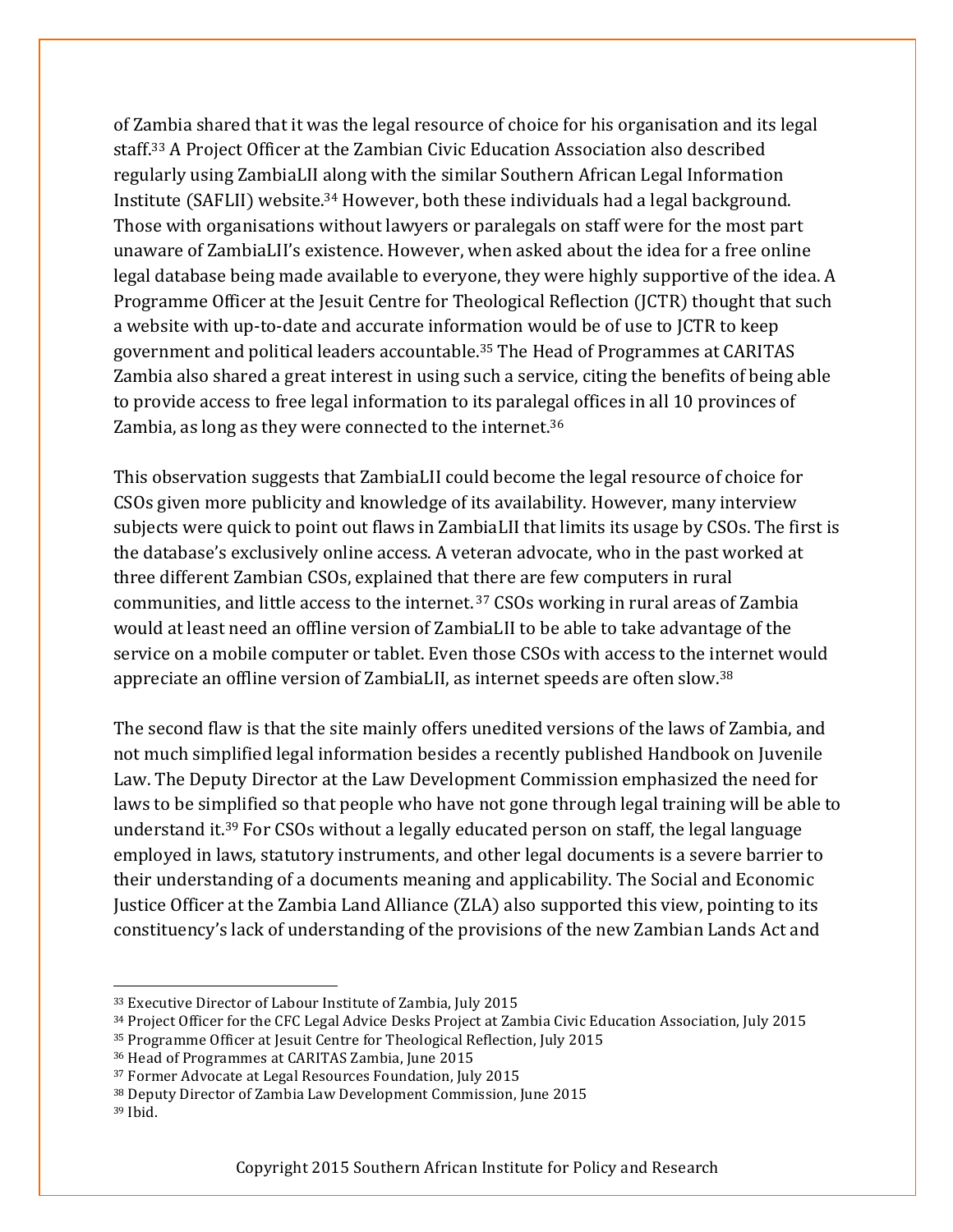how it could apply to them.40 Making a law more easily accessible or even enacting a new one is not enough if people don't understand how it impacts their rights.

The third and final major flaw is the 'bad reading culture' in Zambia that according to many individuals leads CSOs to not consult (or invest in capacity to consult) openly available legal information. According to the Human Rights Advisor at GIZ, CSOs might not use ZambiaLII because they don't see the value of reading legal information. He shared the example of a situation where copies of the Zambian constitution were placed as an ad in newspapers, and people simply turned them into handbags without reading it. Ensuring that CSOs access legal information involves more than just making that information easily available to them. A successful legal information dissemination program needs to also sensitize people and CSOs to the value of that information, or face indifference on the part of many CSOs.41

#### **The Special Case of Unions**

<u> Andreas Andreas Andreas Andreas Andreas Andreas Andreas Andreas Andreas Andreas Andreas Andreas Andreas Andreas</u>

As organisations composed of members of civil society and advocating for the concerns of their constituencies, unions fall under the definition of civil society organisations though they face more specific and different legal concerns. In Zambia, the main organisations representing union workers are the Zambian Congress of Trade Unions (ZCTU) and the Free Federation of Trade Unions of Zambia (FFTUZ). These organisations provide leadership and technical assistance to their affiliated unions, with their technical assistance often taking the form of capacity-building workshops and in-person trainings. The ILO also assists these union formations in their capacity-building efforts through the publication of simplified versions of Zambian labour laws, as well as policy advocacy.

Interviews conducted with these organisations, among others, identified several barriers to accessing legal information by unions in Zambia. A National Project Coordinator at the ILO pointed to the end of the 'one sector, one union' policy in Zambia, and the resulting division of unions, as having caused a loss of legal knowledge among much of the current union leadership. Especially in the new unions that were formed, the knowledge of labour and employment laws is very weak as that information was not inherited from the former leadership. The loss of stability in Zambian union leadership led to even the older unions losing some of their legal capacity. <sup>42</sup> The Assistant Labour Commissioner (Legal) at the Ministry of Labour & Social Security is the contact person for unions trying to obtain legal

<sup>40</sup> Social and Economic Justice Officer at Zambia Land Alliance, July 2015

<sup>41</sup> Human Rights Advisor at Deutsche Gesellschaft für Internationale Zusammenarbeit (GIZ), June 2015

<sup>42</sup> National Project Coordinator (Promoting Fundamental Principles and Rights at Work in the Mining Sector) at ILO, July 2015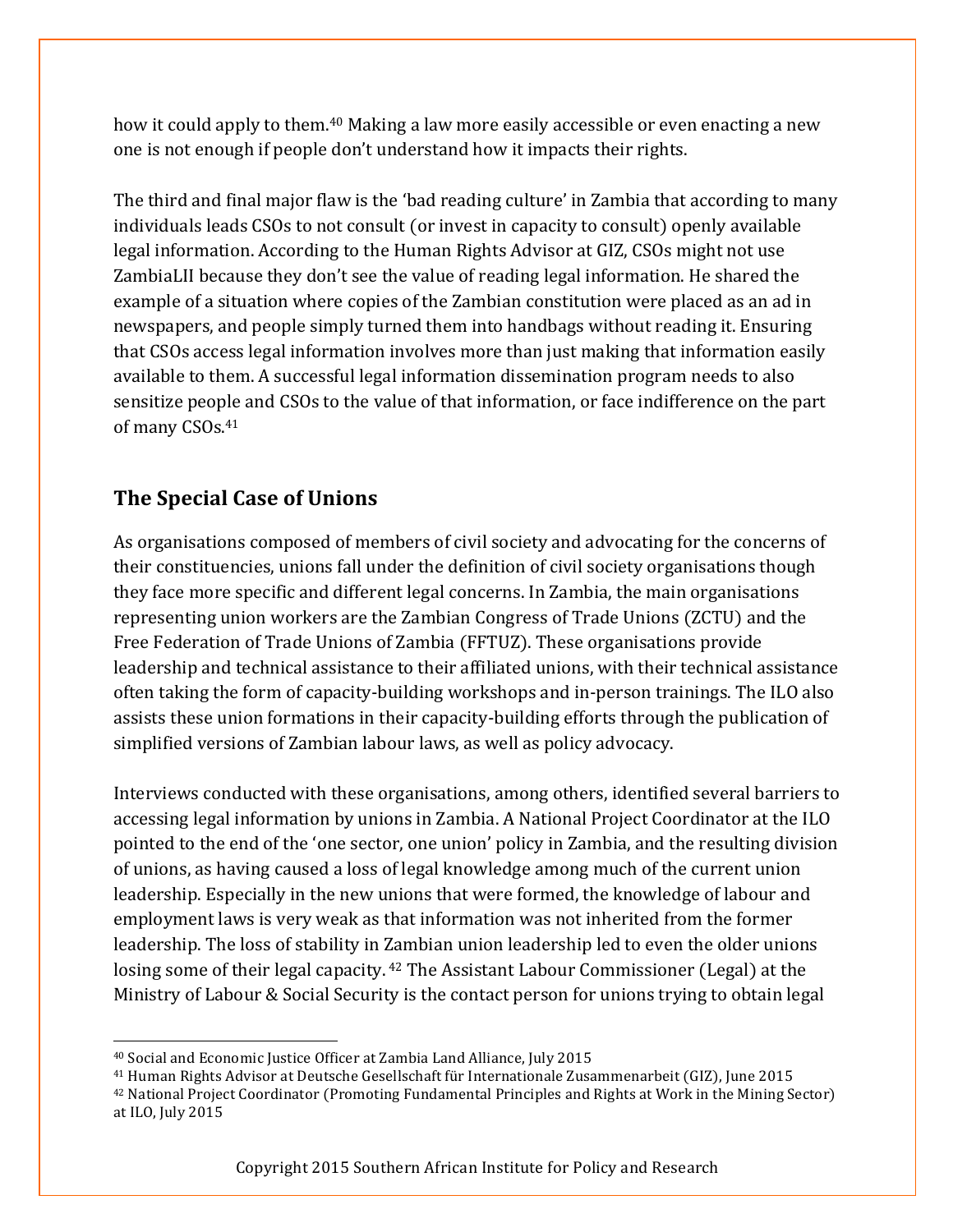information from the ministry. Based on the letters and phone calls she receives, she estimated that only about 70% of unions have enough knowledge of Zambian labour law to be effective. That percentage is even lower for unions who know enough about Zambian employment laws, which according to her is around 60%.43 No studies have confirmed these exact numbers; however, the commissioner's observation that union knowledge of employment laws is generally lower than the knowledge of labour laws was repeated in other interviews with representatives of labour organisations.44

The Executive Director of the Labour Institute of Zambia (LIZ) also pointed to a general lack of legal capacity among unions. According to him, that lack of capacity is strongly tied to the limited financial resources of unions in Zambia, which face declining memberships and dues payments. In this situation, investing in legal education or legal staff is not a sufficient priority for unions to warrant their cost. Some individual unions have tried investing in legal departments, but have not been able to maintain them. However, that legal knowledge, and capacity to use that knowledge, is essential for unions to act effectively against employers who, very often, have more legal knowledge and financial resources to draw upon to hire a legal expert or experts. This leads to employers using the law to their advantage, quoting sometimes inapplicable or outdated sections of the laws of Zambia to justify their abusive practices.<sup>45</sup> Without the capacity to access legal information, unions and their members are highly vulnerable.

Even the main union federations, ZCTU and FFTUZ, have not established programs to build legal capacity in their member unions, or even in their own organisational structures. While multiple sources of legal information are used by these federations, primarily the ministry of labour website, personal contacts within the ministry, and the government printer for statutory instruments, it is difficult for unions to make use of this information to its fullest capacity without legal minded people. FFTUZ is supposed to have multiple assistants to assist the general secretary in legal matters, but these do not exist because of financial constraints. Their goal at the moment is to train one of its existing personnel in labour and employment law as a 'federation specialist'.<sup>46</sup> Meanwhile, ZCTU has a member of staff who, though not a lawyer, happens to have some interest in law and is the person who by-default reviews complicated legislation.<sup>47</sup> In the absence of a legally-trained individual on staff, both FFTUZ and ZCTU have relationships with private lawyers who are hired if they need representation in court, and sometimes provide legal information at a cost. This situation enables the federations to respond to their most important legal needs.

<sup>44</sup> Director for Research and Economics at Zambia Congress of Trade Unions (ZCTU), July 2015

<sup>43</sup> Assistant Labour Commissioner (Legal) at Ministry of Labour, July 2015

<sup>45</sup> Executive Director of Labour Institute of Zambia, July 2015

<sup>46</sup> National Executive Secretary of Federation of Free Trade Unions of Zambia(FFTUZ), July 2015

<sup>47</sup> Director for Research and Economics at Zambia Congress of Trade Unions (ZCTU), July 2015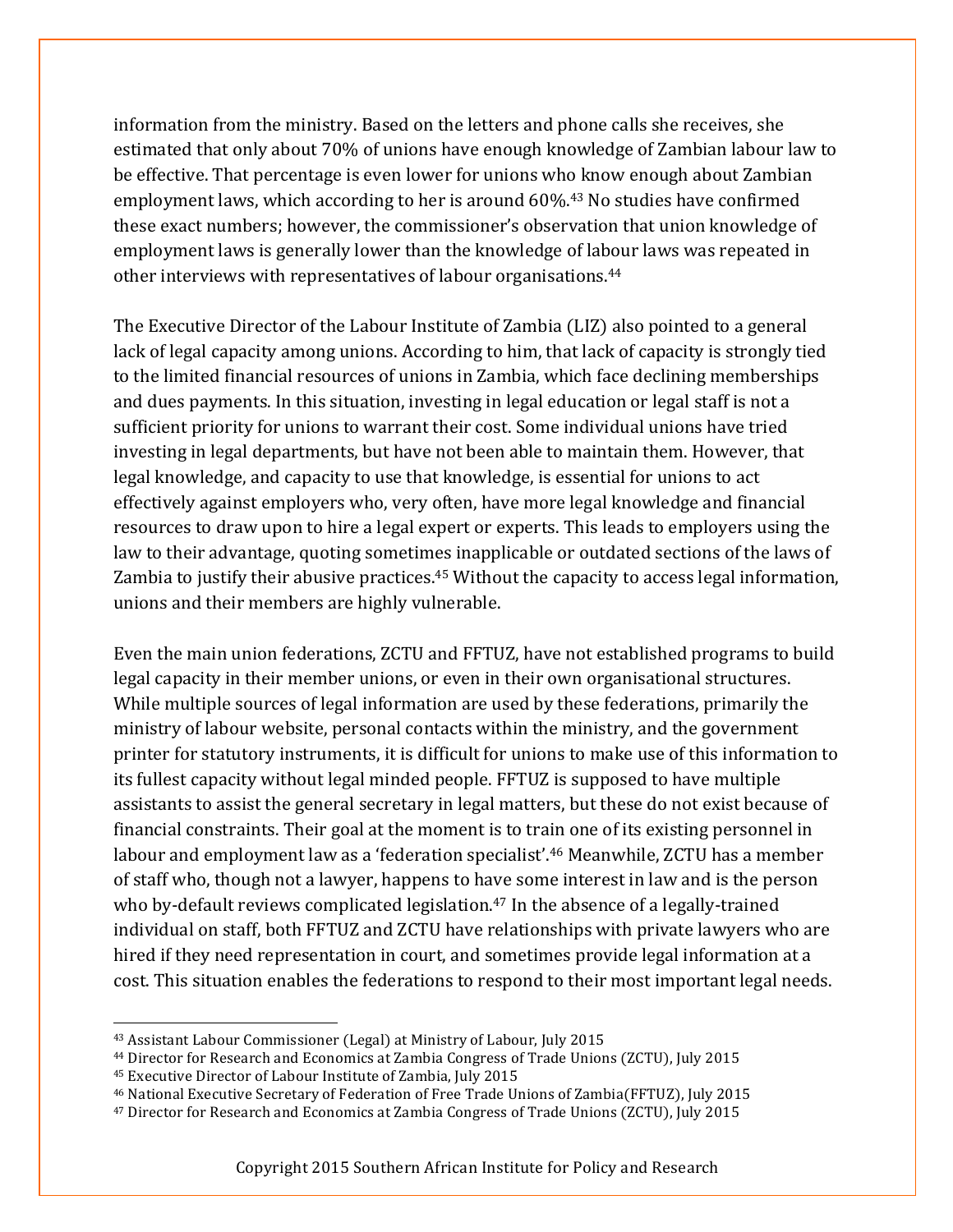There are multiple barriers that need to be overcome in order for unions to fulfil their legal information needs. The first is legal practitioners being out of reach of many unions for day-to-day legal advice. The Director for Research and Economics at ZCTU explained that the financial cost of maintaining a legally-trained person was the main reason why their member unions do not invest in legal departments.<sup>48</sup> Paralegals have been pointed to as the solution to this problem by many CSOs; however their use by unions is a new concept. According to the Executive Director of LIZ, their level of education is generally too low to be useful and they don't have enough visibility to be accessed. However, the director also explained that degree-holding paralegals that have been standardized and accredited would be very useful for unions, who would benefit from adding a legal person to their staff for a cheaper rate than a lawyer.<sup>49</sup> FFTUZ in particular has made steps in that direction, with its plan to train a federation specialist to perform a function similar to that of a paralegal.50 The Assistant Coordinator at the Paralegal Alliance Network (PAN) believed that Zambian unions are beginning to take notice of their need to have a trained paralegal on their staff to help interpret relevant employment and labour laws.51

The second is access to legal information. While ZCTU and FFTUZ are equipped with internet access and connections within the Ministry of Labour, smaller unions are less able to cheaply access legal information. Because of financial constraints, most have no internet access in their offices and are usually limited to one computer used by their secretaries. Offline sources of legal information are currently limited to costly print versions of the labour and employment laws of Zambia from the government printer or a lawyer with their own offline legal information system. According to the Assistant Labour Commissioner (Legal) at the Ministry of Labour, a free offline legal database such as ZambiaLII could potentially be very useful in filling that legal information gap.52 A representative from ZCTU also mentioned that the organisation would be in a position to include the use of such a database as part of the workshops it currently conducts.53

Making simplified legal information available to unions can additionally serve a role in overcoming the comprehension barrier, allowing unions to self-serve some of their needs. In this vein, guides to the laws pertaining to the Zambian construction sector and domestic labour have been produced by the ILO and local partners.<sup>54</sup> However, the Assistant Labour

 

<sup>48</sup> Ibid.

<sup>49</sup> Executive Director of Labour Institute of Zambia, July 2015

<sup>50</sup> National Executive Secretary at Federation of Free Trade Unions of Zambia (FFTUZ), July 2015

<sup>51</sup> Assistant Coordinator at Paralegal Alliance Network, July 2015

<sup>52</sup> Assistant Labour Commissioner (Legal) at Ministry of Labour, July 2015

<sup>53</sup> Director for Research and Economics at Zambia Congress of Trade Unions (ZCTU), July 2015

<sup>54</sup> National Programme Coordinator (Promoting Fundamental Principles and Rights at Work in the Mining Sector) at ILO, July 2015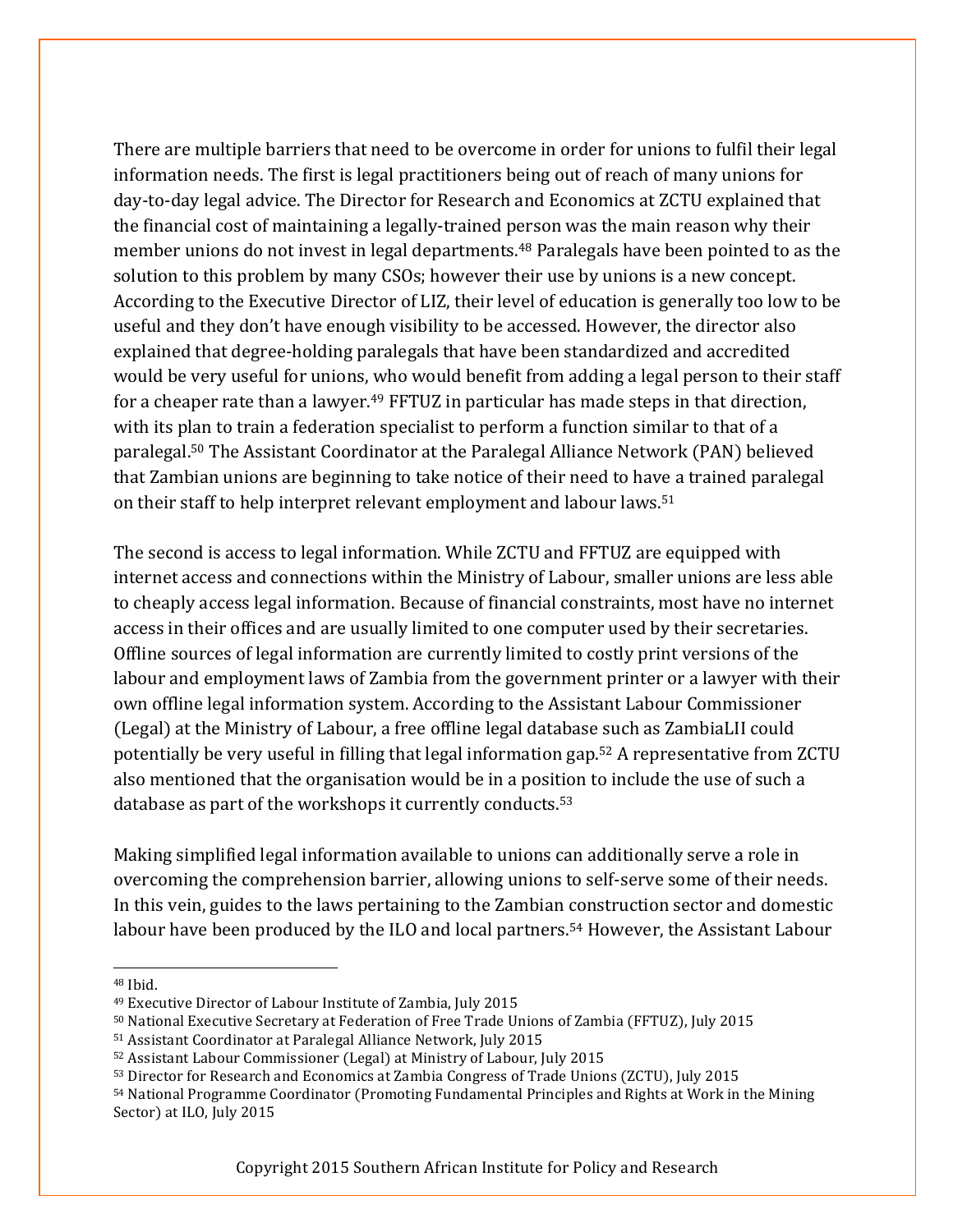Commissioner (Legal) at the Ministry of Labour explained that no formal assessment of the effectiveness of these guides has been done. If they prove to be effective in informing unions about the relevant laws in their industries, the publication of guides may expand to include other employment sectors.55

### **The Legal Information Needs of Legal Practitioners**

While civil society organisations and unions may struggle to find legal information, lawyers are often the most knowledgeable about the law and different sources of legal information. When interviewed, lawyers often pointed to the use of the private legal database KAS Law as their primary resource for legal information, in addition to the physical statute books and government gazettes that might be held by their law firm. This correlates with a 2013 survey of 44 lawyers where more than  $\frac{3}{4}$  of respondents indicated that they used the KAS Electronic Library to access court judgements, while 2/3 indicated that they used it to access the Laws of Zambia (Martin, 2013). The Parliament website was also cited as a primary source for accurate laws of Zambia. Otherwise, accessing court judgements from the judiciary, especially the most recent ones, was the most significant hassle lawyers identified to their practice.

A lawyer close to the ZambiaLII project explained that the KAS Law compilation of the laws, statutory instruments, and court judgements of Zambia is the most used legal resource for lawyers, though the only reliable consolidated version is from 1996. The subsequent 2006 update is so full of grammatical errors that it has not been endorsed by the Zambian government. <sup>56</sup> Another lawyer described KAS Law as being as accurate as Wikipedia in terms of accuracy: 'An 'or' in a clause of a printed law of Zambia can easily become an 'or' in its KAS Law version'.57 If a lawyer wants to use any legal information from KAS Law, they are forced to also verify its accuracy in the print statute books themselves or the Parliament website. Furthermore, KAS Law costs 2000 USD to install on two computers, making it both an expensive and flawed legal resource. Despite these flaws, lawyers still tend to use KAS Law because of its user-friendly search system, the comprehensiveness of its information collection, and the ability to use it while offline. Law students and those lawyers from less successful law firms apparently often use pirated copies KAS Law to avoid the hefty financial cost.

ZambiaLII was mentioned in a minority of our interviews as an effective alternative to KAS Law, though some individuals seemed confused between the now-defunct ZamLII which

<sup>55</sup> Assistant Labour Commissioner (Legal) at Ministry of Labour, July 2015

<sup>56</sup> Lawyer at Chibesakunda & Co., June 2015

<sup>57</sup> Partner at Simeza, Sangwa & Associates, July 2015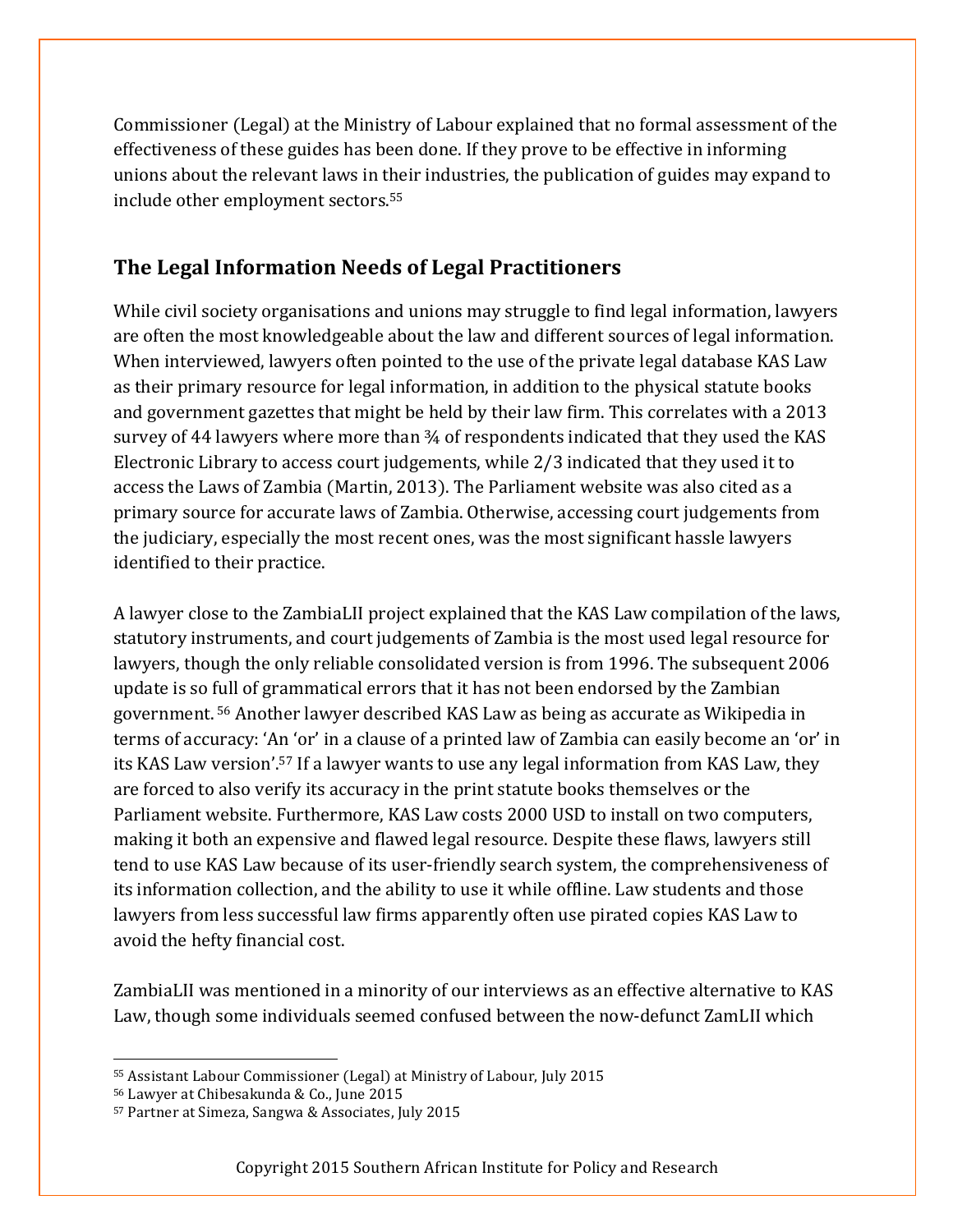had been run out of UNZA and the current ZambiaLII which began operating in 2012. Much of the criticism we heard of ZambiaLII referred to it being out-of-date, though those who raised this point used ZamLII and ZambiaLII interchangeably. In contrast, a number of lawyers pointed to ZambiaLII as being the most reliable source for new legal information. A lawyer at the Legal Aid Board explained that he had become very interested in using ZambiaLII because of its accuracy and the newer court judgements available on the site; however he still thought that KAS Law was more easily searchable than ZambiaLII.<sup>58</sup> Another lawyer at the Labour Institute of Zambia described ZambiaLII as the primary source of legal information for the lawyers in his organisation, as they could find all the information they needed online at no cost.59 A lawyer at the Ministry of Labour further added that the database allowed her to forego investing in a personal collection of legal materials.60 However, a concern with ZambiaLII that was expressed in all interviews where it was mentioned was that it required a relatively fast internet connection to be used effectively, pointing to the need for an offline version to avoid slow loading times.<sup>61</sup>

In regards to accessing the most recent court judgements from the judiciary, lawyers described a tedious, time consuming, and expensive system. The judiciary website, at the time of this research, is currently down, but according to a lawyer at ZCEA the court judgements available there were incomplete.62 Another issue with these uploaded judgements is that they are in PDF format and so cannot be searched. This hampers lawyers from quickly identifying if certain judgements apply to their current case and is time consuming. <sup>63</sup> In order to get official versions of judgements, lawyers have to go to the courts themselves, but the courts indexing system presents significant challenges as well. Most of these documents are only available in hard copy and are often locked behind bureaucratic hurdles or misplaced. However, if a lawyer knows what they are looking for, and especially if they have a contact in the court, they can usually be retrieved if given time. The recent funding of an E-Filing system may solve many of these administrative hurdles for lawyers. Aimed to target judges, lawyers and other staff within the court system, the E-Filing system seeks to expedite the judicial process and would allow lawyers to more easily find specific updated court judgements; although, it has not yet been implemented $64$ .

A final concern of lawyers is the lack of access to new Zambian legal research. The Deputy Director of the Law Development Commission argued that there was a wealth of new legal information being produced in Zambia, and the problem is that isn't being published or

<u> Andreas Andreas Andreas Andreas Andreas Andreas Andreas Andreas Andreas Andreas Andreas Andreas Andreas Andreas</u>

<sup>58</sup> Legal Aid Counsel at Legal Aid Board, July 2015

<sup>59</sup> Executive Director of Labour Institute of Zambia, July 2015

<sup>60</sup> Assistant Labour Commissioner (Legal) at Ministry of Labour, July 2015

<sup>61</sup> Deputy Director of Zambia Law Development Commission, June 2015

<sup>62</sup> Project Officer for the CFC Legal Advice Desks Project at Zambia Civic Education Association, July 2015

<sup>63</sup> Lawyer at Chibesakunda & Co., June 2015

<sup>64</sup> Deputy Director at High Court of Zambia, July 2015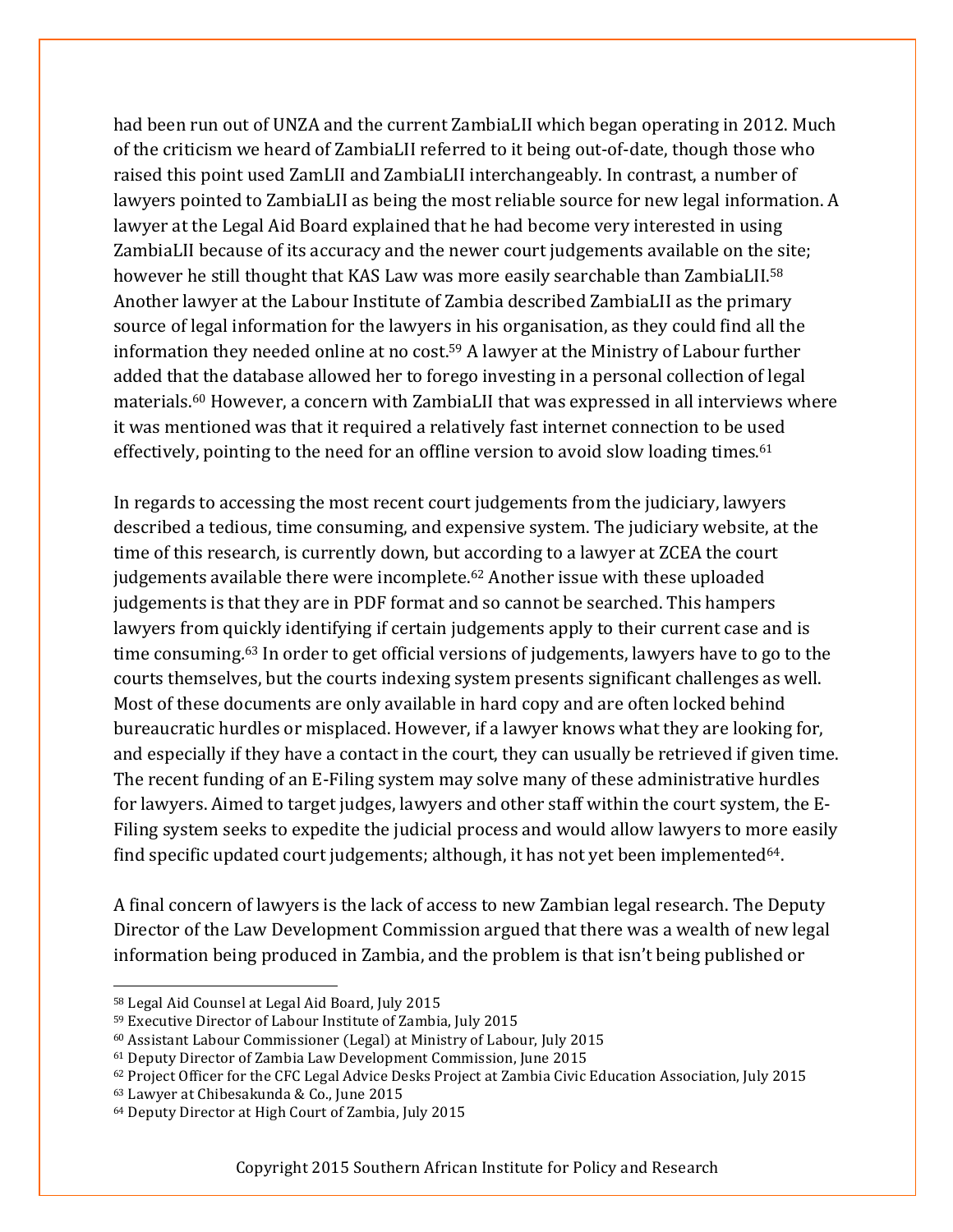otherwise made available to the public.65 Currently, she and the organisation she works for relies largely on decade old research papers that do not offer the same value as contemporary research. Sometimes she can gain access to UNZA undergraduate and graduate theses, but these are not always available and are relatively expensive. This is what she sees as the most untapped resource of new legal information, as making the best university research theses freely available to the public online would lead to easy access for lawyers to new legal commentary, analysis, and critique.

#### **Civil Society Organisation Capacity**

Although one may expand accessibility of legal information for civil society, the expansion would be of no avail if civil society is incapable of utilising and comprehending that information. As civil society organisations seek to fill the holes in governmental provision of services; the effectiveness of these organisations in advocacy and service provision is partly dependent on their legal capacity. Without sufficient legal capacity a civil society organisation may be hindered in their ability to carry out their mission and advocate for their constituency. For effective advocacy, it is important for CSOs to have the legal capacity to challenge the government. As noted in a report by GIZ on CSO Alliances in Zambia, it was found that it is important for CSO alliances to be well prepared during their interactions with the government by building their own capacities and skills in policy engagement (GIZ 46). A former-GIZ governance expert explained that a CSO needs to be able to hold the government accountable using research-based advocacy as opposed to simply 'making noise.'66 The Executive Director of PRISCCA furthered this point by asserting the importance of a CSO's capacity to understand the legalities of the government in shaping a constructive relationship to challenge and influence policy<sup>67</sup>. The National Coordinator at WLSA noted that not only does legal knowledge allow a CSO to demand changes, it can also help the organisation sensitise its constituents on relevant issues to progress their mission statement<sup>68</sup>. The Assistant Coordinator at the Paralegal Alliance Network, stated that CSOs may often sensitise their constituents to laws where their expertise lies, but in order to simplify the laws and act as a bridge for communities, they need legal capacity $69$ . In one example, the inability of member CSOs under an alliance to understand the African Peer Review Mechanism, led to the dissemination activities undertaken by the CSO Alliance to be evaluated 'as a total failure because people still did not fully understand what APRM means' (GIZ, p. 47). In numerous interviews, donor funding, capacity building services, and

 

<sup>68</sup> National Coordinator at Women and Law in Southern Africa, July 2015

<sup>65</sup> Deputy Director of Zambia Law Development Commission, June 2015

<sup>66</sup> Former-GIZ Governance Expert, July 2015

<sup>67</sup> Executive Director at Prison Care and Counselling Association, July 2015

<sup>69</sup> Assistant Coordinator at Paralegal Alliance Network, July 2015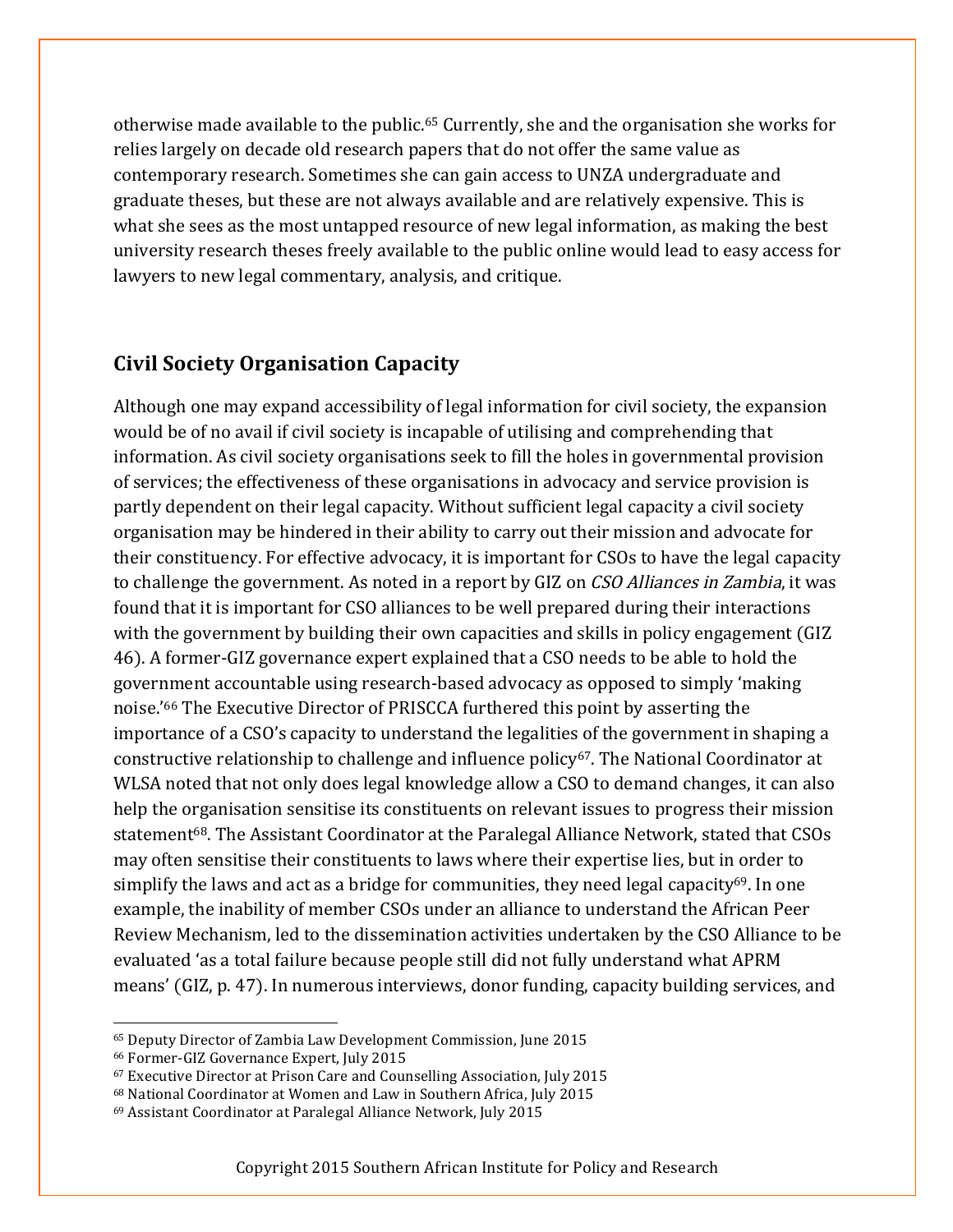the use of paralegals were pointed out as matters influencing a civil society organisation's capacity.

#### *Donor Funding*

Most civil society organisations being non-profit are dependent on their funding sources for functionality. For this reason, the source and amount of donor funding for an organisation is inextricably linked to its capacity to function. More often than not, the donor organisations that supply a CSO with funding are not the same as the beneficiaries targeted by that CSO. According to Kaldor, problems of accountability arise in such cases where 'it is argued that growing dependence on particular donors may distort the priorities or mission of NGOs' (Kaldor, 2003, p. 21). The Executive Director of the Law Development Commission notes this exact problem stating that, the problem with CSOs in Zambia is that they chase donor money instead of focusing on the needs of their constituents<sup>70</sup>.

Individuals with experience dealing with prolific donor agencies in Zambia such as GIZ have expressed concerns about their method of financial support. An analyst at the Access to Justice Programme in the Ministry of Justice expressed that the funds received from GIZ for the AtoJ programme had stringent accountability requirements. For example, after the implementation date of the AtoJ programme had ended on December  $31<sup>st</sup>$ , a lot of the allocated funds for the programme had remained with the Access to Justice Department. However, instead of allowing those funds to be used for further implementation of the programme, GIZ retracted the funds. According to the AtoJ analyst, such stringency is not always good and ideally donors would be more flexible<sup>71</sup>. The governance expert we interviewed furthered this view by stating that funding from Western Donors such as GIZ is only aimed to achieve certain indicators and leaves out a CSO's own agenda. For example, he explained that American donor agencies often focus on health issues and exclude governance in the allocation of their funds72.

Due to such strict requirements from donor agencies, a civil society organisation without an overlapping agenda with major donors is limited to two options: either to sacrifice their mandates to appease donors or to sacrifice receiving sufficient funding. Various representatives of interviewed CSOs described this concern. The Deputy Director of the Law Development Commission noted that CSOs with legal mandates have no money. In her former non-profit organisation, she described difficulty fulfilling their mandate to simplify

<sup>70</sup> Deputy Director of Zambia Law Development Commission, June 2015

<sup>71</sup> Access to Justice Program Analyst at Ministry of Justice, July 2015

<sup>72</sup> Former-GIZ Governance Expert, July 2015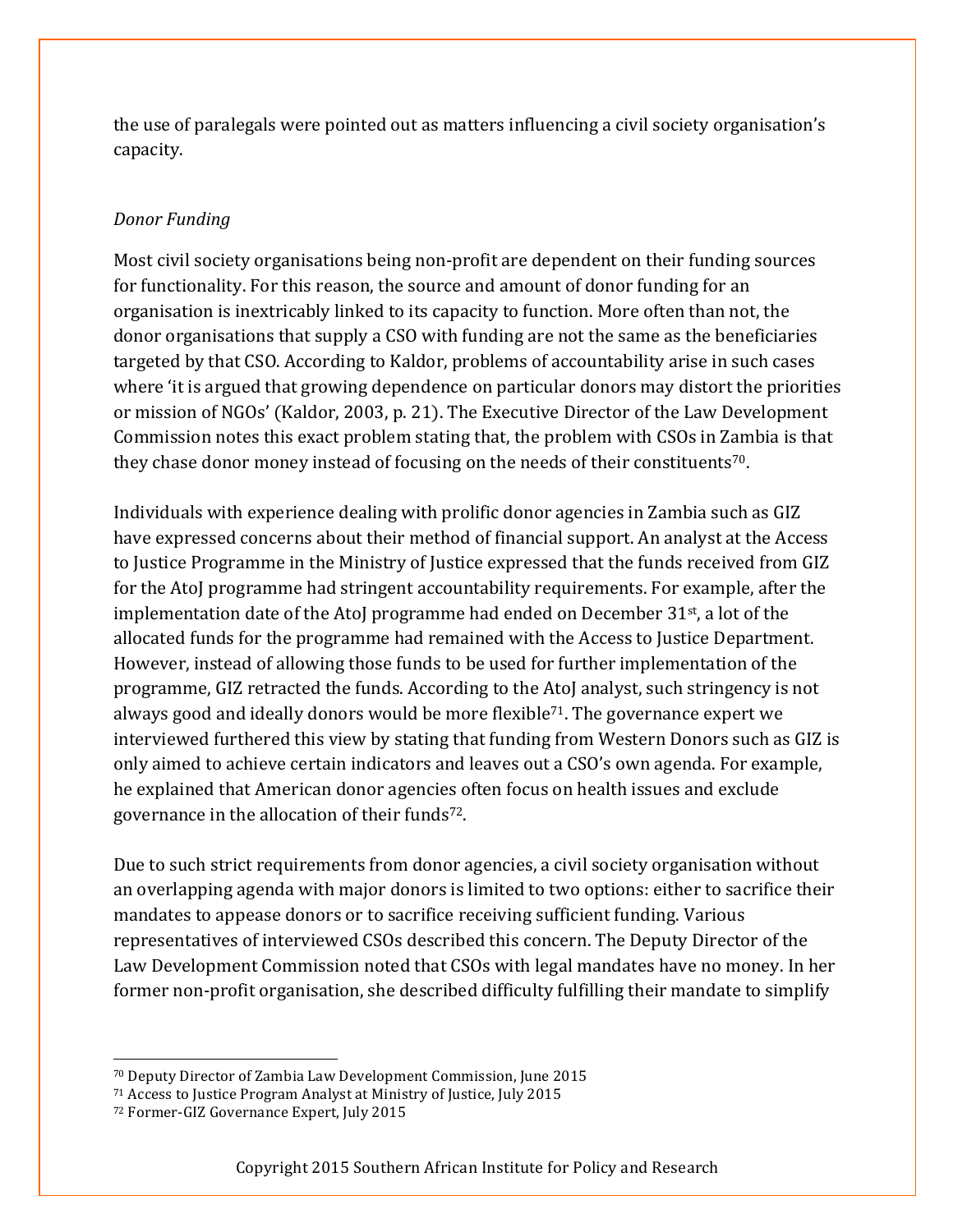and translate the laws because that's not where the donor money was anymore<sup>73</sup>. Similarly, a representative of another civil society organisation, the Green Living Movement, expressed difficulties with the lack of resources and challenges to raise funds to tackle legal issues due to disinterested corporate donors<sup>74</sup>. The Social and Economic Justice Officer at Zambia Land Alliance demonstrated similar concerns of the lack of finances received from donor organisations and emphasised ZLA's dependence on such funding for the provision of services<sup>75</sup>.

Although the stringent accountability requirements from certain donor agencies hinder a CSO's functional capacity to for example provide legal services, other donor organisations have attempted to resolve this issue. We Effect is a Swedish donor agency that emphasises their recipients' agendas in the allocation of their funds. An assistant programme coordinator at We Effect explained that, as a development agency, We Effect is an 'open door organisation' that offers technical and financial support for CSOs to fulfil their mandates. CSOs approve their strategic plans with We Effect who subsequently allocates funds and capacity training for the organisation to reach their goals.76

#### *Capacity Building Services*

In one interview, a representative from the Green Living Movement exemplified the importance of capacity building workshops. He described the challenges his small CSO faced in interpreting legal information when it needed to file an injunction against a proposed mining operation in the Lower Zambezi National Park. At the time of the case, GLM had been relying on laws and reports published in PDF format by the Zambian Environmental Management Agency for their legal information needs. That proved to be insufficient due to the legal nature of the documents. Ultimately, they hired a lawyer with no previous experience in environmental law. Though GLM is an environmental-advocacy CSO, none of its staff were legally trained and had difficulty interpreting environmental laws. The GLM representative also regretted the fact that he learned only later in the case that certain provisions of the Mining and Minerals Act contradicted the Environmental Management Act, which could have offered GLM another avenue to block the mining company<sup>77</sup>. In this state, GLM was ill equipped to argue its case against a team of five lawyers hired by the opposition. The case of GLM demonstrates that all civil society organisations have a need for legal capacity, even if their core mission may not be legal in

<sup>73</sup> Deputy Director of Zambia Law Development Commission, June 2015

<sup>74</sup> Team Leader at Green Living Movement, June 2015

<sup>75</sup> Social and Economic Justice Officer at Zambia Land Alliance, July 2015

<sup>76</sup> Assistant Programme Coordinator of Rural Development at We Effect, July 2015

<sup>77</sup> Team Leader at Green Living Movement, June 2015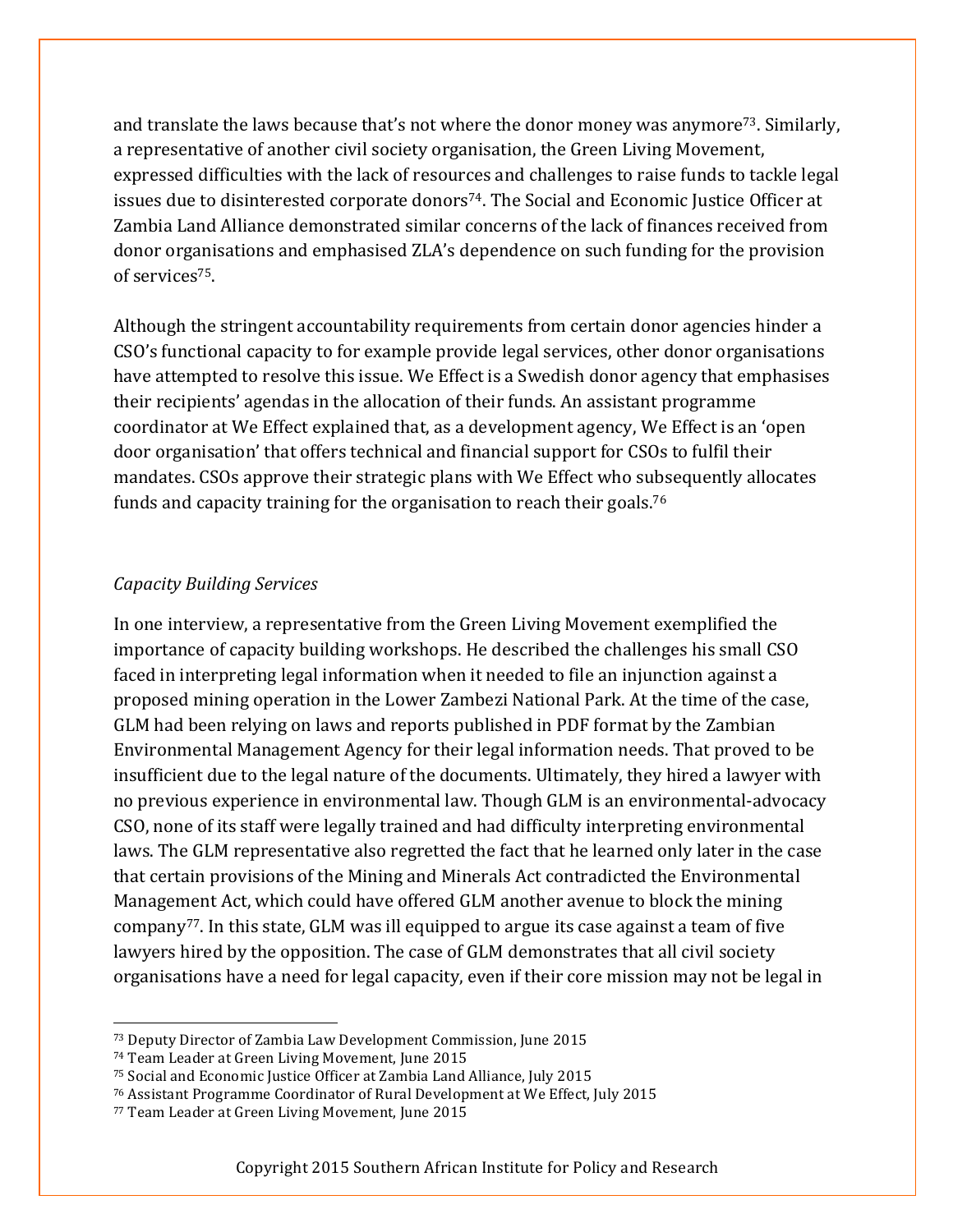nature. According to the Human Rights Advisor at GIZ, very few CSOs have the legal capacity to access legal information, use it, and effectively support the aspirations of their constituencies.78

When inquired about his difficulties in interpreting the environmental laws and the option of being provided simplified legal information, the representative from GLM noted that although simplified laws may help, a public forum or workshop on environmental law for civil society would help even further in expanding legal knowledge. However, an ideal situation for GLM would be for an organisation to provide a legal practitioner that could offer personal training in explaining the specific provisions of relevant Acts79. The Executive Director of ZCEA also noted that providing legal information to civil society is often difficult due to the 'bad reading culture' in Zambia<sup>80</sup>. The Human Rights Advisor at GIZ reiterated this point stating that due to the 'bad reading culture' of Zambians, one needs to go further than just providing legal information by showing them the relevance of that information81. The AtoJ Analyst at the Ministry of Justice offered a similar perspective stating that people are not always interested in accessing legal information, but will often choose to attend a workshop, or listen to radio and TV programmes to build legal knowledge82.

In our research, we identified numerous organisations that provide capacity building and legal aid services to sensitise civil society to be more legally informed. The ILO has recognised the value of CSOs to reach desired constituencies, especially employers in the informal sector, as mentioned by a national programme coordinator at the  $1LO^{83}$ . For this reason, the ILO responds by using experts or professionals to provide capacity training programs based on a CSO and its constituency's needs. Secondly, the ILO also recognises the potential of partnerships among CSOs to inform each other, and therefore often organises platforms for CSOs to interact as well<sup>84</sup>. Furthermore, donor agencies such as GIZ and We Effect, not only provide financial assistance to certain CSOs but also assist them in terms of capacity. In addition to providing funds, GIZ supports governance CSOs through legal empowerment, capacity building workshops and facilitating the creation of coalitions to have their voice heard in the government<sup>85</sup>. We Effect also offers capacity assistance. For agriculture or land based civil society organisations, We Effect may provide guest speakers

 

<sup>84</sup> Ibid.

<sup>78</sup> Human Rights Advisor at Deutsche Gesellschaft für Internationale Zusammenarbeit (GIZ), June 2015

<sup>79</sup> Team Leader at Green Living Movement, June 2015

<sup>80</sup> Executive Director at Zambia Civic Education Association, July 2015

<sup>81</sup> Human Rights Advisor at Deutsche Gesellschaft für Internationale Zusammenarbeit (GIZ), June 2015

<sup>82</sup> Access to Justice Program Analyst at Ministry of Justice, July 2015

<sup>83</sup> National Programme Coordinator (Zambia Green Jobs) at ILO, July 2015

<sup>85</sup> Human Rights Advisor at Deutsche Gesellschaft für Internationale Zusammenarbeit (GIZ), June 2015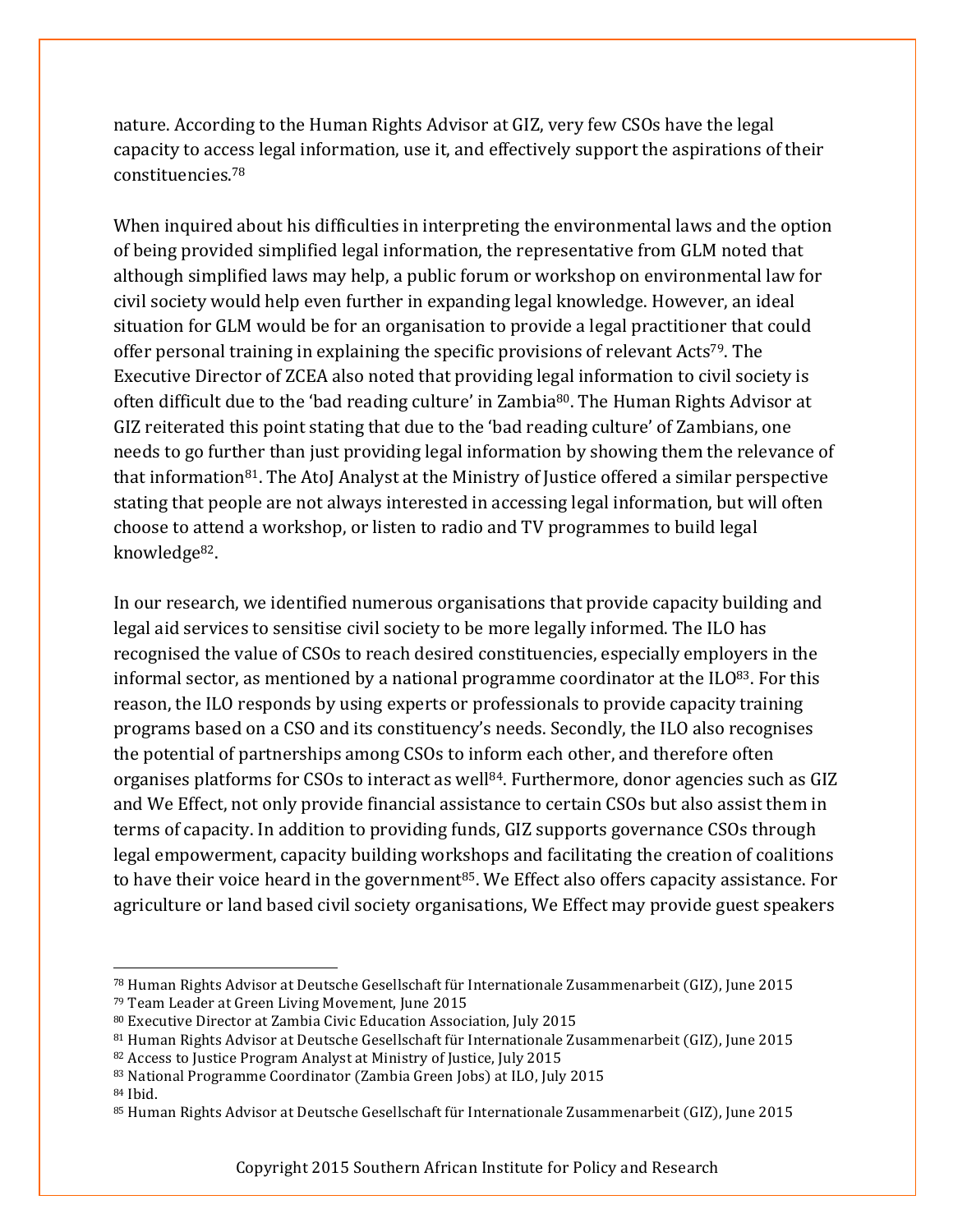or organise platforms for different CSOs to interact<sup>86</sup>. Other CSOs such as CARITAS, WLSA or ZCEA also offer capacity building workshops run by legal professionals or experts to train any member of civil society on specialised information. These workshops are usually oriented to train members of marginalised communities as paralegals but are often open for other members of civil society to attend.

For unions, capacity building services were seen as a particular need by different organisations. According to the National Executive Secretary of the FFTUZ, little is being done by unions to build their capacity. Calling for many of FFTUZ's member unions to educate their leadership, the Executive Secretary stated that the unions did not follow up due to a lack of interest in capacity building<sup>87</sup>. Another national programme coordinator at the ILO further indicated that the legal knowledge of newer unions is generally weak and that their leadership needs to be educated<sup>88</sup>. The Executive Director of the Labour Institute of Zambia (LIZ) described that unions need to be taught to appreciate the benefit of open access to legal information in addition to being provided that information<sup>89</sup>. The Director for Research and Economics at ZCTU reiterated that unions need workshops with a trained individual to guide them through information instead of just providing print or online materials90. For this reason organisations such as the ILO, FFTUZ, ZCTU or LIZ offer numerous workshops for workers education and general capacity building training for unions.

However, some members of civil society have questioned the effectiveness of such workshops. A Senior Research Officer at the Law Development Commission stated that although his organization conducts many workshops under their mandate to educate civil society on legal matters, these workshops are ineffective<sup>91</sup>. Although it is not possible to generalize this statement beyond the workshops conducted just by the Law Development Commission, it is important to note the lack of effectiveness of many capacity building services. As stated earlier, GLM's ideal situation would be to have a legal expert to offer one-on-one training by walking him through the laws. A study completed in the Philippines by Canares, Marcial and Narca titled Enhancing Citizen Engagement with Open Government Data, instigated methods to improve capacity building programmes for CSOs in using open government data. Specifically, a total of eight CSOs were selected from two provinces to be offered either classroom based training or targeted mentoring to evaluate the most effective aspects of both methods. It was concluded 'that for capacity building programs to

<u> Andreas Andreas Andreas Andreas Andreas Andreas Andreas Andreas Andreas Andreas Andreas Andreas Andreas Andreas</u>

<sup>86</sup> Assistant Programme Coordinator of Rural Development at We Effect, July 2015

<sup>87</sup> National Executive Secretary at Federation of Free Trade Unions of Zambia, July 2015

<sup>88</sup> National Programme Coordinator (Promoting Fundamental Principles and Rights at Work in the Mining Sector) at International Labour Organization, July 2015

<sup>89</sup> Executive Director of Labour Institute of Zambia, July 2015

<sup>90</sup> Director for Research and Economics at Zambia Congress of Trade Unions (ZCTU), July 2015

<sup>91</sup> Senior Research Officer at Zambia Law Development Commission, June 2015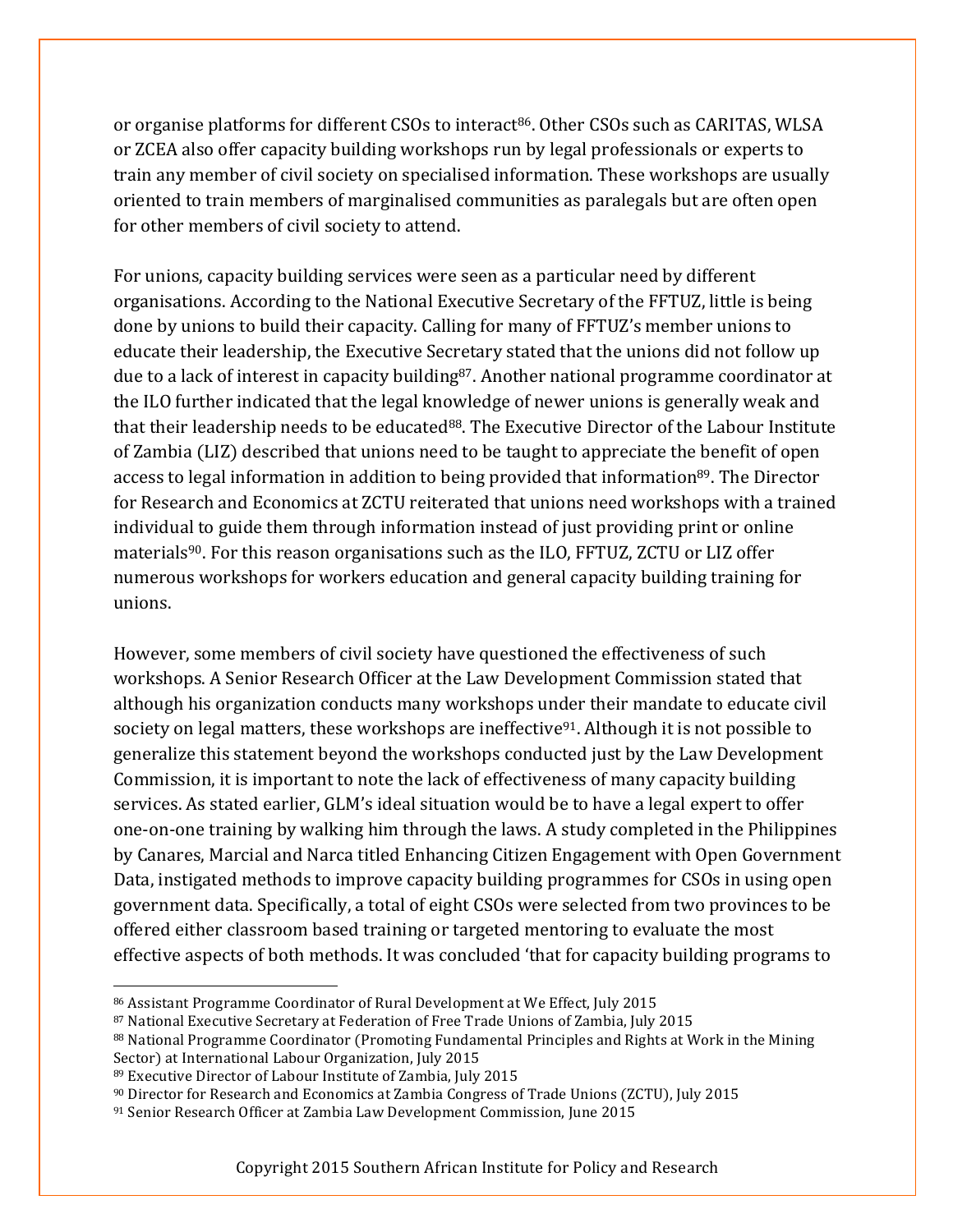be effective, they should be relevant to the condition of the CSOs and the individual needs of learners; conducted with a long-term view of ensuring use and actual impact [as opposed to short term, sporadic, one-time trainings]…and targeted to achieve whole-oforganisation awareness, appreciation, and motivation to use data' (Canares, 2015 p. 1).

#### *Paralegals*

The use of paralegals has steadily become more popular in Zambia as indicated by the rise of organisations under the Paralegal Alliance Network. Initially formed by a group of 4 organisations, CARITAS, the Legal Resources Foundation, the Young Women Christian Association, and the Zambia Civic Education Association, the Paralegal Alliance Network (PAN) has now become an independent agency while its members comprise of more than 10 organisations. This expansion in the usage of paralegals is especially pertinent to Zambia as it currently faces a major shortage in legal practitioners. Zambia has fewer than 1,000 licensed legal practitioners for a population estimated at nearly 16 million in 2015. According to the Law Association of Zambia's treasurer report, in 2013 there were only 885 dues paying members for an organization to which membership is required to practice law in Zambia. Since then no more than 150 law graduates have passed the bar exam, with only a very low six out of 250 takers passing the exam92.In a 2012 study on the shortage of African lawyers, Zambia is described as having approximately one lawyer for every 18,000 people. As a comparison, the report states the same ratio to be one for every 260 people in the United States. To make matters worse, these few lawyers are heavily concentrated in major urban centres, creating additional geographical and financial barriers to legal representation (Kahn-Fogel, 2012, p. 737).

Various members of civil society raised similar concerns regarding the limitations to accessing representation by a legal practitioner. According to a lawyer we interviewed, the scarcity of legal practitioners in Zambia often leaves them unable to attend to every case<sup>93</sup>. The Head of Programmes at CARITAS Zambia further noted that in addition to having time constraints, lawyers are also expensive94. In the experience of the Green Living Movement, representation from a lawyer in an injunction against a mining company left the small civil society organisation in debt, which was still being paid off at the time of the interview<sup>95</sup>. Some individuals also raised the concern of the centralisation of lawyers and their lack of understanding of customary law, which is prevalent in rural areas<sup>96</sup>. The Executive Director of PRISCCA furthered this point stating the difficulties to access a lawyer in the rural areas

 <sup>92</sup> Peter W. Martin, October 2015

<sup>93</sup> Lawyer at Chibesakunda & Co., June 2015

<sup>94</sup> Head of Programmes at CARITAS Zambia, June 2015

<sup>95</sup> Team Leader at Green Living Movement, June 2015

<sup>96</sup> Former-GIZ Governance Expert, July 2015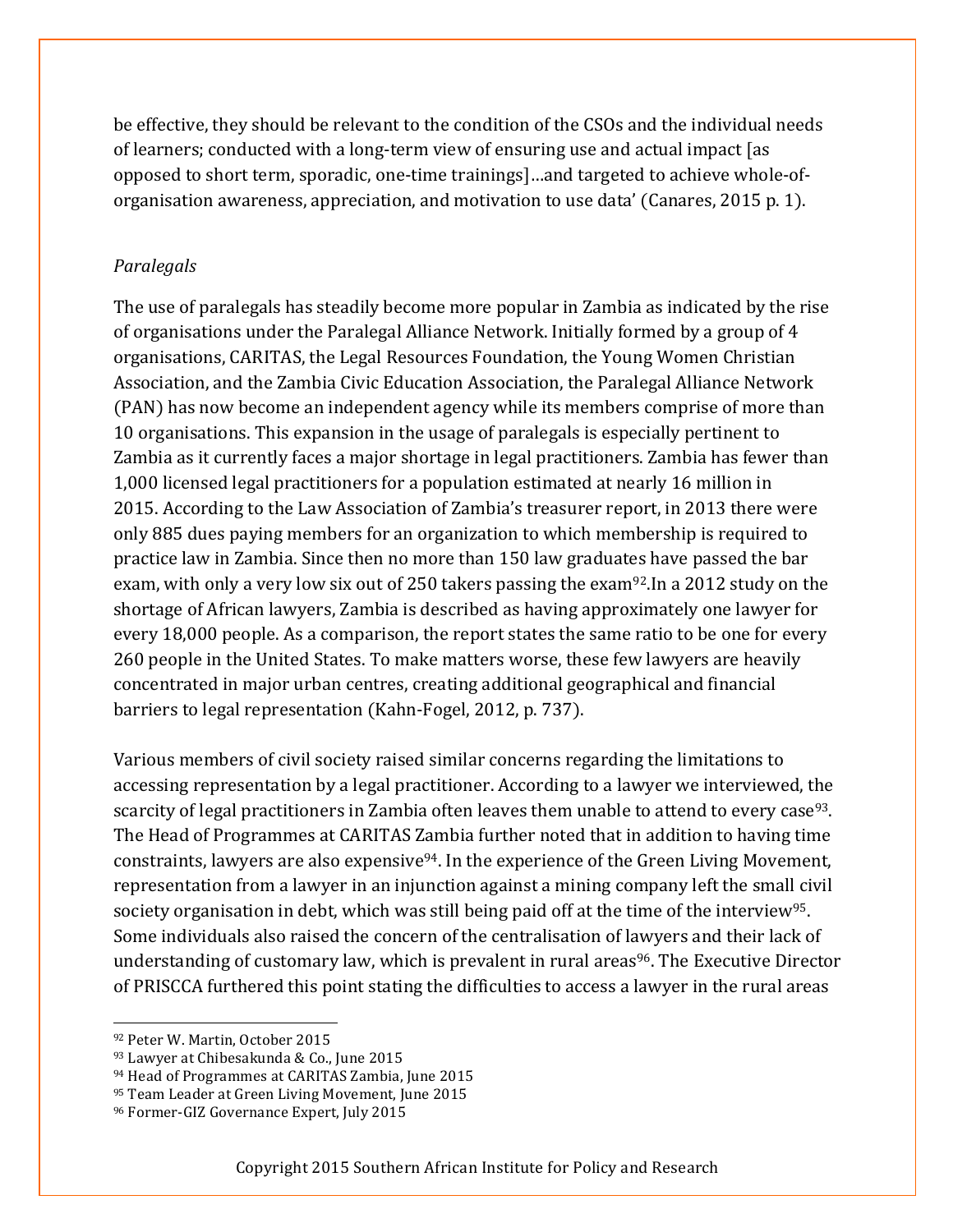of Zambia<sup>97</sup>. Due to such limitations, paralegals have increasingly been employed to fill the gaps left unfilled by lawyers.

As an alternative to legal service provision, paralegals have also carved out a particular niche, as they are even able to accomplish tasks where lawyers would face difficulty. Eva Diehl in a Tanzanian study on the use of paralegals to enhance access to justice states: 'Paralegals are said to improve access to justice not only due to their geographic accessibility and their free or inexpensive services, but also because of their 'embeddedness', i.e., their knowledge of the local language and the cultural context.' (Diehl, 2009, p. 189). A number of members of Zambian civil society similarly expressed the benefits of training and employing paralegals for a CSO. According to the Head of Programmes at CARITAS Zambia paralegals are often used by CSOs to provide certain applicable laws to individuals that would otherwise have no access to those laws<sup>98</sup>. The Zambia Land Alliance has a community land advocacy committee which staffs paralegals in a number of villages to sensitise communities to land law<sup>99</sup>. The Zambia Civic Education Association also seats paralegals on legal desks to offer advisory services for specific laws100. PRISCCA places a trained paralegal, conversant with penal laws, in a number of prisons to receive complaints, give counselling and offer legal advisory services to inmates<sup>101</sup>. Many other organisations also employ paralegals as an inexpensive bridge to provide relevant legal information to underserved communities. Furthermore, trained paralegals can also strengthen a CSOs legal capacity to converse with relevant laws in order to further promote their mission statements.

In other countries and contexts, the use of paralegals has also shown promise. The Paralegal Advisory Service was a project implemented in Malawi in May 2000 to provide legal aid services to young men in conflict with the law. A civil society organisation that partnered with law enforcement agencies, PAS uses paralegals to provide legal aid services on the front line of the criminal justice system. By 2007, PAS had reached approximately 150,000 prisoners and decreased the overall remand population in Malawi from 40-45% to 17.3%. As an unusually effective program demonstrating the importance of paralegals, Kenya and Uganda had adopted similar approaches both showing successes of their own (Stapleton 3-4). In Zambia, a similar program has also been implemented through PRISCCA that, as mentioned earlier, also uses trained paralegals to reach overpopulated prisons where legal aid is especially needed for those awaiting trial.

- <sup>97</sup> Executive Director at Prison Care and Counselling Association, July 2015 <sup>98</sup> Head of Programmes at CARITAS Zambia, June 2015
- <sup>99</sup> Social and Economic Justice Officer at Zambia Land Alliance, July 2015

 

<sup>100</sup> Executive Director of Zambia Civic Education Association, July 2015

<sup>101</sup> Executive Director at Prison Care and Counselling Association, July 2015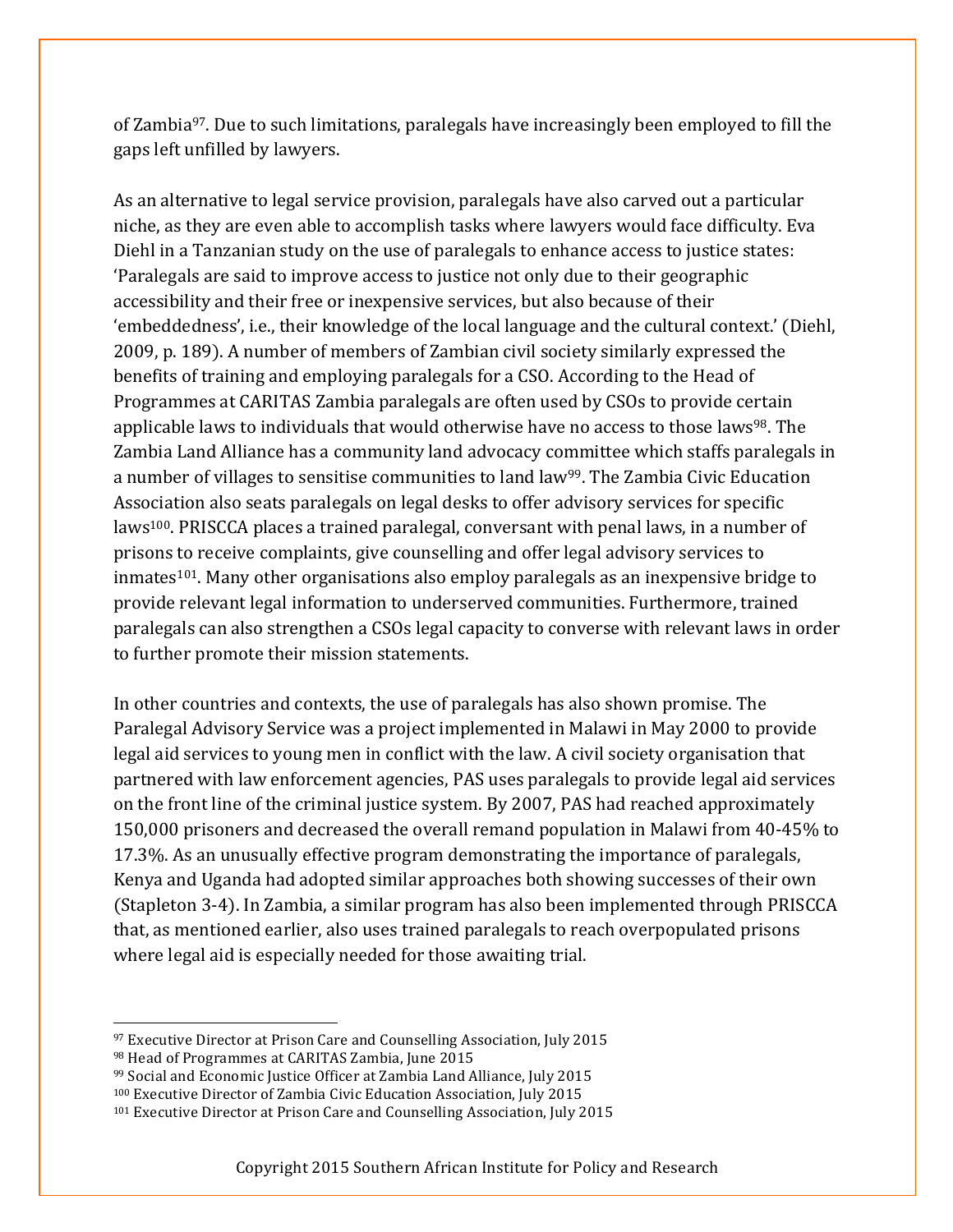Training for most paralegals is currently done within the Paralegal Alliance Network. PAN and its members provide different training programmes for paralegals and each CSO under PAN conducts workshops shaped by their own expertise as an organisation. However, no standard exists as to the qualifications, length, quality and method of training that a paralegal may receive under these different organisations. And, this lack of standardisation has led to many members of civil society being wary of the proliferation of paralegals. The Law Association of Zambia has long expressed a fear that insufficiently trained or unaccredited paralegals may provide inaccurate legal advice to their clients. As such, the organization would prefer to see more practicing lawyers providing legal advice as opposed to paralegals.102. Furthermore, a paralegal at the Jesuit Center for Theological Reflection expressed the fear of ill-equipped paralegals with no formal training that may misrepresent the facts. Having been trained in a one-month program at UNZA, he believed that the information provided to him was too shallow to properly advise someone<sup>103</sup>. National Coordinator at Women and Law in Southern Africa also mentioned a similar concern stating that lawyers are always taught the same law, but for paralegals there is no standardisation on which laws they should be conversant<sup>104</sup>. The Social and Economic Justice Officer at Zambia Land Alliance noted how the choice of individuals for paralegal training could also be a problem, as ZLA has no criteria or qualifications for the paralegals they employ105.

Despite these concerns, a draft Legal Aid Policy is awaiting approval to create standardised curriculum for the training of paralegals. According to the Assistant Coordinator at the Paralegal Alliance Network, PAN has been working with the government on the Legal Aid Policy to formalise the training of paralegals and involving relevant accreditation stakeholders such as NIPA and UNZA106. Although paralegals can play a role as intermediaries between legal experts and the legally uninformed, they are often limited to accessing legal information themselves. Many paralegals have trouble accessing the latest information and lack access to the Internet within their respective communities<sup>107</sup>. Although paralegals can never replace lawyers in their capacity and due to their inability to offer representation, they can offer an alternative to CSOs looking to build legal capacity and as well as facilitate the dissemination of legal knowledge in communities.

<sup>102</sup> Vice President of Law Association of Zambia, June 2015

<sup>103</sup> Programme Officer Faith & Justice Dept. at the Jesuit Center for Theological Reflection, July 2015

<sup>104</sup> National Coordinator at Women and Law in Southern Africa, July 2015

<sup>105</sup> Social and Economic Justice Officer at Zambia Land Alliance, July 2015

<sup>106</sup> Assistant Coordinator at Paralegal Alliance Network, July 2015

<sup>107</sup> Head of Programmes at CARITAS Zambia, June 2015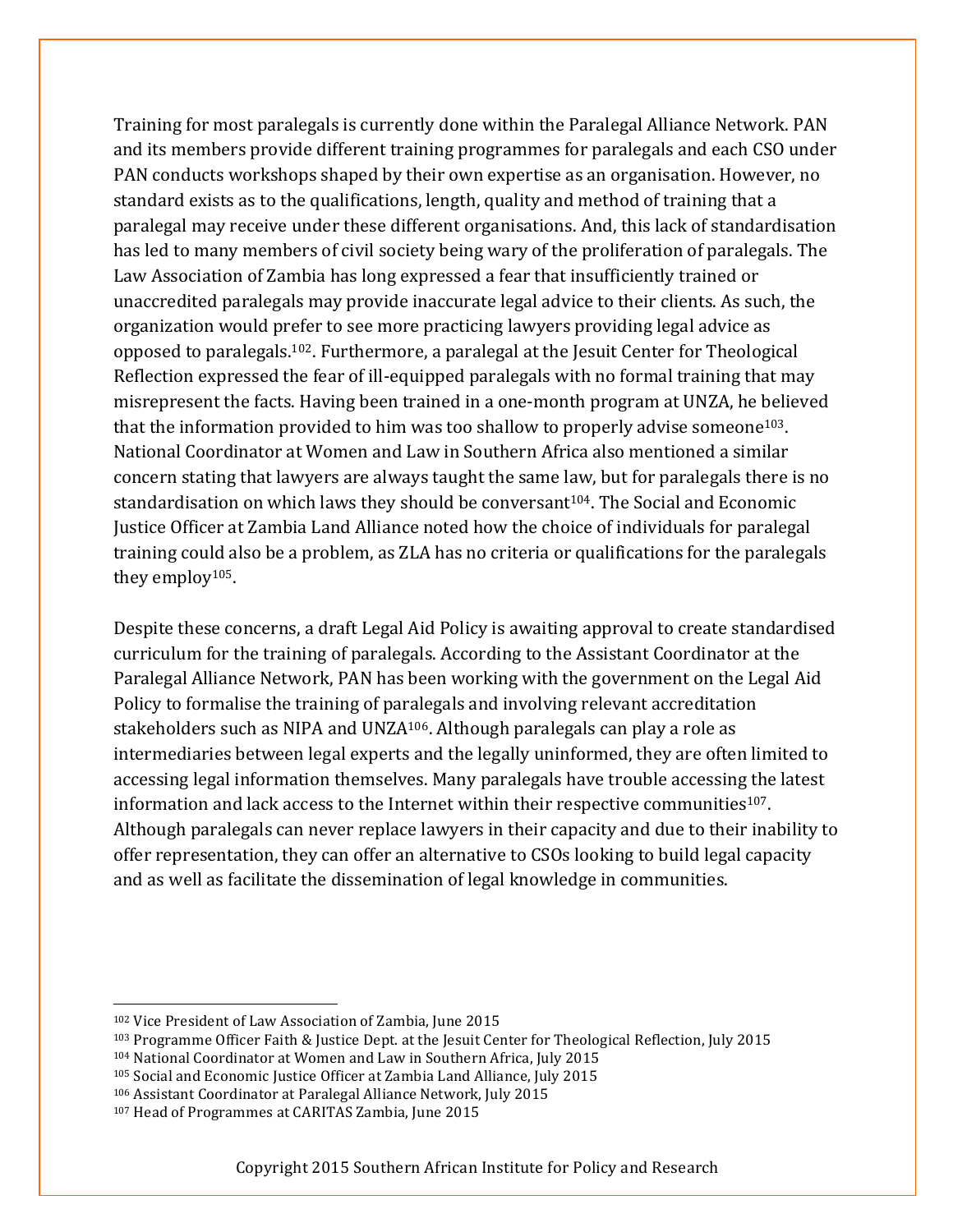#### **Suggestions for Improvement**

While our interview subjects expressed multiple legal information needs, they also often shared their personal opinions on what should be done to improve their situation. Some pointed to the need for more capacity building workshops in order to ensure that CSOs are trained to access legal information and are sensitized to its importance. A representative from the Green Living Movement said that CSOs needed a legally trained individual to guide them through the law and increase their understanding of its provisions, and believed that this in-person training would be more effective than just simplifying the laws or making them more publicly available.108

Others saw the potential of ZambiaLII as an important tool for increasing the capacity of their organizations to fulfil their missions. According to the Deputy Director of the Law Development Commission, 'it would be a blessing to be able to find free legal information accessible at the tip of a finger'. Free online access to legal information would save her organisation many trips to the government printer, the national assembly, and the courts in order to access the most up-to-date legal documents. It would save LDC money, and allow her to cut through time-consuming bureaucracy. The National Executive Secretary of FFTUZ also saw the merits of free online access to legal information as a way for organisations to simplify the collection of legal information.109 However, ZambiaLII should not undertake this role alone. According to a lawyer we interviewed, the council of law reporting, the government printer, and the national assembly should provide information publicly through a more accessible platform such as ZambiaLII.110 These primary sources of legal information could establish a memorandum of understanding with ZambiaLII in order to upload legal information quickly and efficiently onto the internet.

However, if ZambiaLII is going to be a viable option for the provision of free online legal information, it must also develop a revenue stream to sustain the staff needed to collect legal information from the current government provides as well as the online database itself. Relying on the changing whims of donor organization is not a sustainable model for the creation of what would be effectively national infrastructure for the provision of legal information. ZambiaLII could take example from the success of Kenya Law, a semiautonomous government corporation in charge of law reporting in Kenya. By developing specialized legal documents and services to be sold to lawyers and the government, ZambiaLII could use the revenue from these sales to sustain free access to its online database. The logistics of selling offline electronic and print versions of the legal information available on the database would also have to be considered, along with

<sup>108</sup> Team Leader at Green Living Movement, June 2015

<sup>109</sup> National Executive Secretary at Federation of Free Trade Unions of Zambia, July 2015

<sup>110</sup> Partner at Simeza, Sangwa & Associates, July 2015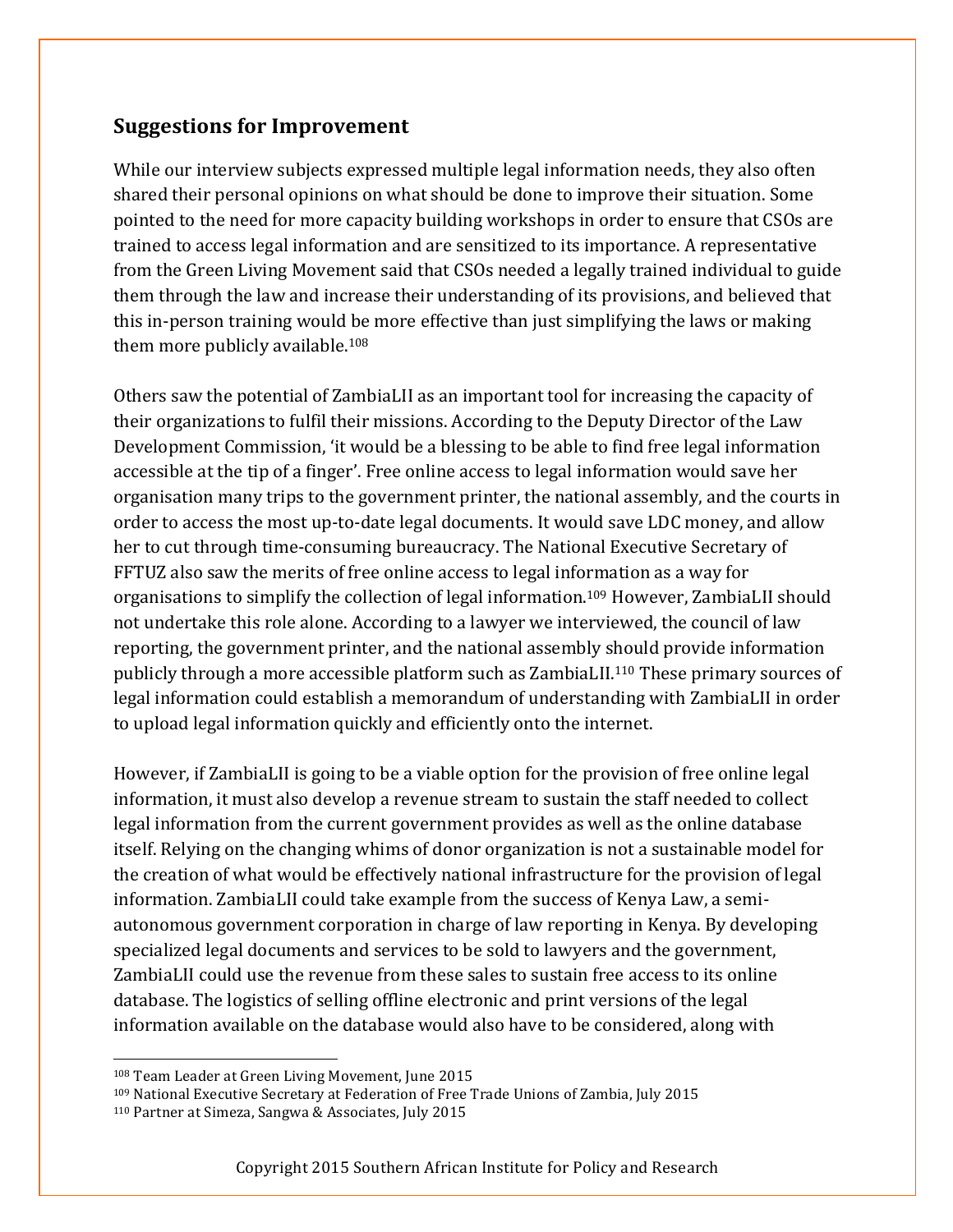potential points of sale (which could include universities such as UNZA or NIPA and the High and Supreme Court libraries). As for the software to be used to produce electronic versions of the database on CD-ROM or USB, Martin pointed out that ZambiaLII could potentially use the same software platform as the KAS Electronic Legal Database employed (Rocket Folio Views), considering the massive success it had among the legal profession.111 The development of ZambiaLII as an organization technically and financially able to support the legal information needs of Zambian society would involve considerable business planning, with an emphasis on making the operation both financially sustainable as well as affordable to the poorest members of Zambian society. Beyond capacity building workshops for CSOs and the development of ZambiaLII into a an organization able to satisfy the legal information needs of Zambian society the most mentioned policy suggestions for improving access to legal information in Zambia by far were tied to the services and outreach efforts of the Law Association of Zambia (LAZ). This statutory organisation, founded in 1973 by the LAZ Act, is mandated to represent the legal profession in Zambia. Its membership is composed of all the practicing lawyers in Zambia. Over 14 interview subjects, from all categories of stakeholders, identified three specific things that LAZ should be doing in order to expand access to justice and legal information.

The first policy change that LAZ could implement is enforcing the practicing requirements for its member lawyers, especially in their mandate to provide pro bono services. According to the lawyers we interviewed, all legal practitioners in Zambia are supposed to do two pro bono cases during the year to renew their licences to practice, but this requirement is not enforced. A lawyer at the Law Development Commission also noticed the absence of enforcement when it comes to this requirement and that in his knowledge few, if any, lawyers ever fulfil it.112 One lawyer noted that she could not take time away from the corporation she currently works for if it wasn't a mandated practice to do pro bono work.113 All ten lawyers we spoke to throughout our research thought that LAZ should actualize this requirement in the interest of providing legal services to organisations or individuals who may not afford the cost. Many CSOs also saw lawyers providing more pro bono services as one way LAZ could increase the legal resources available to them. The Executive Director at PRISCCA, voiced his frustration with LAZ for failing to enforce its pro-bono services requirement for lawyers. According to him, lawyers taking more pro bono cases (in coordination with PRISCCA) would be able to facilitate and complement the work his organisation is doing to educate prisoners about their rights.114 However, while this policy change would certainly be an improvement upon the current situation, requiring the fewer than 1,000 lawyers in Zambia to offer more pro-bono

 <sup>111</sup> Peter Martin, October 2015

<sup>112</sup> Senior Researcher at Law Development Commission, July 2015

<sup>113</sup> Former Advocate at Legal Resources Foundation, July 2015

<sup>114</sup> Executive Director at Prison Care and Counselling Association, July 2015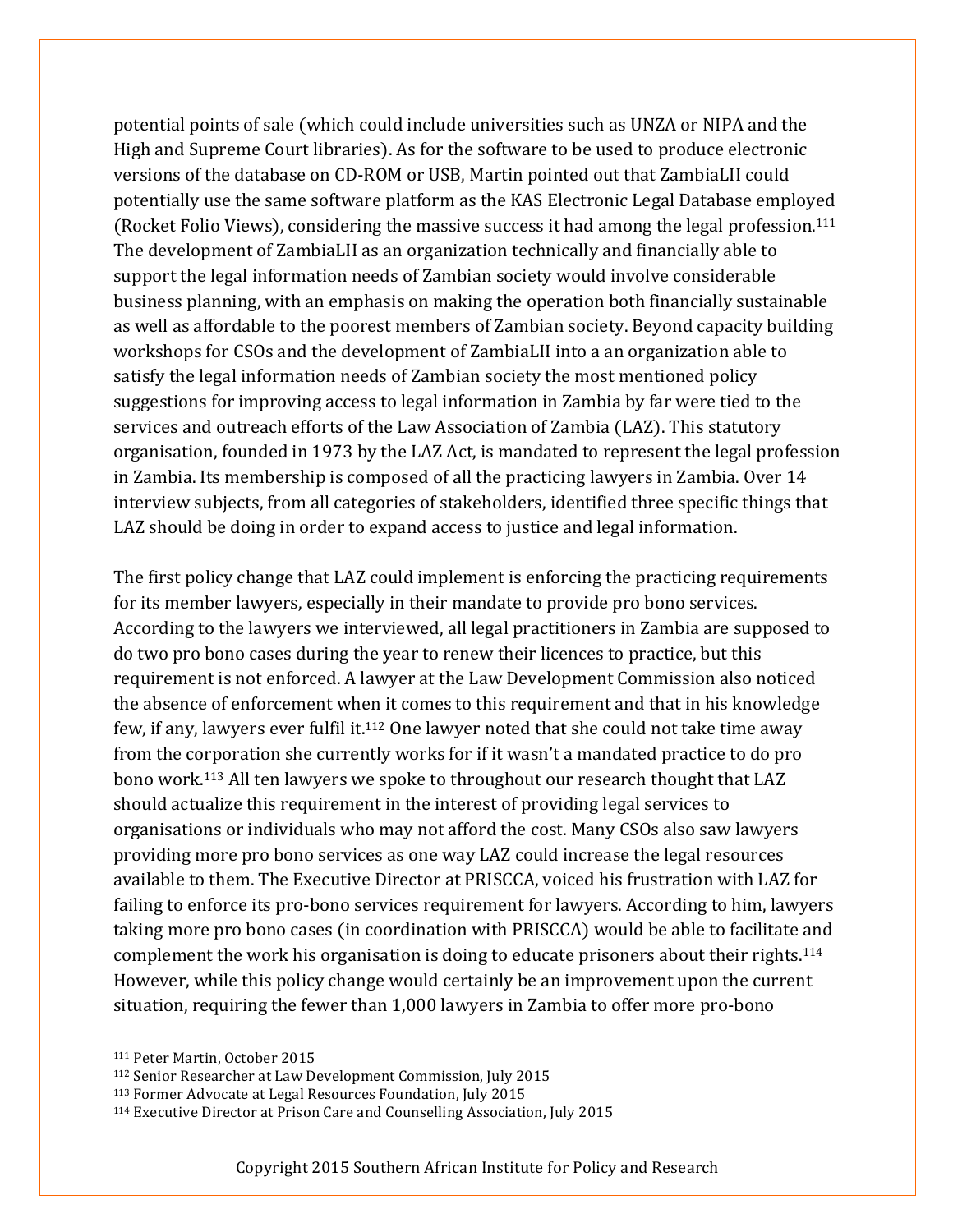services would do very little to satisfy the legal information needs of a national population of nearly 16 million. It may help the few CSOs who would know how to strategically use the services these lawyers would provide pro-bono, yet other policy measures would also have to be put in place to help fill the significant gap in the availability of affordable legal advice to the general population. The pro bono requirement is not the only LAZ regulation not being implemented. LAZ's continuous development program (CDP) offers short courses for lawyers to refresh their legal knowledge and stay updated on new developments in the law. According to one lawyer we spoke to, lawyers are on paper required to go through the Continuous Professional Development (CPD) in order to renew their license. However, this requirement is again not enforced by LAZ. Attending these courses is important for lawyers to remain legally knowledgeable. It is also important that lawyers attend so CSOs and individuals can receive accurate advice from a legal practitioner.115 Making it mandatory for a lawyer to attend a certain number of CPD sessions to retain their practicing license would be the second policy change. It would help increase the general quality of the legal profession in Zambia, reducing the likelihood that a lawyer might give outdated legal advice to their clients. This is especially important considering both the high cost of hiring a lawyer and the significant lack of legal practitioners in the country. With only one lawyer for every 18,000 people, those lawyers in Zambia who are employed by relatively poorer members of society have little incentive to compete over the quality of the services they provide, as long as they maintain their license to practice. Without the pressure to stay up to date through CPD, lawyers may easily provide outdated legal advice and ineffective representation in court while still leaving a hefty bill for their unfortunate clients to pay.

However, when invited to comment on both these issues, the Vice President of LAZ explained that it is not a requirement for lawyers to offer pro bono services or attend CPD. However, she explained that LAZ is planning to create a system of incentives for lawyers to attend CPD, and that the organisation submitted draft legislation to the Ministry of Justice over two years ago but it has not yet been passed. This draft legislation does not include any requirements for lawyers to provide pro bono services. According to her, LAZ cannot change its regulations on its own. Changes must go through the National Assembly to be implemented.116 However, it is confusing, that every lawyer we spoke to during our research believed that both performing pro bono services and attending CPD were official requirements in order to renew their practicing license.

The Vice President of LAZ also responded to suggestions by other interview subjects that LAZ expand its outreach efforts and expand its mandate to include educating individuals about their legal rights and facilitate the provision of legal information. Many people we

<sup>115</sup> Lawyer at Chibesakunda & Co., June 2015

<sup>116</sup> Vice President of Law Association of Zambia, June 2015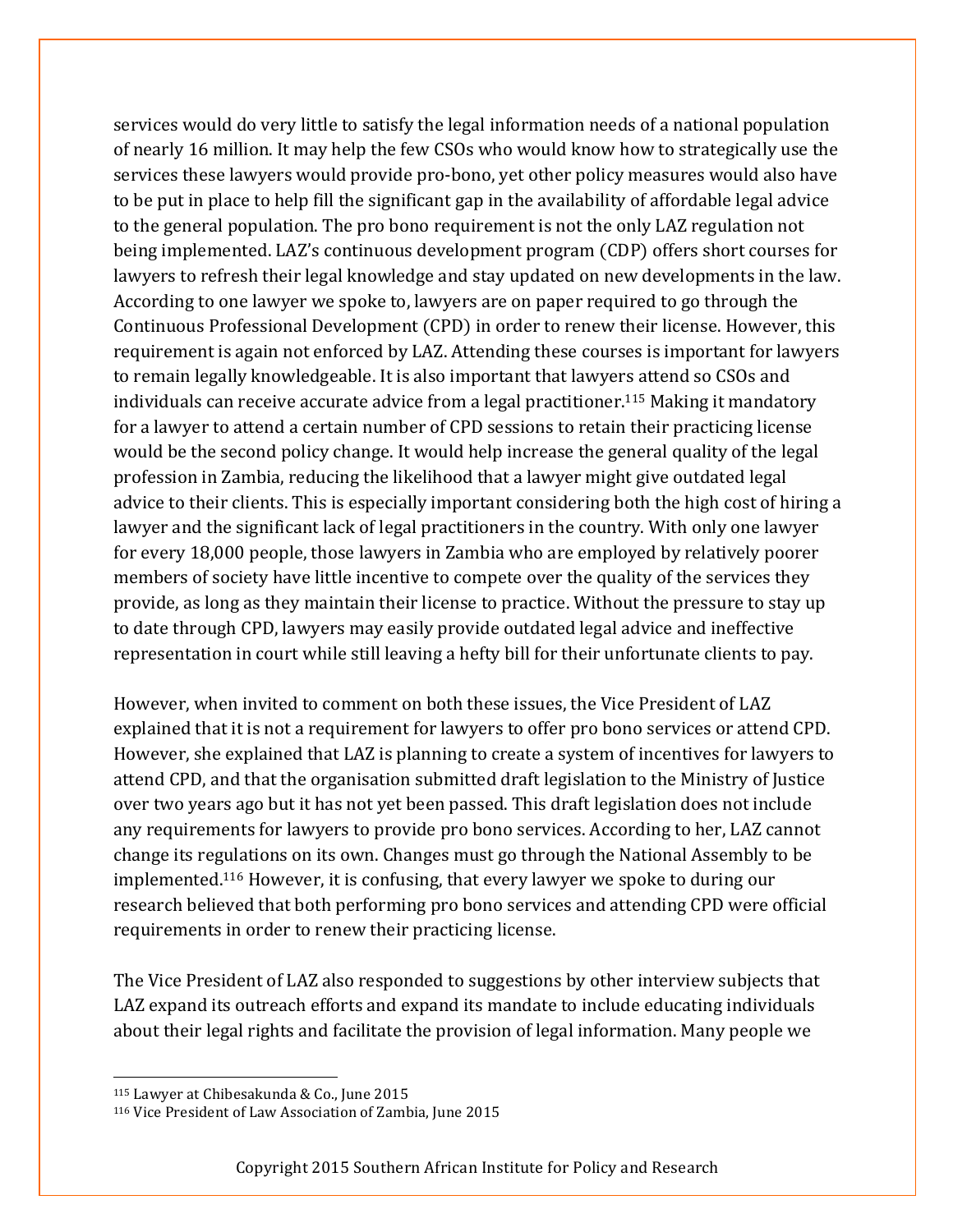interviewed said they would like to see LAZ behave more like a CSO, and take action to implement these programs. In response, the Vice President cited financial and staff capacity issues as barriers to LAZ implementing such programs, and explained LAZ relies on the contributions of its member lawyers to operate. She also mentioned that LAZ meets annually with donor organisations to request funding, but the organisation doesn't obtain funds since, according to her, donors are more interested in other issues such as genderbased violence. In the absence of alternative sources of funding, LAZ currently advocates for the people of Zambia by emitting opinions on certain key legal issues that affect all of Zambian society.117

However, the Executive Director of PRISCCA refuted the idea that financial resources are a hard barrier to LAZ expanding the scope of its activities. According to him, there is donor funding available for access to justice initiatives, and that LAZ's name on an application for a development grant would carry a lot of weight for donors. LAZ and PRISCCA could, for example, apply jointly to the European Union for a grant to fund a prison legal education project and would be likely to obtain the funding for such an initiative.118 For the Executive Director of PRISCCA, LAZ needs to change its thinking, look into different ways of obtaining funds, and partner with other CSOs to combine resources and skills to make an impact on law and justice in Zambia.

The third and final major policy change that LAZ could implement is seeing paralegals as partners, rather than as competitors to lawyers, and supporting initiatives to standardize and increase the effectiveness of the paralegal profession in Zambia. The Head of Programmes at CARITAS Zambia, explained that in the past LAZ was against the recognition of paralegals as they believed that their recognition would lead to competition between lawyers and paralegals for the provision of legal services. However, he also clarified that LAZ has changed its view of paralegals and are more receptive to the idea today.119 According to the Vice President of LAZ, her organization recognizes the usefulness of paralegals in reaching out to local communities and would support a standardized accreditation system for paralegals.120 However, in LAZ's 2013-2018 Strategic Plan, the 'intrusion of other professional bodies into the legal profession's work e.g […] paralegals' is indicated as a threat (LAZ Strategic Plan, 2013, p. 9). A professor at UNZA Law School explained that LAZ sees paralegals as a threat since they operate outside their mandate. In her opinion, paralegals should be included in LAZ's mandate in order for the organisation to see them as partners rather than competition.121 For example, this could take the form of

<sup>117</sup> Ibid.

<sup>118</sup> Executive Director at Prison Care and Counselling Association, July 2015

<sup>119</sup> Head of Programmes at CARITAS Zambia, June 2015

<sup>120</sup> Vice President of Law Association of Zambia, June 2015

<sup>121</sup> Professor at UNZA Law School, July 2015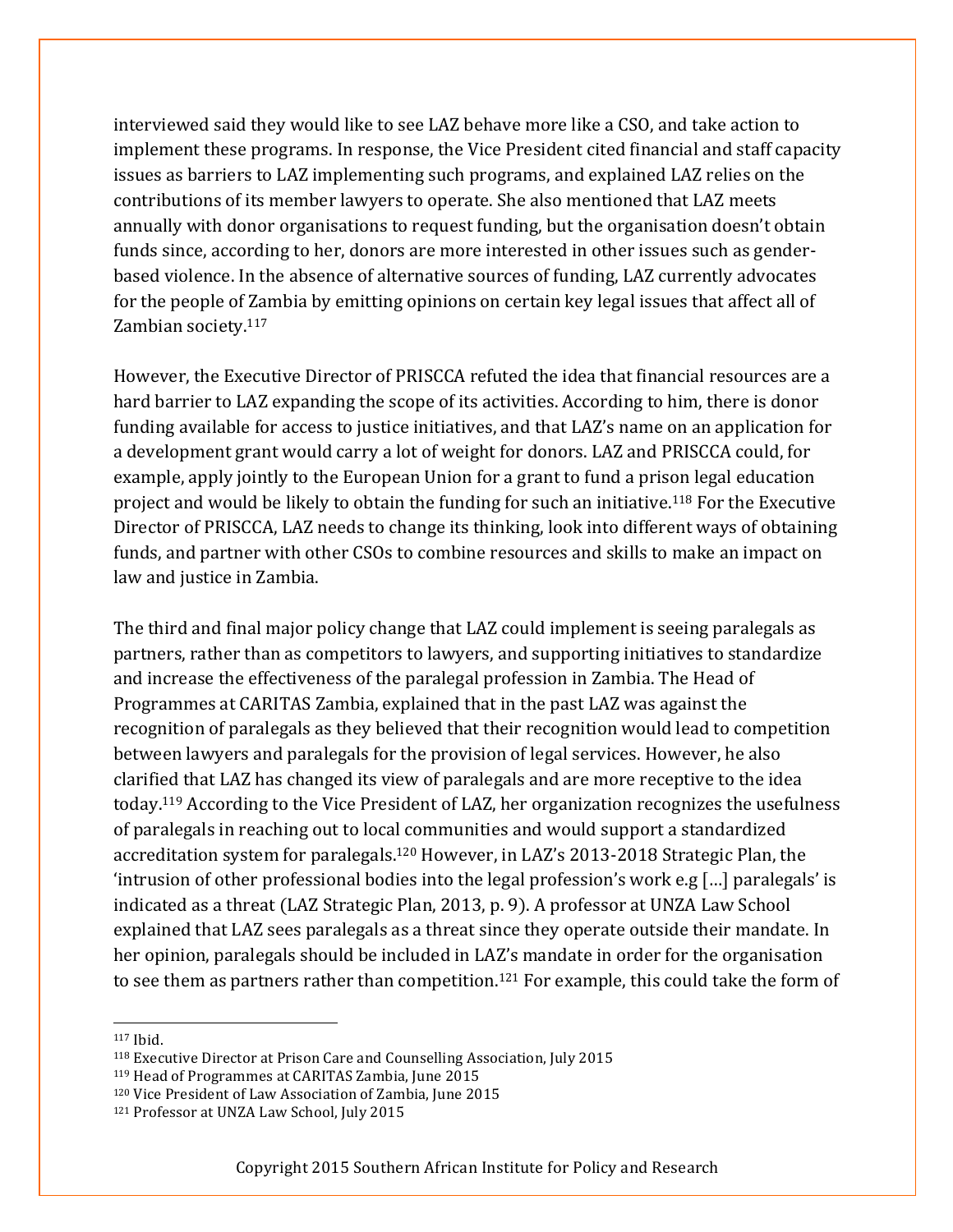LAZ partnering with paralegal organisations to provide supervision and support to paralegals offering legal advice in rural communities. It could also involve LAZ offering an alternative form of accreditation for the many law students from UNZA and other private law schools who failed to pass the Bar. According to Martin, only six out of 250 takers pass the Bar exam in Zambia122. These remaining 244 law students may still be able to use their legal training, as well as their aptitude to read and understand legal information, through work as a paralegal. According to the Assistant Coordinator at the Paralegal Alliance Network (PAN), LAZ is limiting its impact on access to justice in communities where lawyers are not present by not collaborating with paralegals.<sup>123</sup>

 <sup>122</sup> Peter W. Martin, October 2015

<sup>123</sup> Assistant Coordinator at Paralegal Alliance Network, July 2015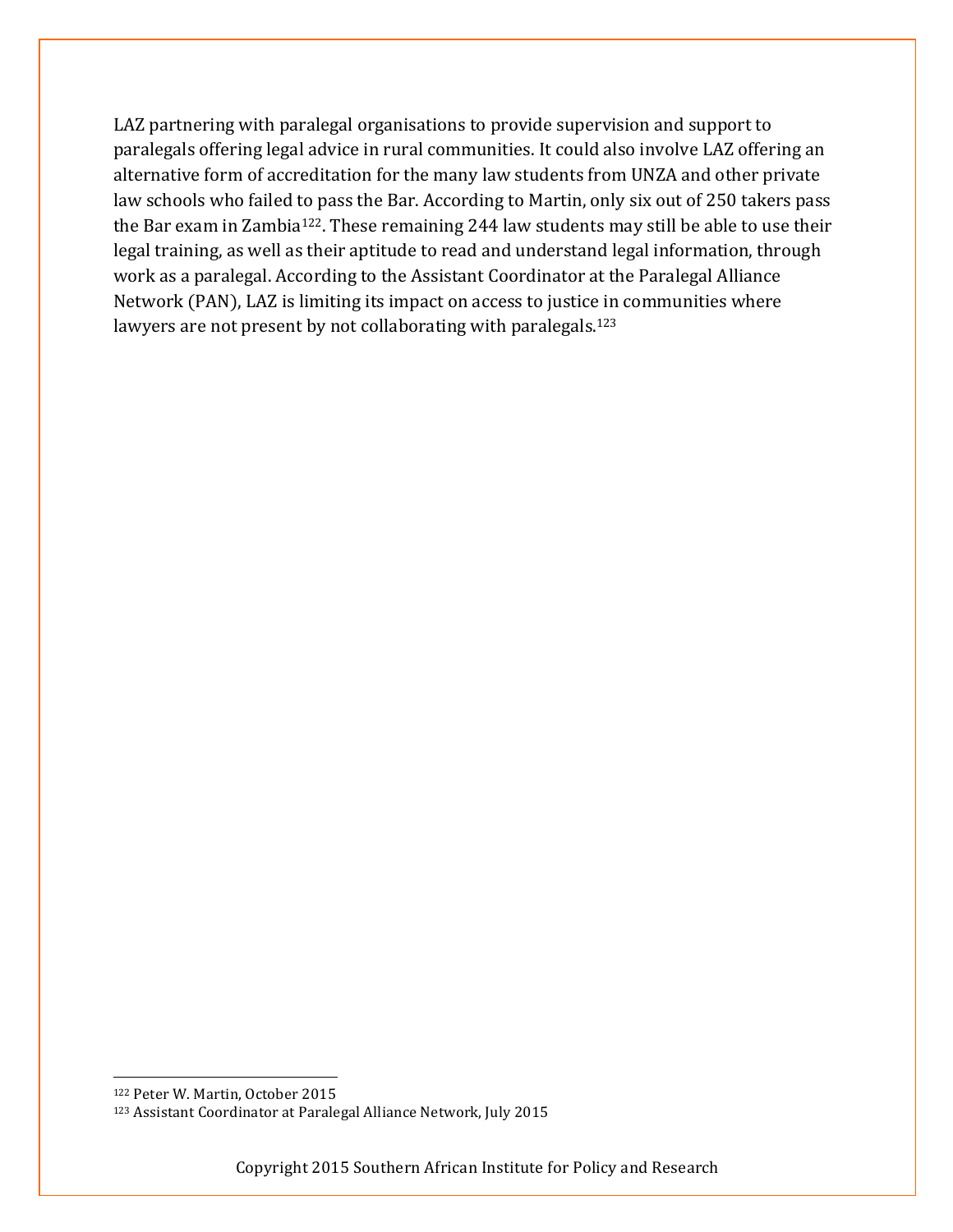# **Discussion**

The results of our research led us to two conclusions on how information should be provided to CSOs and legal practitioners in Zambia. First, legal information needs to be provided in a way that is easily and widely accessible in order to ensure access to that information to all members of civil society, not just lawyers. Second, the users of this information have to be able to understand its contents in order for access to legal information to lead to usage of legal information. We determined through our literature review that improvement of legal knowledge in members of civil society leads to increased capacity for citizens and their organisations to advocate for themselves using the legal tools made available to them. The question that remains to be discussed is how should our results influence future policy initiatives by both state and non-state actors. The most efficient way to approach this question is to divide the steps to take in two categories: improving the availability of free online legal information, and improving the capacity of civil society to use that information.

#### **Improving the Availability of Legal Information**

Most government providers of legal information, specifically the Government Printer and the Judiciary, were critiqued for being bureaucratic and time-consuming. The cost of accessing their legal documents was also cited as a significant barrier for poorer segments of civil society. The Zambian Parliament website is one of the few government institutions who upload legal information, specifically new acts of parliament, online for everyone to consult. However, even it faces its own difficulties in terms of search ability in its law collection as a whole, as well as in individual digitized acts. The fact that the responsibility of compiling and disseminating legal information is spread between multiple government institutions, rather than a single body, in itself makes the search for legal information in Zambia particularly arduous.

Some individuals suggested that ZambiaLII, as an existing online legal information platform, could establish a memorandum of understanding with government providers of legal information in order to have privileged access to their legal documents. These documents could then be quickly and efficiently put online in a single location for the public to consult from a computer or tablet connected to the internet. While this doesn't resolve all the problems related to making legal information available, considering the lack of internet or even computers in many parts of the country, it would be a definite step forward compared to the current situation. No longer would someone have to visit the Government Printer's office in Lusaka to access Gazettes if they don't already have a subscription. The whole country could theoretically be a couple of clicks away from the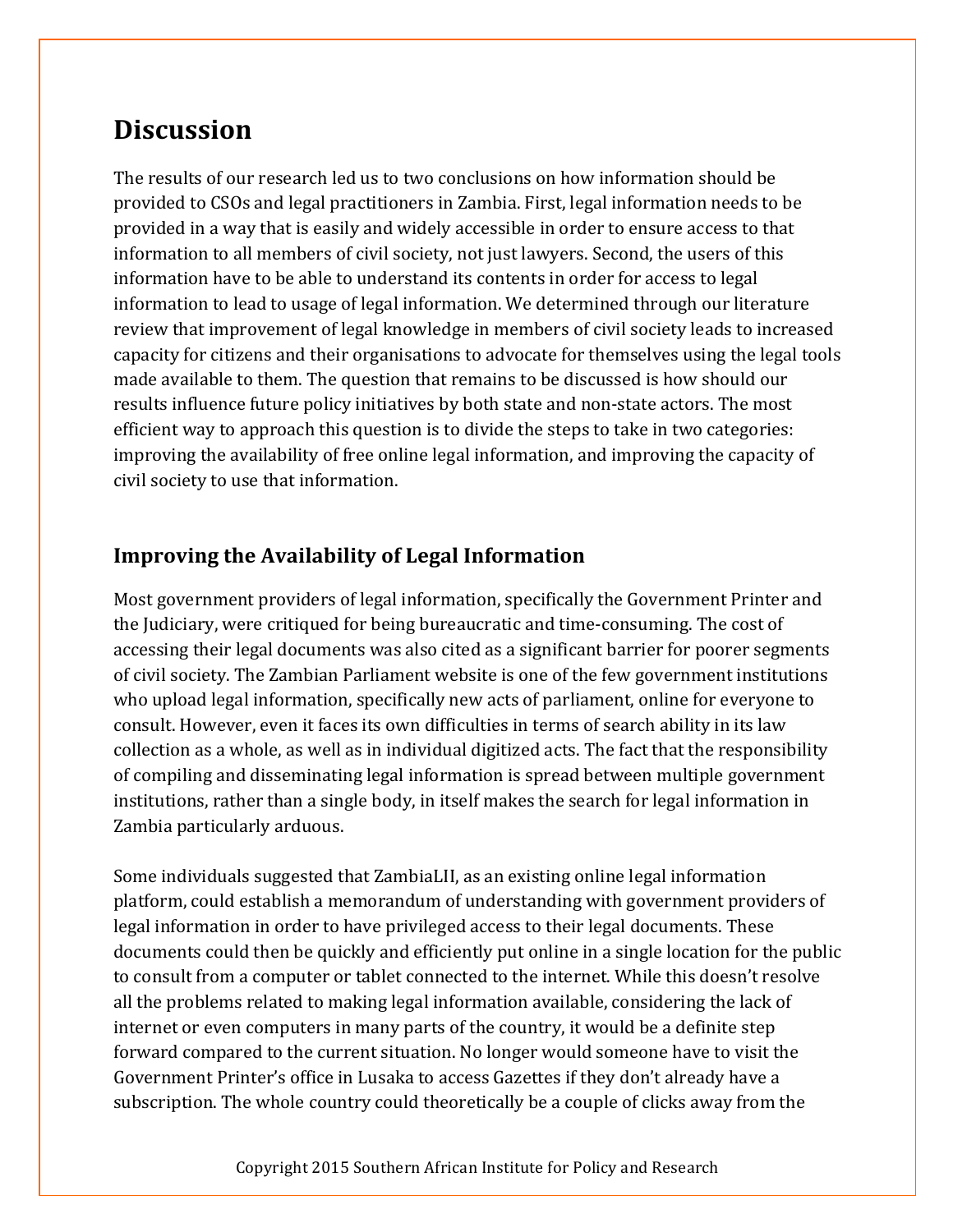latest statutory instruments only available in these documents. Similarly, the court judgements and the laws of Zambia, instead of being scattered in print or electronic copies around different institutions, would be accessible online on a single website.

It remains to be seen if the Zambian government would be willing to delegate some of its authority to distribute legal information to an independent organisation, especially considering that the current governance strategy in Zambia has generally rejected CSO participation beyond a consultative capacity. A partnership between the Law Association of Zambia and ZambiaLII to handle this flow of legal information could make the delegation of authority easier for the government, considering that LAZ is a nationally respected and government-instituted organisation. This partnership and provision of legal information online would be beneficial to both CSOs and legal practitioners, who have the same critiques of government legal information providers and would appreciate the convenience of having all the information they need available online.

If legal information is going to be truly accessible to the public, providers must make special efforts to reach the poor and those living in rural areas. More than half of Zambia's population lives in rural areas, which also tend to be poorer and isolated, making this imperative even more critical to the success of a legal information programme in the country. The online provision of legal information through ZambiaLII seems to be the most efficient way of providing a large amount of people with this information. Yet, online access is not effective for reaching people living in rural areas. Many people we interviewed suggested that an offline copy of ZambiaLII would be the best way to reach these people, and improve the ability of people living even in urban areas to access the information contained on the site (reducing the barrier of slow and expensive internet connections). Hinfelaar, who manages ZambiaLII, shared with us her plans to make the ZambiaLII database available in an offline 'pocket law' format on a USB drive or CD-ROM. The price would hopefully be only the cost of the drive or CD, making it affordable and usable by any individual or CSO with access to a computer. Still remains how this 'pocket law' could be distributed to the people who need it, a colossal undertaking considering the size of the country and the varying quality of the roads leading to those areas.

However, it is also important to note that the translation of legal documents into Zambia's many local languages will have to be included in any legal literacy plan aiming to reach Zambians living in rural areas. This is a point that did not arise often in our interviews, presumably because our interview subjects all worked in urban areas where English is more widely spoken. Nevertheless, it was described as a key barrier to accessing legal information in much of the literature we reviewed in preparation for this study. When translating legal documents came up in our interviews, many of our interviewees either put that responsibility on local branches of CSOs or emphasized the importance of making legal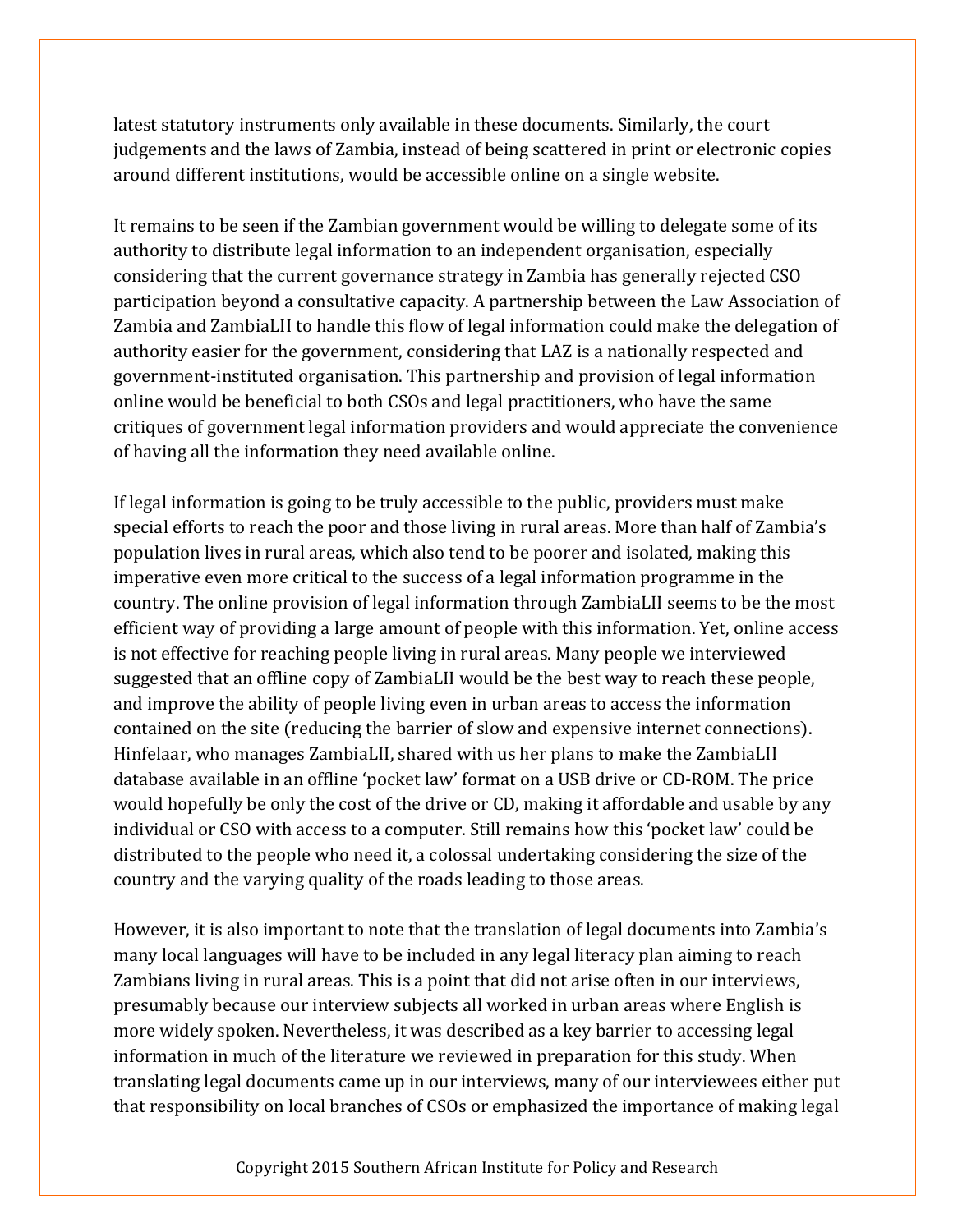information easily accessible in English before turning to the time-consuming task of translation. The translation of legal information is an additional issue that will have to be addressed eventually, along with the more immediate problem of accessing this information easily and freely, even if only in a single language.

This is where paralegals can come in. Trained by CSOs or educational institutions such as NIPA or UNZA Law School, and with some form of accreditation, these community advocates could be equipped with a copy of 'pocket law'. They could then use or share the information its contents with the nearest computer-equipped office or government building, as well as use it as an important reference in their own practice of giving legal advice to community members or CSOs. Paralegals are the ideal agents to accomplish this outreach effort. Lawyers do not operate in rural areas, and community paralegals would know best how to transmit legal knowledge to their communities. They would also be more effective in advising CSOs in both urban and rural areas who need the services of an affordable, legally-trained individual to understand and use the law in their activities, and may not have a library or internet connection to allow a paralegal to refer to relevant legal documents in their practice. Pocket law would make ZambiaLII's free legal information available to more people in all parts of Zambia, as well as empower paralegals with the legal information they need to accurately advise people on the provisions of the law.

#### **Improving the Legal Capacity of CSOs**

In addition to making legal information available for everyone to access, a legal information policy should also give people the skills to understand that information. Legal education for all is the most comprehensive way of proving these skills to the general population, but also the most expensive and long-term. Many people that we interviewed pointed to the bad reading culture in Zambia as the major reason why individuals and even some CSOs don't access openly accessible legal information. Teaching people about the value of reading when they are already adults is a ineffective, if not useless, policy endeavour. Targeting children, adding more civic education to Zambian school curriculums, and generally improving the weak Zambian education system would be the long-term strategy to resolving this issue. However, we shouldn't wait for the children of today to become the adults of tomorrow to see concrete change happen in Zambia. There are many things that can be done today to improve the legal knowledge and capacity of Zambian civil society.

The first is creating a visible platform that people can access to be connected to the myriad of legal aid providers and sources of legal advice. Specialized CSOs and even government departments offer free legal services to both individuals and organisations, but many of the people we interviewed were not informed of their existence. Legal help is only a phone call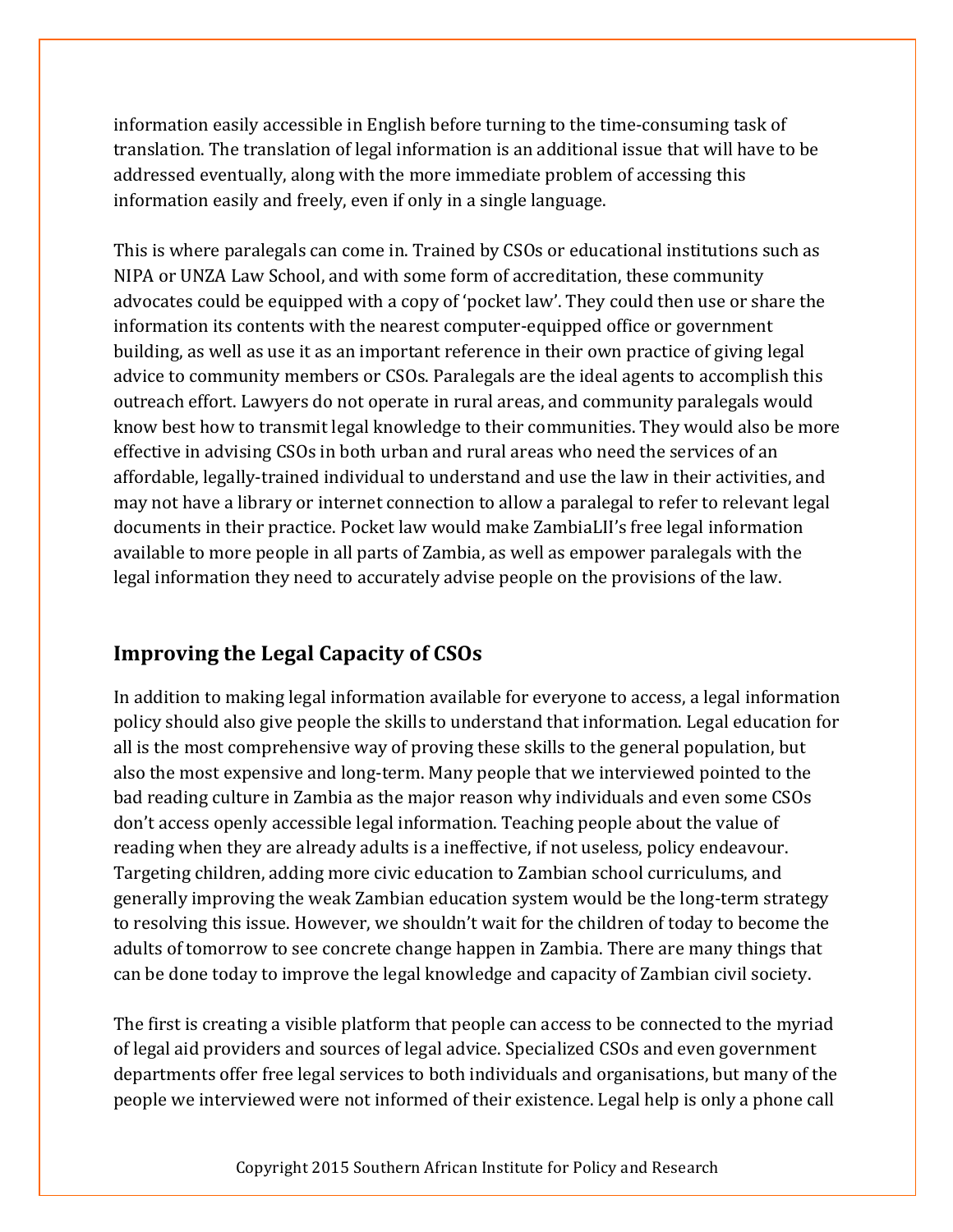away for certain topics such as employment or labour law, and some CSOs will even provide capacity building workshops if requested. Many people need legal assistance and complain about the lack of such services, but in many cases they do not know that such services already exist and are available to them. One idea to resolve this publicity issue is to include links or advertisements on ZambiaLII, the LAZ website, or any other commonly used source of free legal advice. These would connect the people attempting to consult the legal information that applies to them with the organisations who would be able to assist them in using this information.

The second is providing simplified and even translated legal documents alongside the original versions of these documents. Many of the people we interviewed thought that the laws in their original forms were often too complicated for someone to understand without the help of a legally trained individual. Simplified English versions of the laws and summaries of the provisions of certain laws would allow people who haven't been legally trained to understand how the law applies to them, and perhaps hire a lawyer or paralegal to use it further. Even the translation of essential legal documents into the many local languages in Zambia (which are sometimes exclusively used in some areas) would be very useful in truly opening up legal information to all of Zambian society. Allowing most people and organisations in Zambia to self-serve some of their legal needs would be a direct way to empower them to use the law and affirm their rights.

The third is targeting the legal information needs of CSOs by building their legal capacities so they can disseminate to their constituencies the information they access through government providers, ZambiaLII, or another source. Considering the nearly impossible challenge of educating a whole population in the reading and use of the law, targeting CSOs (and by relation their constituencies) is the most efficient way of disseminating legal information in a form the average citizen can understand. Many of the CSOs we interviewed agreed that their responsibilities included disseminating relevant information their constituencies in a format tailored to their needs, be it simplification or translation.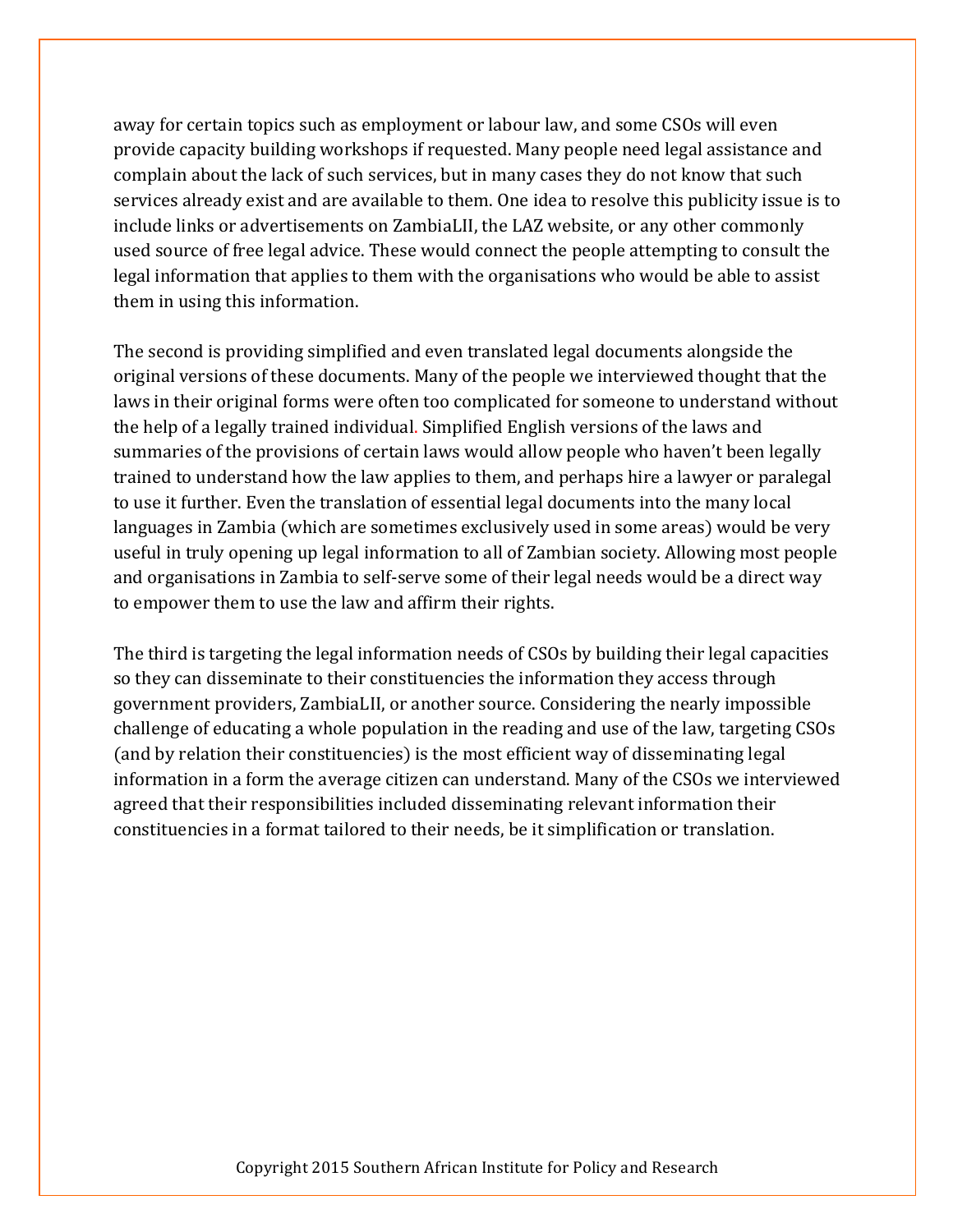# **Conclusion**

In this research paper, we identified the challenges facing civil society organisations, including unions, and legal practitioners in the access and use of legal information. We found that both categories of actors had clearly defined needs, though those of CSOs were the most varied and crippling. We shared what the individuals we interviewed thought would be useful to improve their access to legal information, and derived possible policy solutions from the results we compiled. Our research is not conclusive, as it was limited by its relatively short two month duration. However, we believe that it can serve as a platform for further research into the legal information needs of civil society in Zambia, as well as those of other civil societies in developing countries with incomplete access to their country's legal information.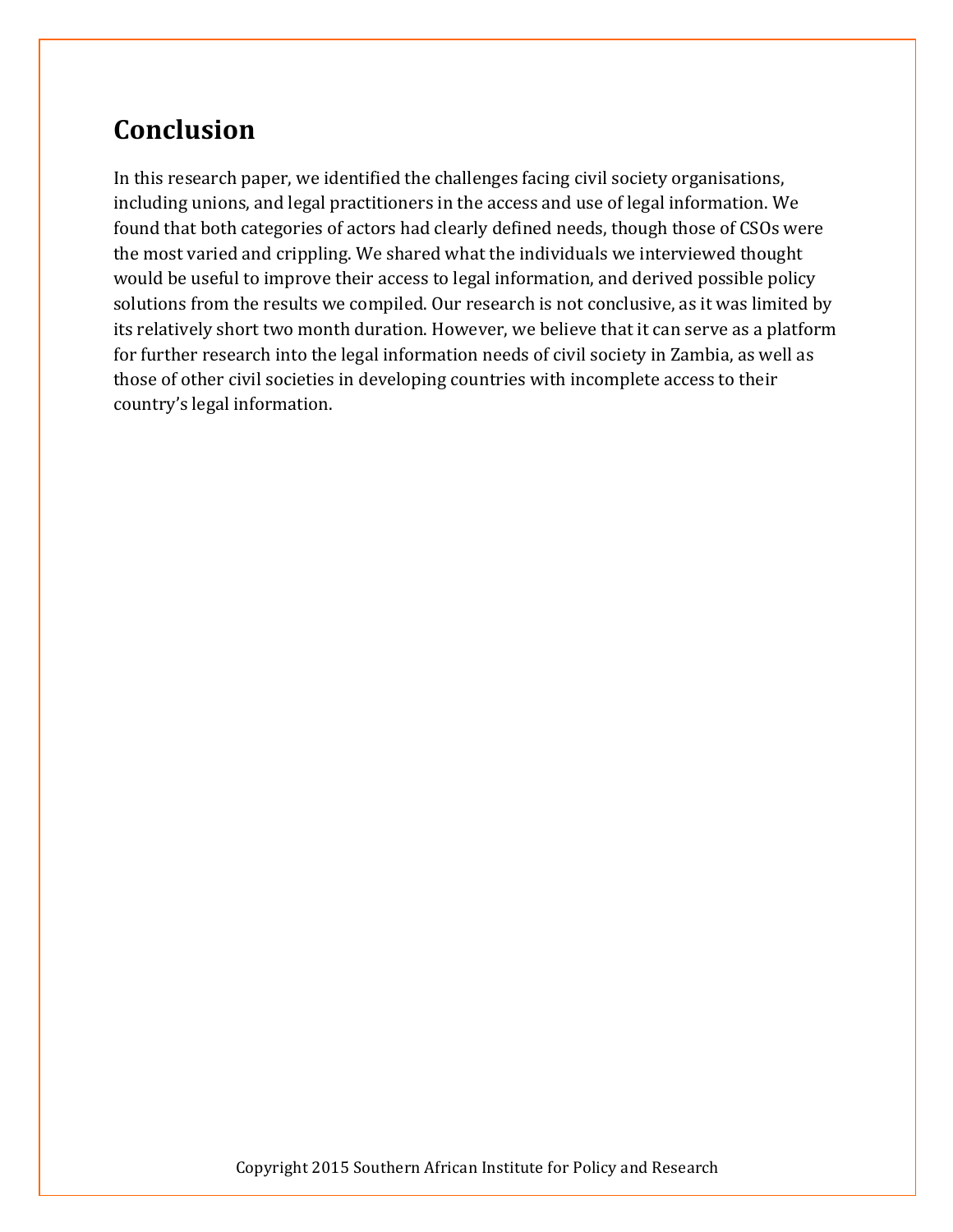### **Bibliography**

Adler, Daniel. 2006. 'Access to Legal Information in Cambodia: Initial Steps, Future Possibilities'. Law Technology; Second Quarter 2006; 39, 2.

Barefoot Law. 12 October 2015. Available at: http://barefootlaw.org/

- Beljaars, Ben. 2009. 'Implementing Legal Information Literacy: A Challenge for the Curriculum', International Journal of Legal Information: Vol. 37: Iss. 3, Article 7.
- Bruce, Thomas and Peter W. Martin. 1994. 'The Legal Information Institute: What Is It and Why Is It?' Cornell Law Forum Faculty Ed. 3.
- Canares, Michael, Dave Marcial, and Marijoe Narca. 2015. 'Enhancing Citizen Engagement with Open Government Data'. Step Up Consulting
- Crook, Richard, Kojo P. Asante and Victor K. Brobbey. 2011. 'Popular Concepts of Justice and Hybrid Judicial Institutions in Ghana'. IDS Bulletin Volume 42 Number 2. Oxford, UK: Blackwell Publishing.
- Curtotti, Micael, Wayne Weibel, Eric McCreath, Nicolas Ceynowa, Sara Frug and Tom Bruce. 2015. 'Citizen Science for Citizen Access to Law'. Journal of Open Access to Law.
- Dayal, Shiv. 1984. 'Dynamics of Social Change and Development: Legal Education and Developing Countries', in Muna Ndulo (ed.) Law in Zambia (Nairobi: East African Publishing House)
- Diehl, Eva. 2009. 'Can Paralegals Enhance Access to Justice? The Example of Morogoro Paralegal Centre in Tanzania.' Verfassung Und Recht in Übersee / Law and Politics in Africa, Asia and Latin America, 42.2: 187-211. Web. 18 July 2015.
- Dolan, Thomas and Servaas Feiertag. 2014. 'Zambia EC Formulation Mission: Support to Justice Delivery  $-11<sup>th</sup>$  EDF' (Draft Report). International Consulting Expertise (ICE).
- Fallon, Amy. 21 July 2015. 'Law and Order in Uganda: How Volunteer Lawyers are Ending 'Mob Justice''. Takepart. http://www.takepart.com/article/2015/07/21/barefootlaw-uganda
- Fashoyin, Tayo. 2008. 'Employment relations in Zambia'. Employee Relations, Vol. 30 Iss 4 pp. 391 – 403.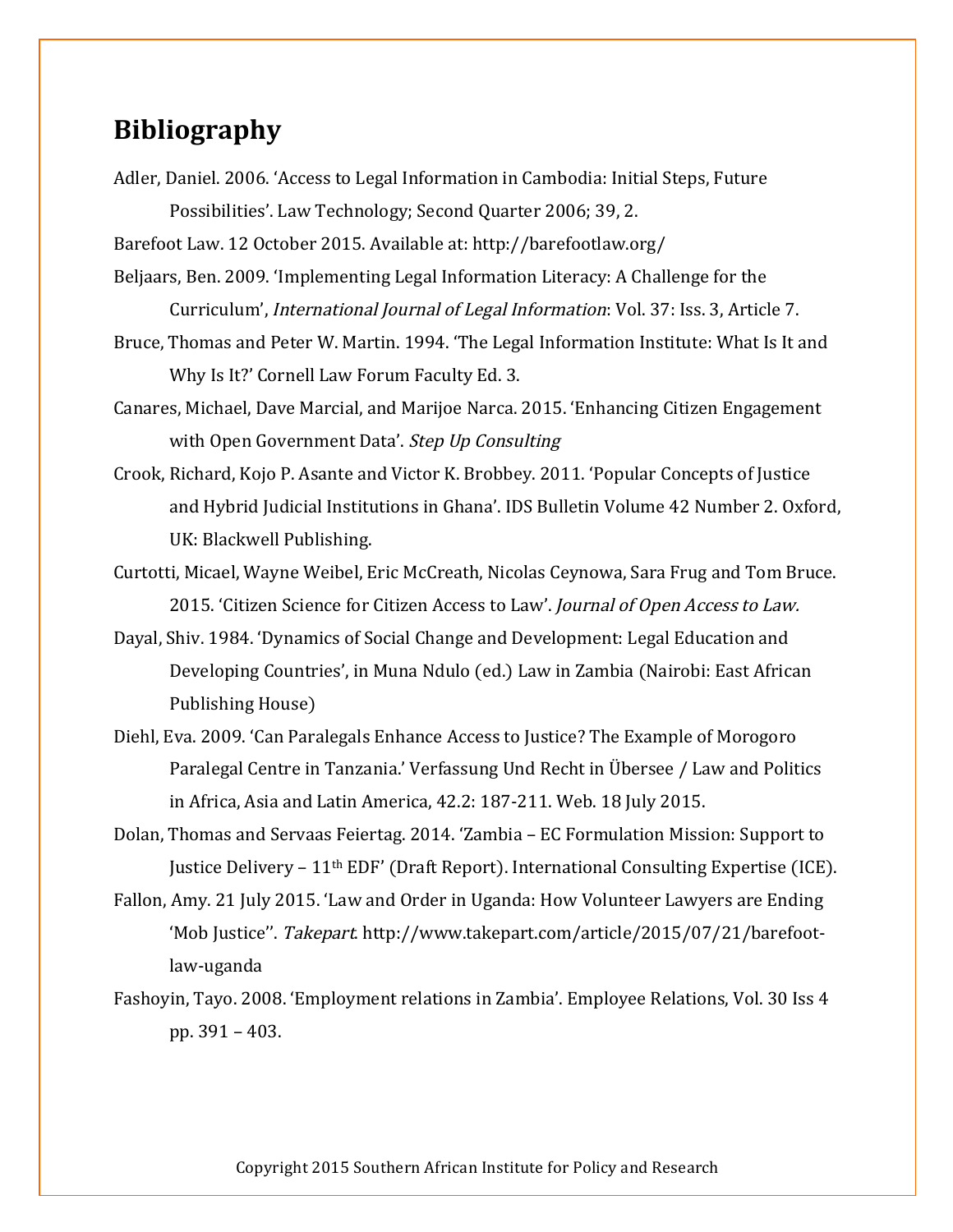Herrero, Alvaro and Gaspar Lopez. 2010. 'Access to Information and Transparency in the Judiciary: A Guide to Good Practices from Latin America'. World Bank Institute: Governance Working Paper Series. Washington, D.C.: The World Bank.

- Hinfelaar, Marja. 2013. 'Reviving the Zambian Legal Information Institute in times of judicial reforms and political transition' Unpublished. Received from Author.
- Hutter M., Bridget and Joan O'Mahony. 2004. 'The Role of Civil Society Organisations in Regulating Business'. Economic and Social Research Council Discussion Paper no. 26. London: The London School of Economics and Political Science
- Kahn-Fogel, Nicholas. 2012. 'The Troubling Shortage of African Lawyers: Examination of a Continental Crisis Using Zambia as a Case Study'. University of Pennsylvania Journal of International Law 33, no 3: 719-789.
- Kaldor, Mary. 2003. 'Civil Society and Accountability'. Journal of Human Development 4, no 1: 5-27.
- Kerr, Jessica. 2015. 'Mobile Access to the Law in Africa: Developing an eGrey Book for the Seychelles'. Journal of Open Access to Law. Seychelles Legal Information Institute (SEYLII).
- Kerrigan, Fergus. 2012. 'Access to Justice in the Republic of Zambia'. The Danish Institute for Human Rights.
- Kerting, Franziska and Milena Tmava. 2014. 'CSO Alliances in Zambia: An Analysis of the Formation and Operation of CSO Alliances'. GIZ Working Paper. Lusaka: Gesellschaft fur Internationale Zusammenarbeit.
- Lawal, Vicki. 2007. 'Legal Research and Legal Education in Africa: the Challenge for Information Literacy'. Starr Workshop Papers (2007). Paper 5.
- Martin, Peter W. 1999. 'The Internet: 'Full and Unfettered Access' to Law -- Some Implications'. Cornell Law Faculty Publications. Paper 1184.
- Martin, Peter W. 2013. Survey for LAZ/SAIPAR Business Law Workshop, 9th January 2013. Received from Author.
- Martin, Peter W. 2014. 'If Governments Do an Adequate Job of Making Law Accessible Is There Any Meaningful Role Left for a Legal Information Institute?'. Received from Author.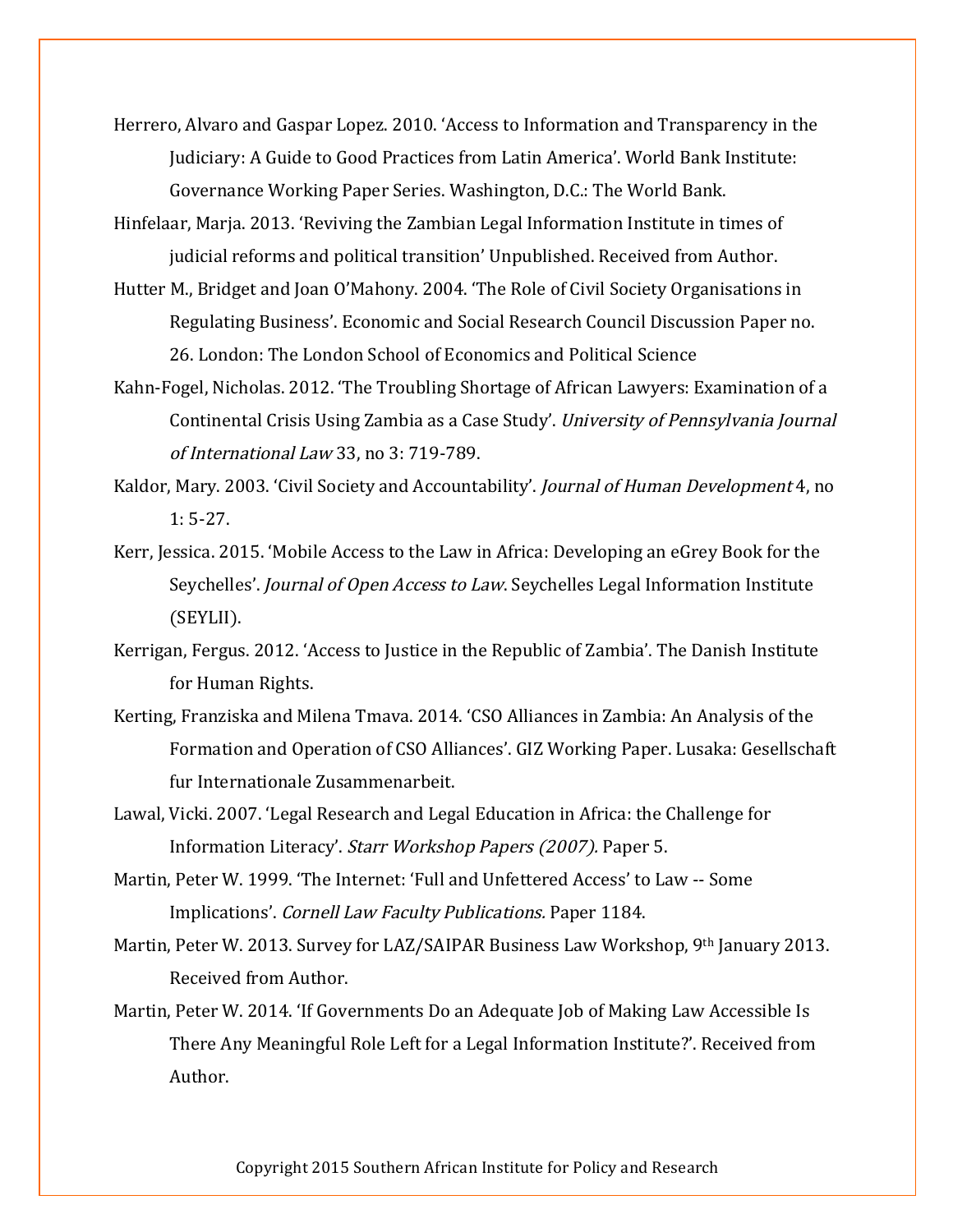- Martin, Peter W. 2015. Presentation & Outline: 'Workshop on Online Legal Research'. Received from Author.
- Ndulo, Muna. 2004. 'Legal Education, Internationalisation and African Law Schools'. Journal of Commonwealth Law and Legal Education 2, no. 2: 23-47
- Poulin, Daniel. 2004. 'Open access to law in developing countries'. First Monday, Vol. 9, No. 12.
- Rob Gray, Jan Bebbington and David Collison. 2006. 'NGOs, Civil Society and Accountability: Making the People Accountable to Capital'. Accounting, Auditing and Accountability Journal 19, no. 3: 319-348
- Sarma, Christopher and Amy Stephenson. 2014. 'Handbook on Juvenile Law in Zambia'. Center for Law and Justice and Cornell Law School's Avon Global Center for Women and Justice and International Human Rights Clinic. Lusaka, Zambia: ZambiaLII
- Sheldrick, Byron. 2012. 'Access to Justice and Legal Empowerment as Vehicles of Poverty Alleviation: Governance Challenges to Linking Legal Structures to Social Change'. Center for International Sustainable Development Law. Montreal, Quebec: Faculty of Law, McGill University.
- Shezongo-Macmillan, Joyce. 2013. 'Zambia: Justice Sector and the Rule of Law'. The Open Society Initiative for Southern Africa.
- Stapleton, Adam. 2010. 'Empowering the Poor to Access Criminal Justice: A Grass Roots Perspective.' International Development Law Organization Legal Empowerment Working Paper 2: n. pag. Web.
- Wells, Matt. 2011. 'You'll Be Fired if you refuse': Labor Abuses in Zambia's Chinese State-Owned Copper Mines. Human Rights Watch.